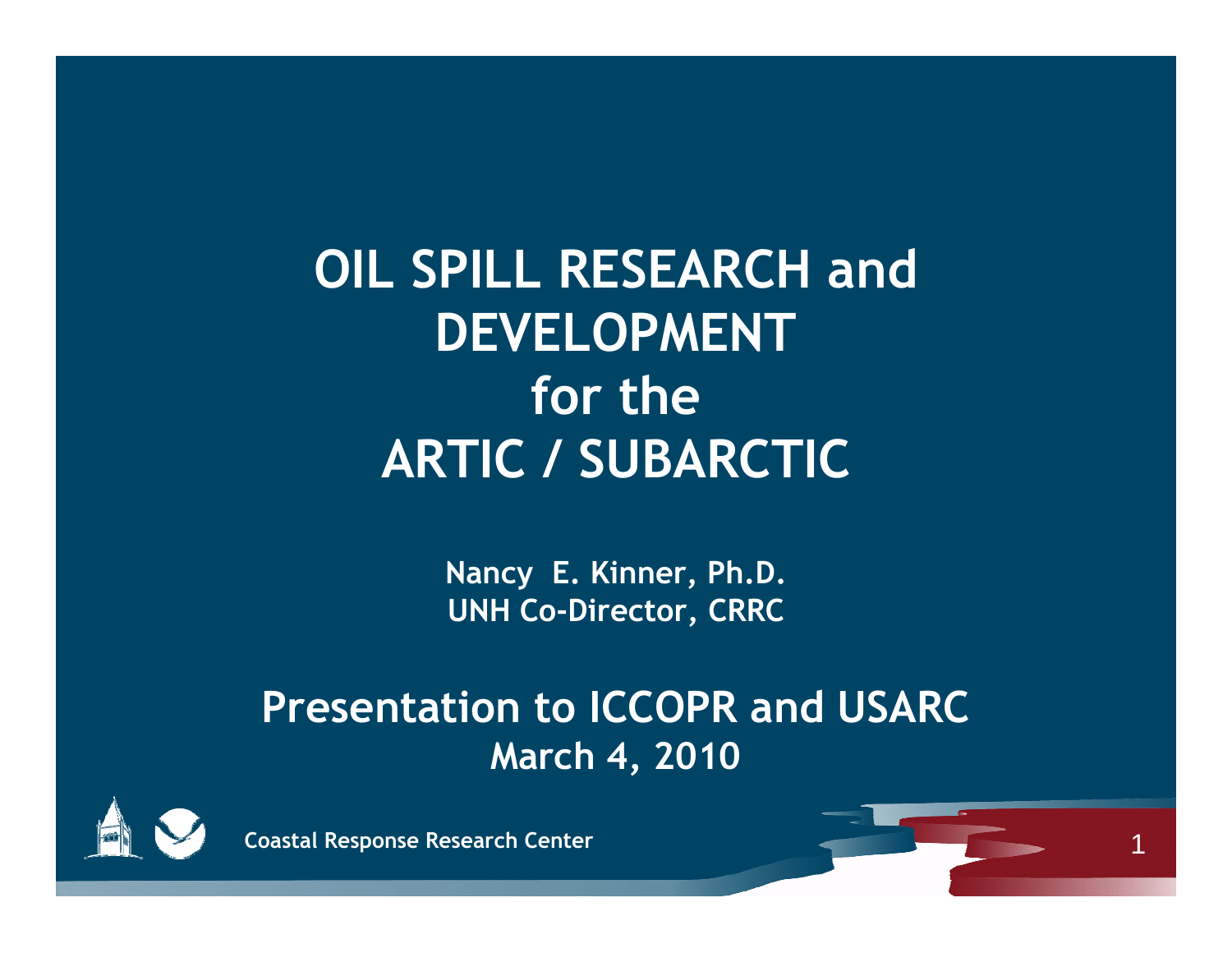# **Coastal Response Research Center (CRRC)**

- **Partnership Between NOAA and the University of New Hampshire Since 2004**
- **CRRC Mission:**
	- **Conduct and oversee basic and applied research and outreach on spill response and restoration**
	- **Transform research results into practice**
	- **S erve as h bu b f il ill it for oil spill communit y**
	- **Educate/train students to pursue careers in spill res ponse and restoration**



2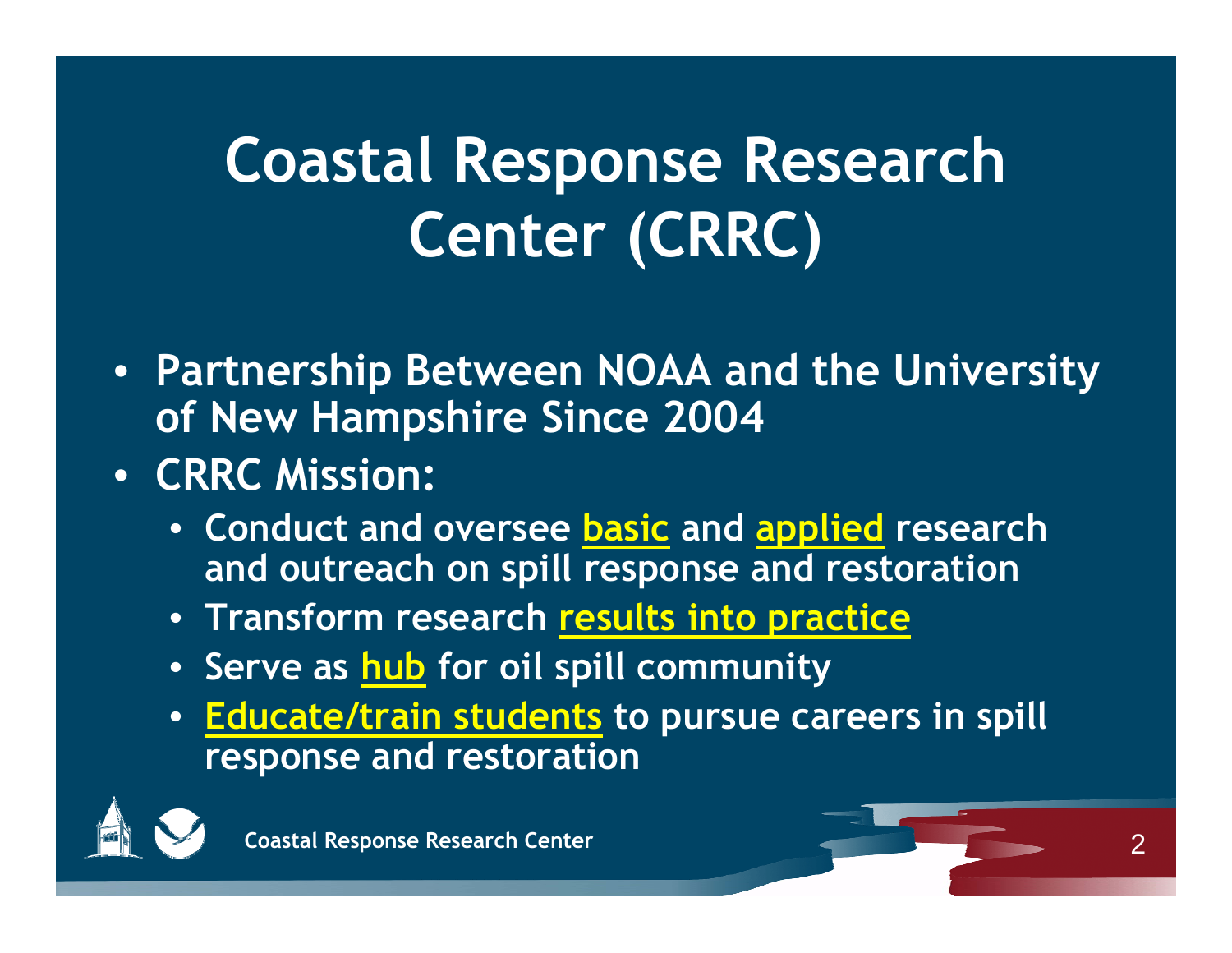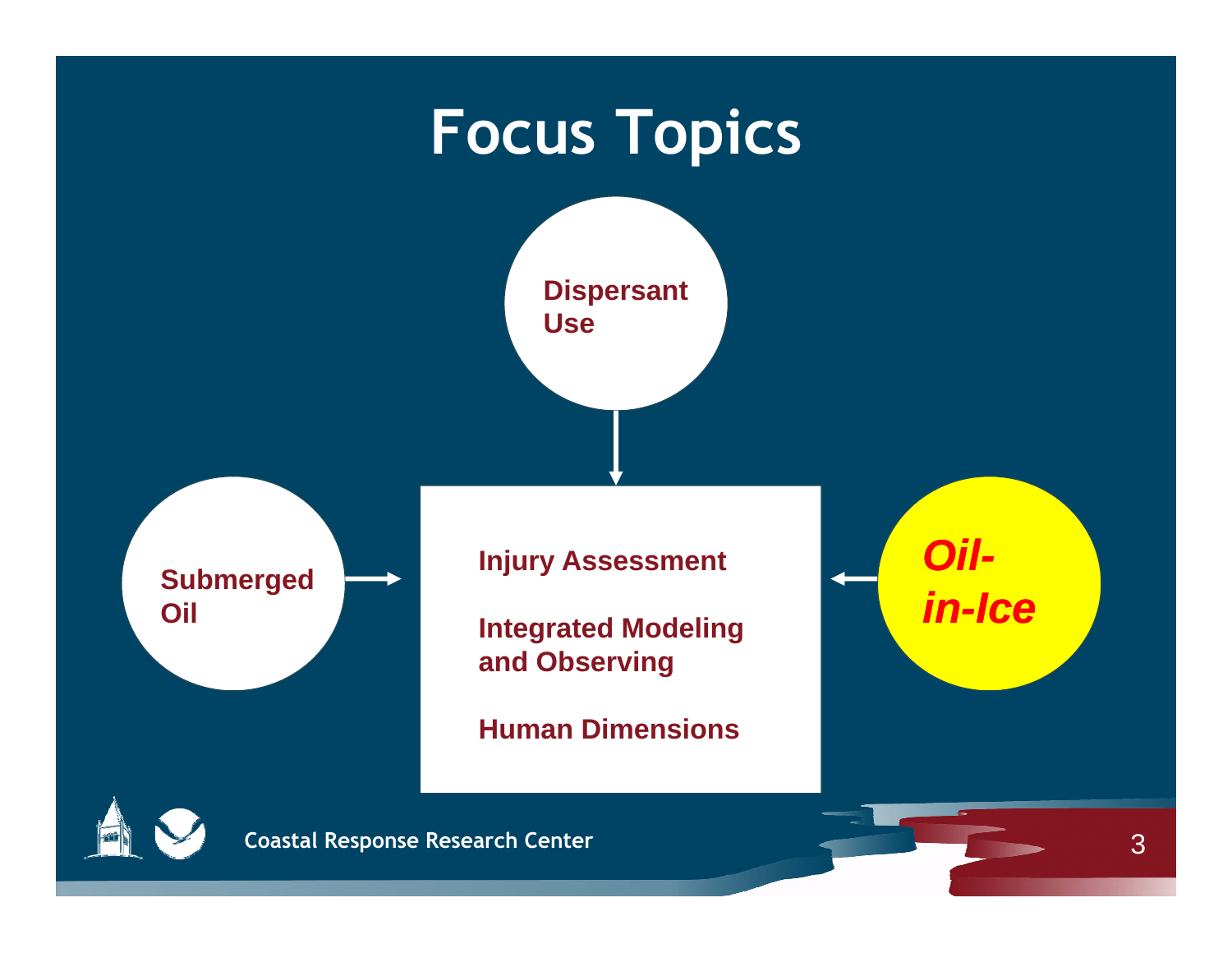#### **Caveats**

- **My Views as CRRC Co-Director**
- **Response, Recovery, Restoration**
	- **CRRC focus**
- **Will Not Cover Prevention**
	- **Not CRRC focus; ,, Coast Guard, IMO, MMS**
- **Only Spills Focus**
	- **No other imp ( g , g, , p acts (e.g., drilling, noise, platform as attractants)**



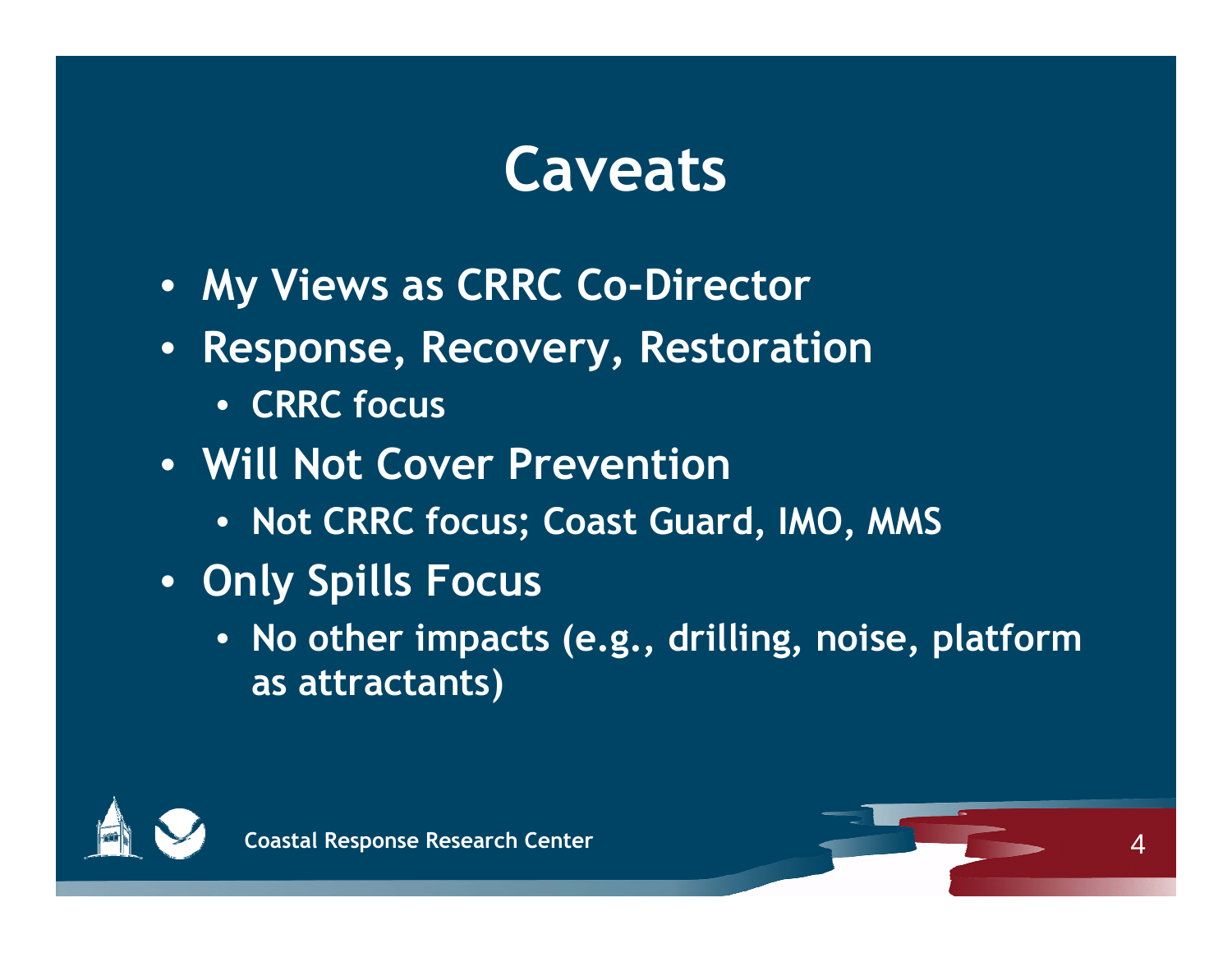# **Research Since 2004 USARC Report**

- **Bibliography Being Compiled by CRRC on Spill Response, Recovery, Restoration in Arctic/SubArctic**
	- **Reports (e.g., MMS, SINTEF,COOGER, Environment Canada)**
	- **Peer reviewed literature**
	- **"Grey literature "**



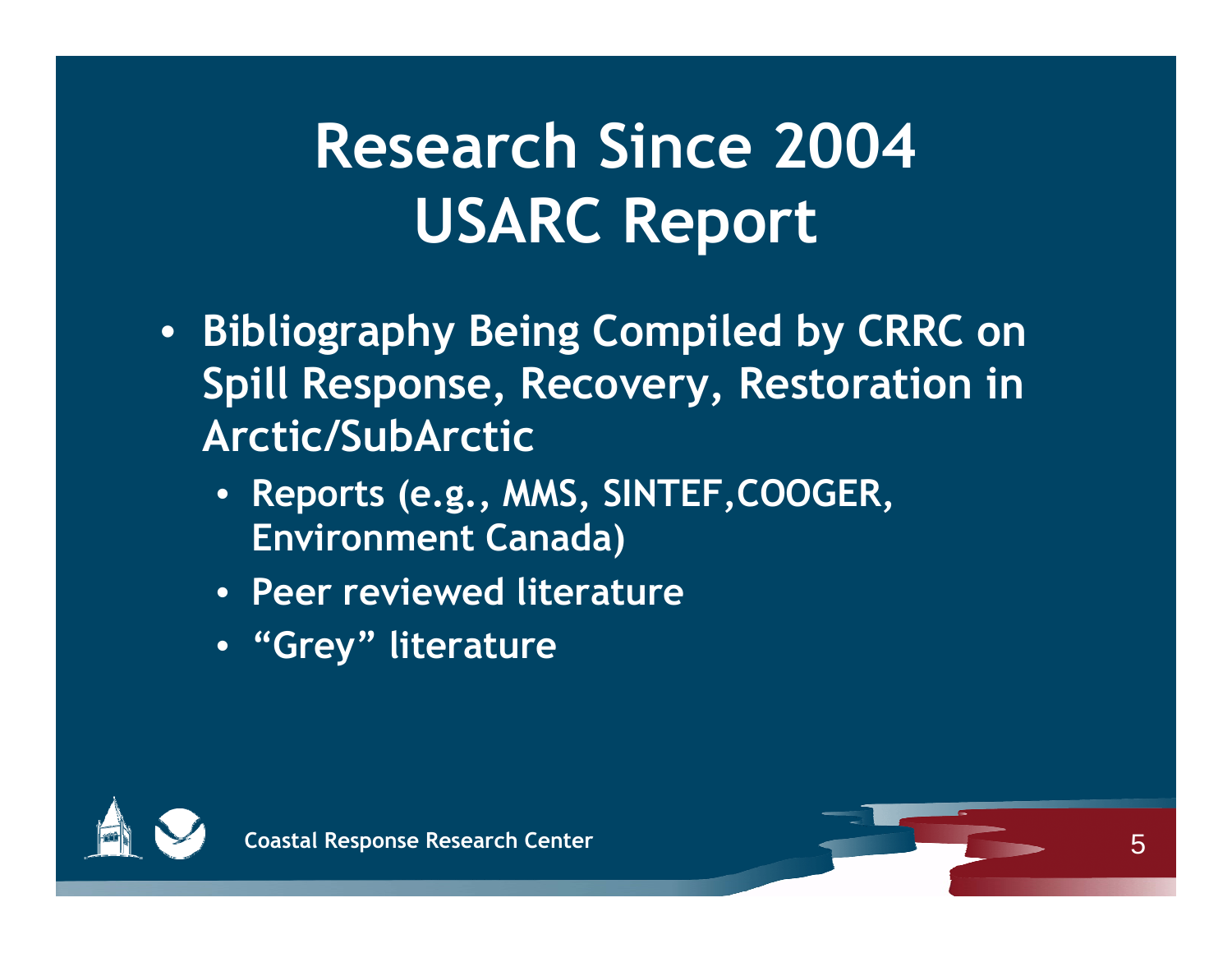#### **Sample Bibliography (2004-present):**

#### $\bullet$ *MMS***:**

**Powell, A.N., and Backensto. S. 2009. Common ravens (***Corvus corax***) nesting on Alaska s North Slope Oil Fields 's North Oil OCS Study MMS . OCS MMS. http://www.mms.gov/alaska/reports/2009rpts/2009\_007.pdf**

#### •*SINTEF***:**

**Brandvik, P.J., and Faksness. L. 2009. Weathering processes in Arctic oil spills: Meso-scale experiments with different ice conditions. Cold Regions Science and Technology. 55: 160-166. http://md1.csa.com/partners/viewrecord.php?requester=gs&collection=ENV&reci d=8770643**

#### •*Environment Canada***:**

Wilhelm, S.I., Robertson, G.J., Ryan, P.C., Schneider, D.C. 2007. Comparing an **estimate of seabirds at risk to a mortality estimate from the November 2004 Terra Nova FPSO oil spill. Marine Pollution Bulletin. 54(5): 537-544. http://www.ncbi.nlm.nih.gov/pubmed/17328926**

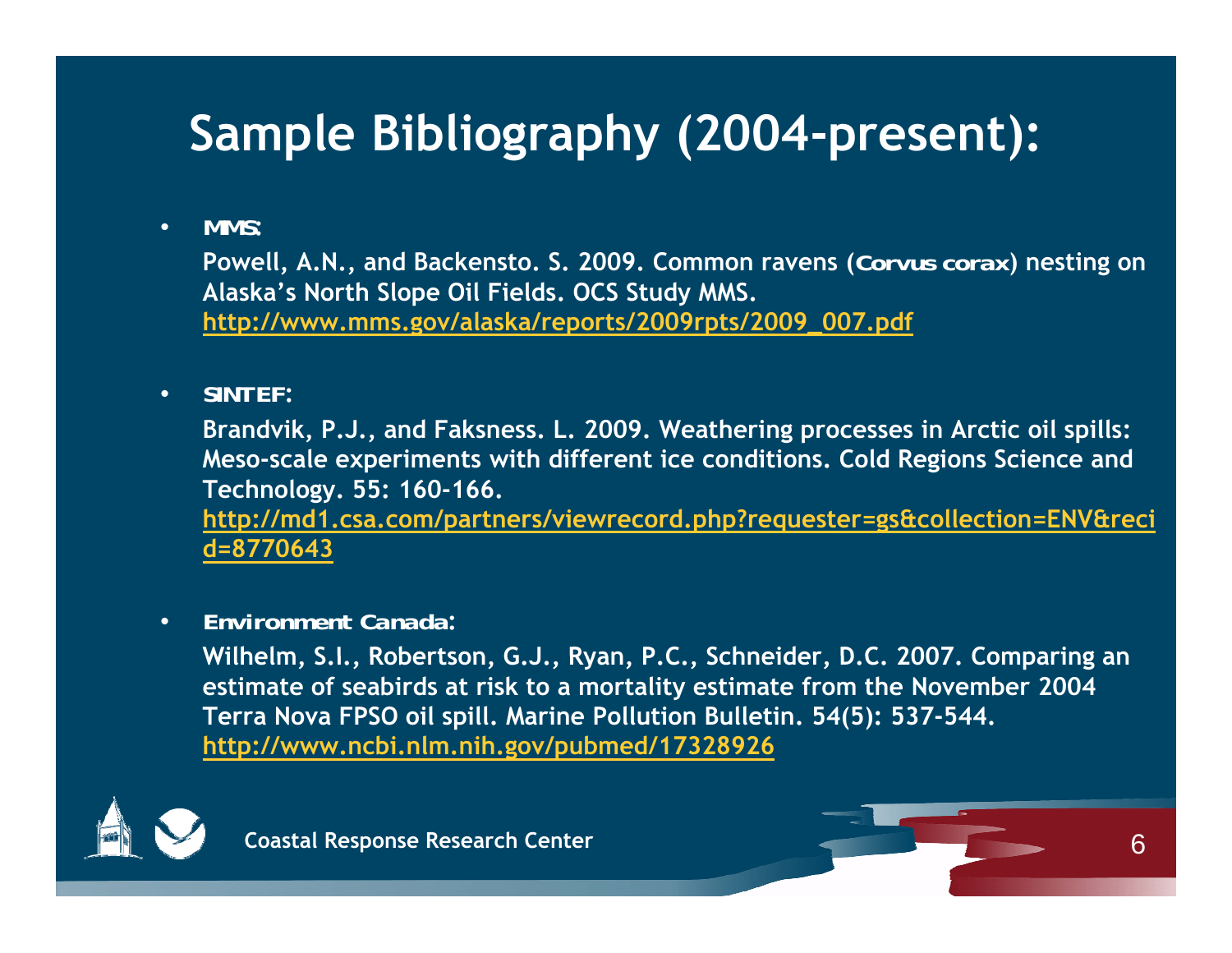#### **Sample Bibliography (2004 -present):**

 $\bullet$ *Prince William Sound Science Center (PWSSC):*

**Kumar, S.A., and Gray, D.L. 2007. Analysis of Meteorological and Oceanographic Data for Prince William Sound, Alaska, Prepared for Prince William Sound Science Center. http://www.pwsosri org/publications/Met ocn 2007 pdf osri.org/publications/Met \_ \_ 2007.pdf**

 $\bullet$  *Prince William Sound Regional Citizen's Advisory Council***: Fingas, M. 2008. A Review of Literature Related to Oil Spill Solidifiers 1990-2008, for Prince William Sound Regional Citizens' Advisory Council (PWSRCAC) Anchorage, Alaska. http://www.pwsrcac.org/docs/d0054000.pdf**



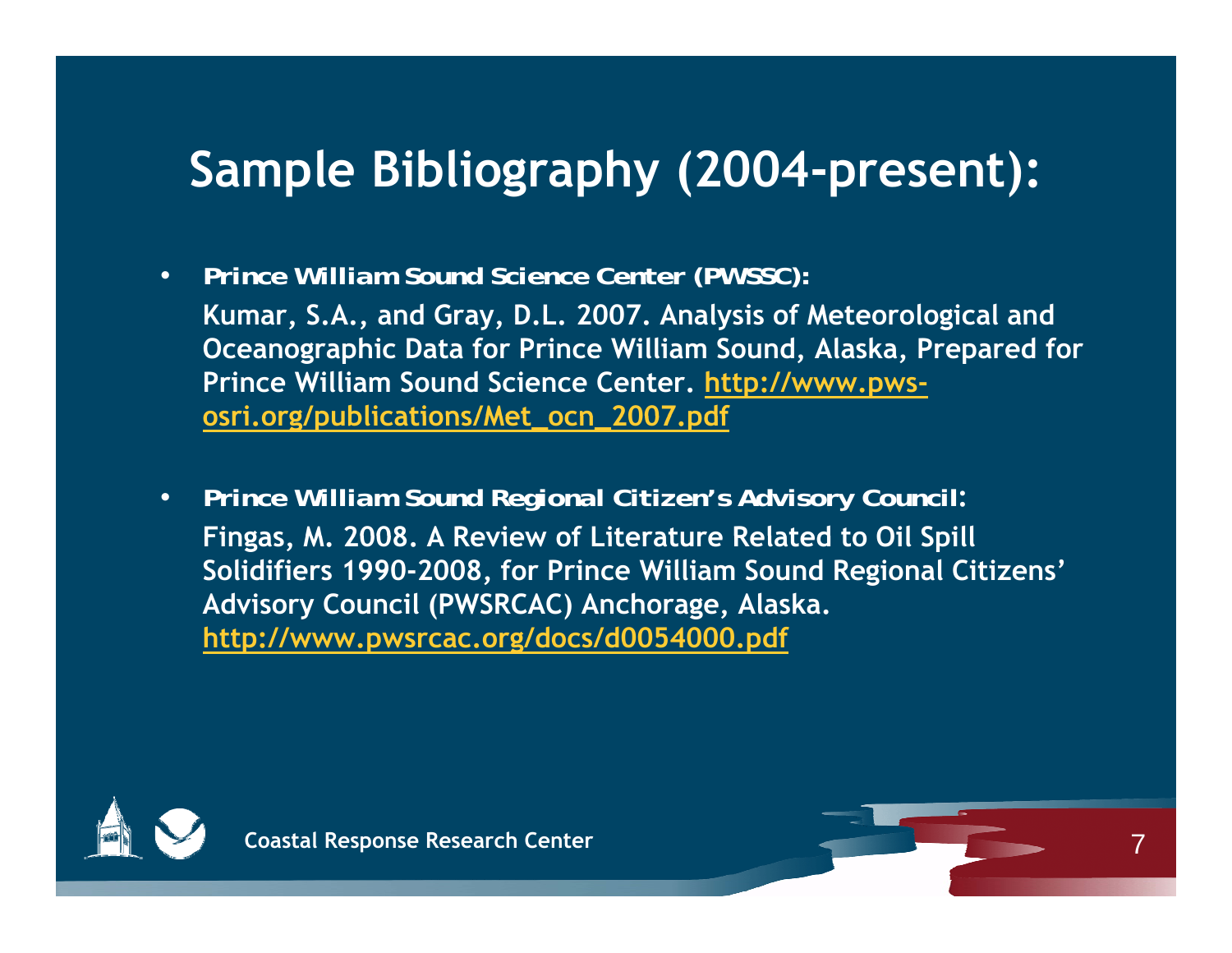## **Focus on Uncontrolled Oil Releases**

- **Maritime Shipping Accidents**
	- **•** Single hulled vessels: freighters and cruise ships
	- **Cargo (Selendang Ayu) = soybeans**
	- **Propulsion fuel and lubricants**
- **Oil and Gas Development and Production**
	- **Platform / Piping**
	- $\bullet$ **Drilling**
- **Transport of Oil / Gas**
	- **Piping networks**
	- $\bullet$ **Double hulled tankers / barges**



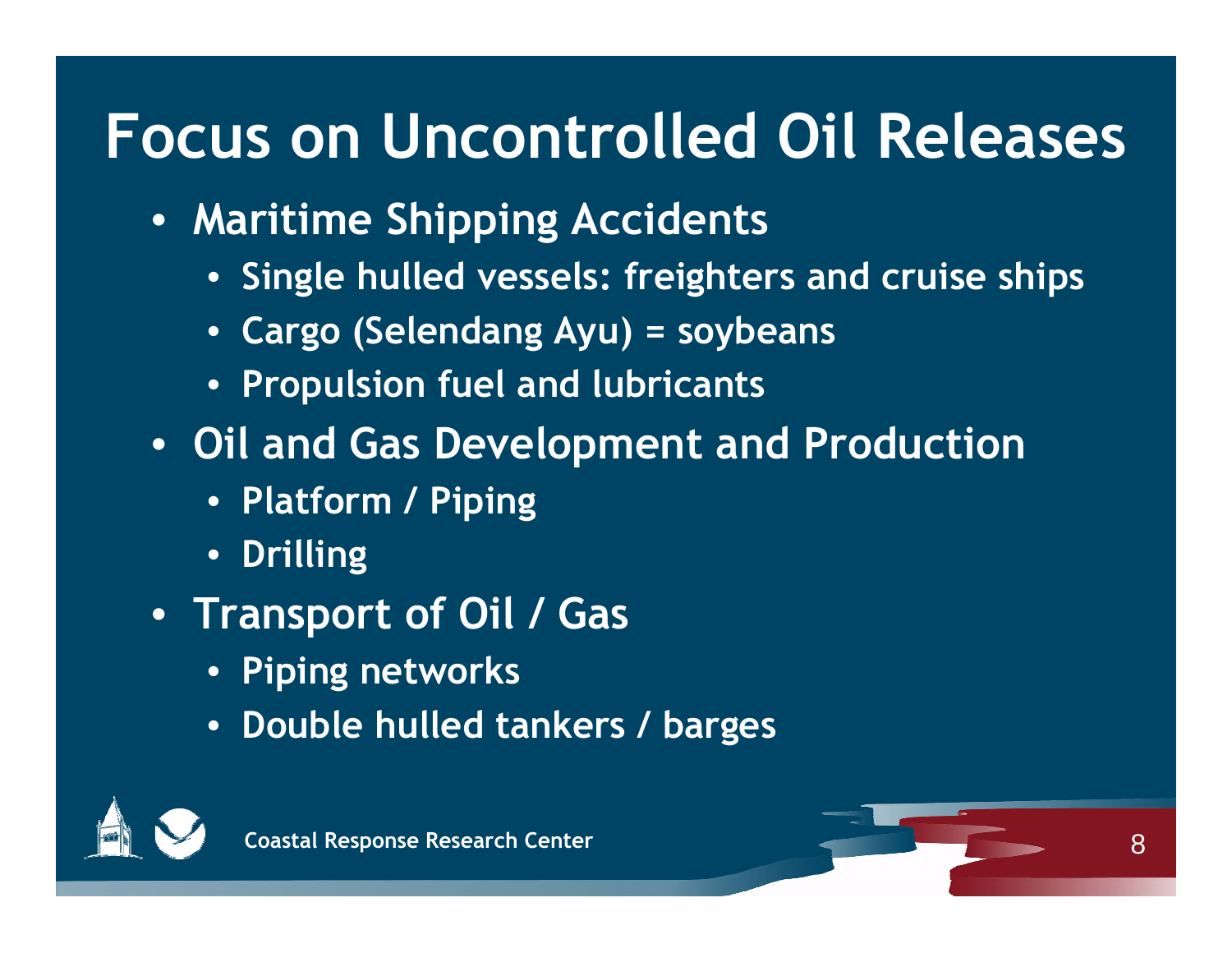## **Focus on Uncontrolled Oil Releases**

#### • **Maritime Shipping Accidents**

- •**Single hulled vessels: freighters and cruise ships**
- **Cargo (Selendang Ayu) = soybeans**
- **Propulsion fuel and lubricants**
- • **Oil and Gas Development and Production**
	- •**Platform / Piping**
	- •**Drilling**

#### • **Transport of Oil / Gas**

- •**Piping networks**
- **Double hulled tankers/barges**



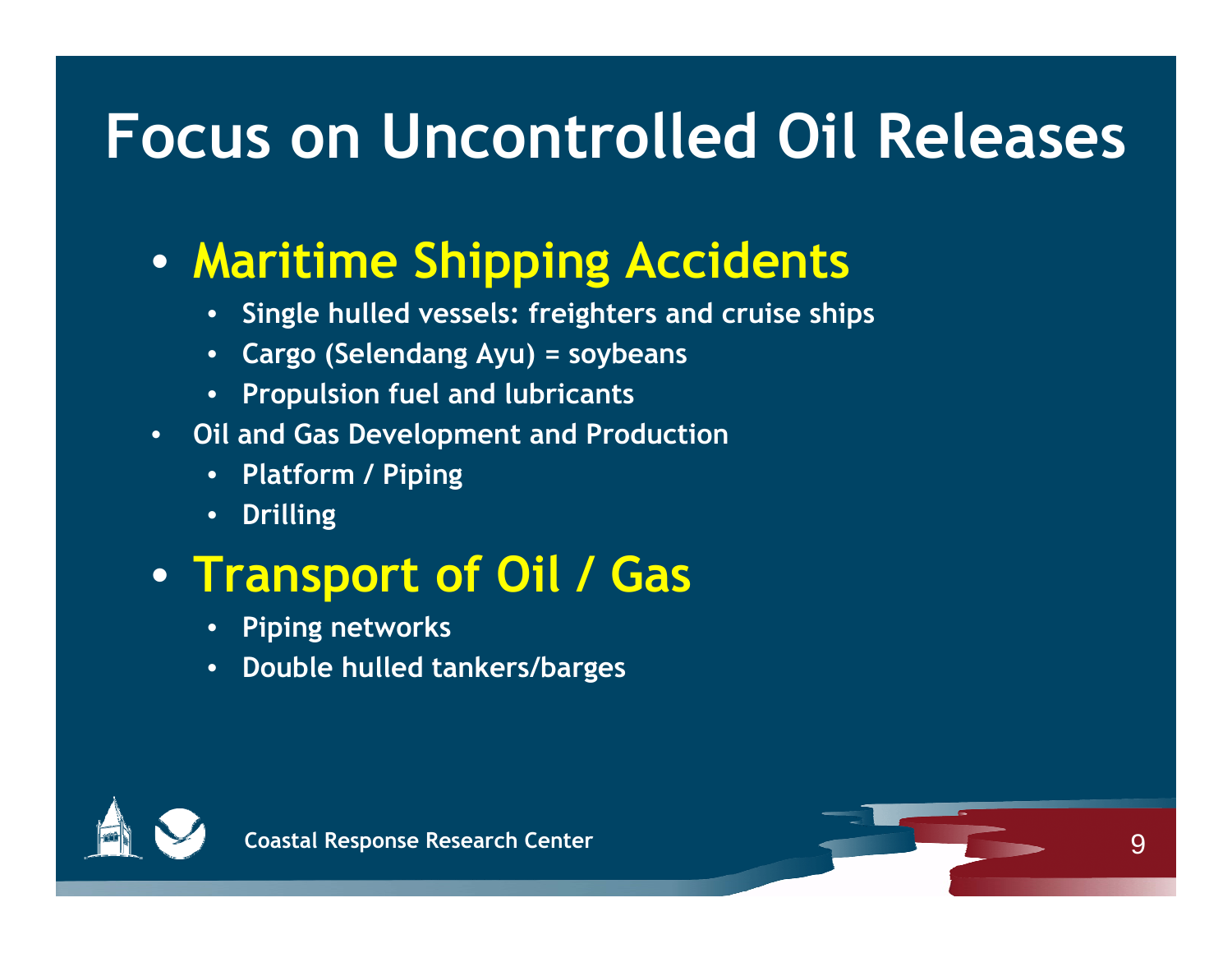# **CRRC Arctic Disasters Workshop**

- **March 2008**
- **Issues of Navigation Communication , , Search & Rescue, Inter-Governmental A greements**
- **These Not Directly Addressed in My Presentation - But Have Im plications with Respect to Spill Prevention and Human Health & Safety**



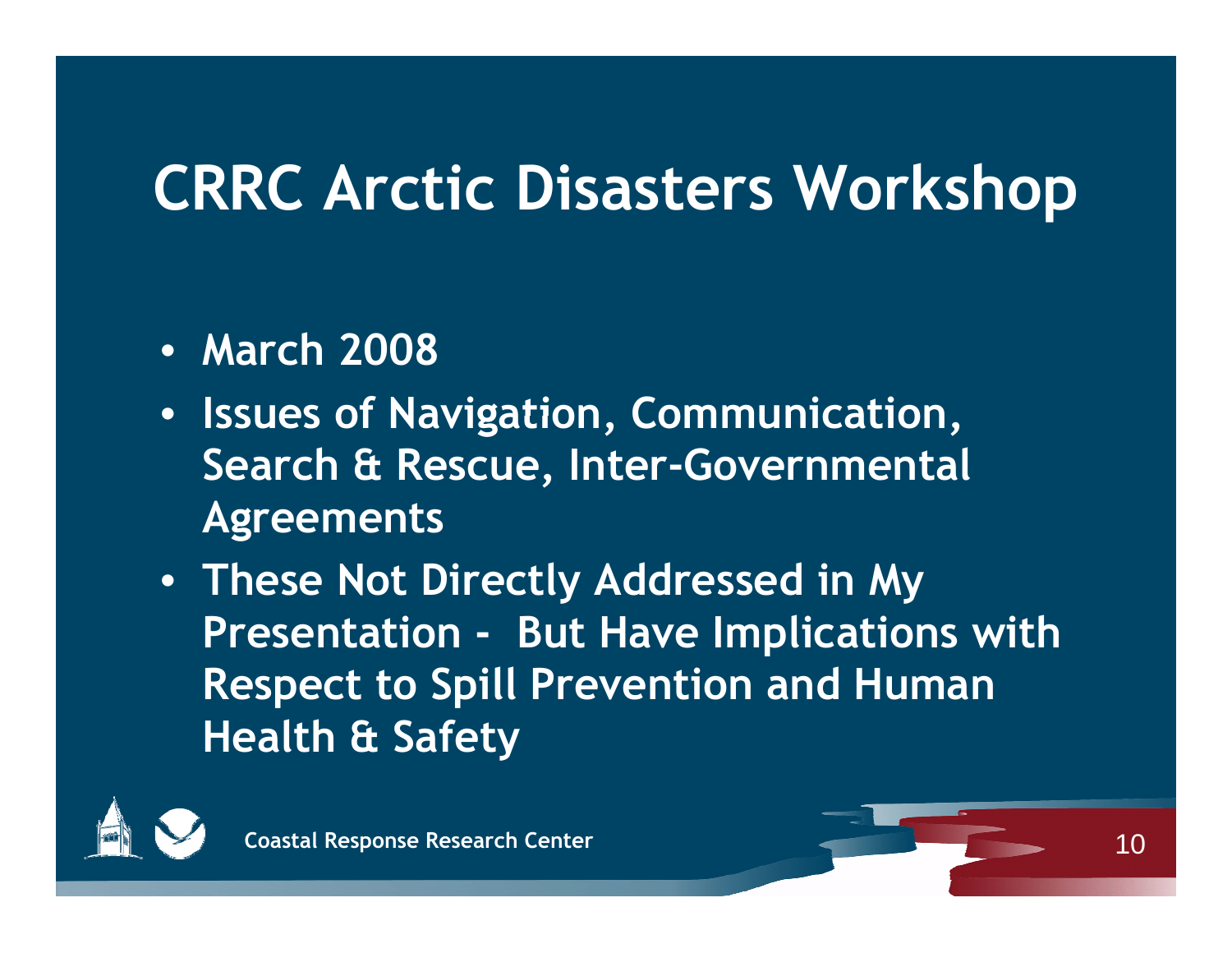### **Port of Refuge**

- **Pre-Established Locations to Host Ships in Distress**
	- **With marine salvage & logistical support**
- **More Possibilities in Eastern Arctic (e.g., Barents Sea)**
- **T/V Prestige Example in 2002 Off Spanish Coast**
	- **2.5 million gallon oil spill**
	- **No Port of Refuge**

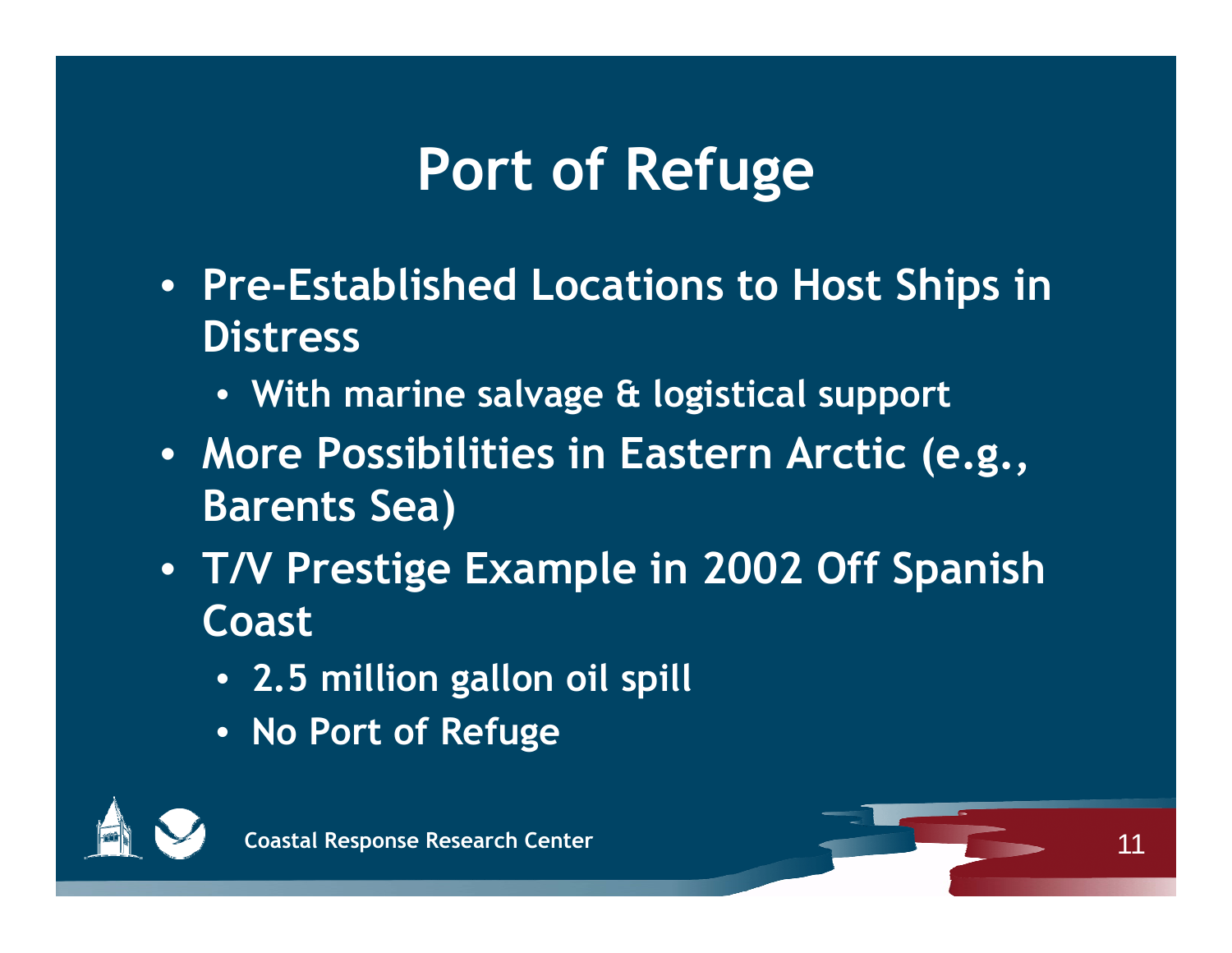# **Oil S ill P ti & R pill Prevention Response**

- **How Much of Existing Non-Arctic Knowledge Can Be Used in Arctic / SubArctic?**
- **What Factors Make Arctic / SubArctic Response Unique / More Complex?**



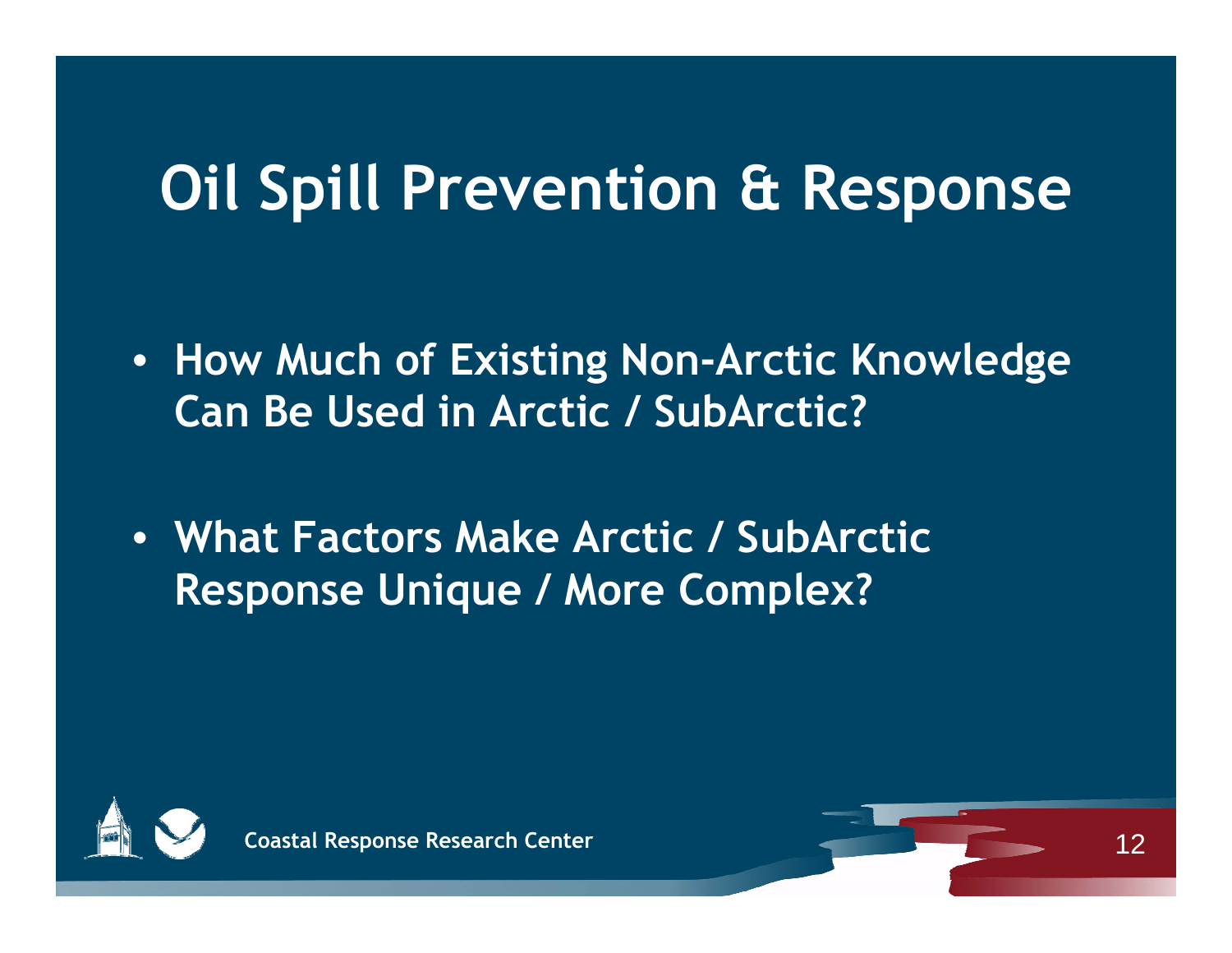- **Cold Temperature**
	- **Harsh working conditions**
	- $k_0^{\circ}c = k_{10}^{\circ}c \ \theta^{(0^{\circ}C 10^{\circ}C)}$ 
		- **so k 0˚C < k10˚C**
		- **k= reaction rate constant**

**Applies to all chemical/biological reactions**

• Can Biota Adapt so That  $\mathsf{k}_{\mathsf{0}^{\circ}\mathsf{C}}$  Is Not **Significantly Reduced?**



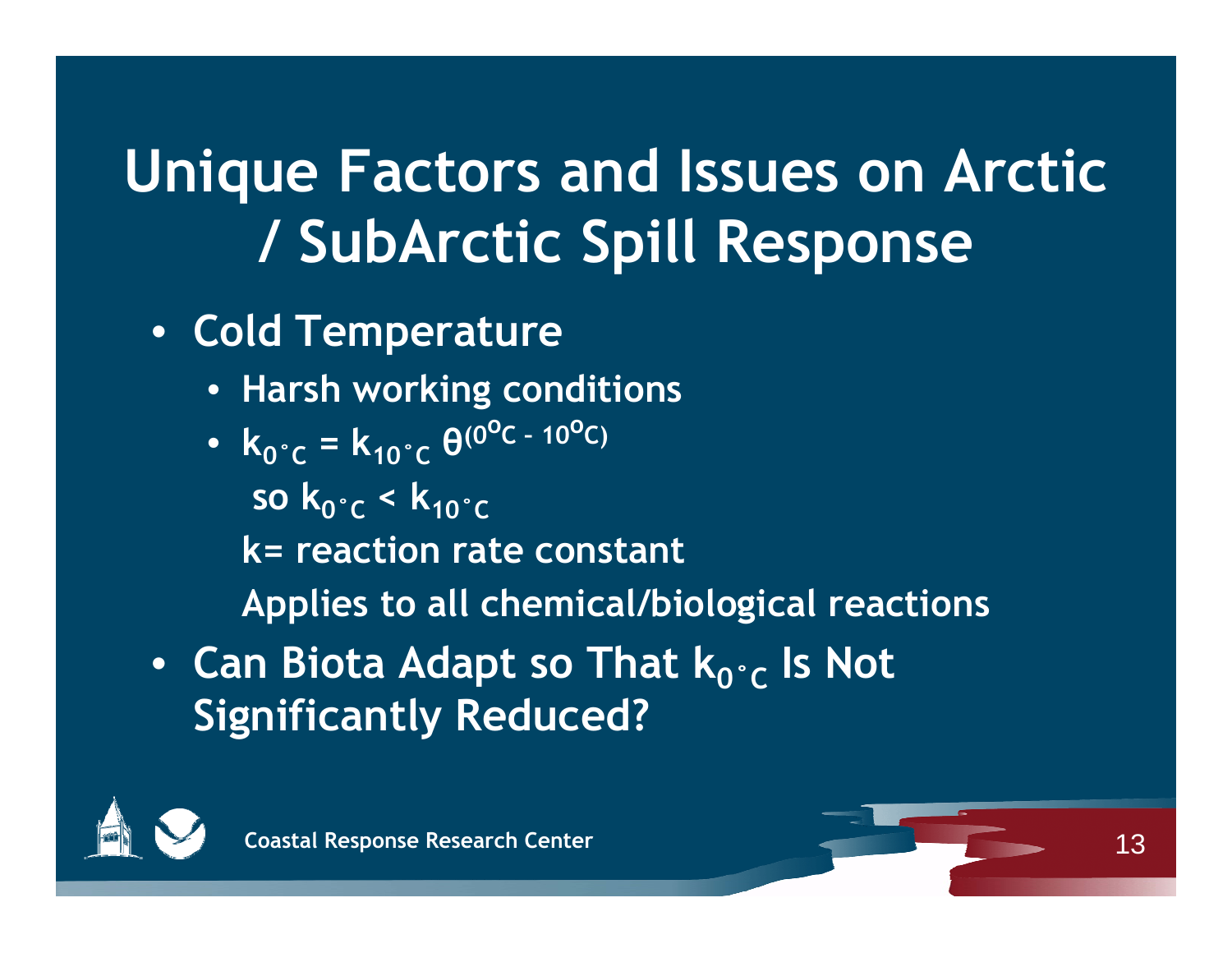- **Darkness**
- $\bullet$  **Bathymetry Poorly Known and Some Coastal Regions Relatively Shallow**
	- Important to 3D models / mixing / impact of **surface waves with depth**
	- **Sediment / benthic interactions**



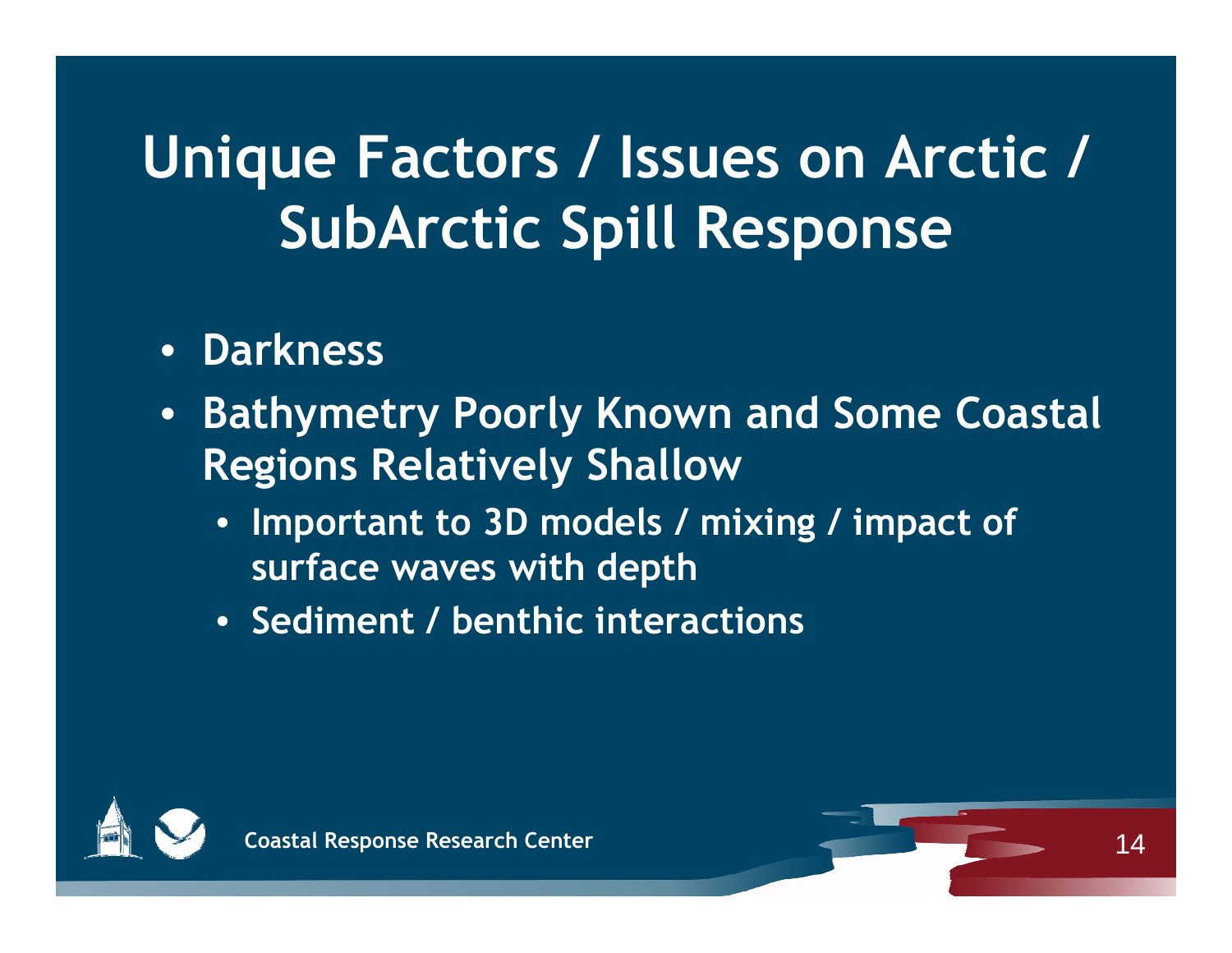#### • **Climate Change Impacts**

- **Sea level rise – inundation**
- **Baseline is changing**
	- **Biota**
	- **Chemistry**
- **Storm intensity / frequency increasing**
- **Coastal erosion – sediment transport**
	- **Sediment oil interaction**



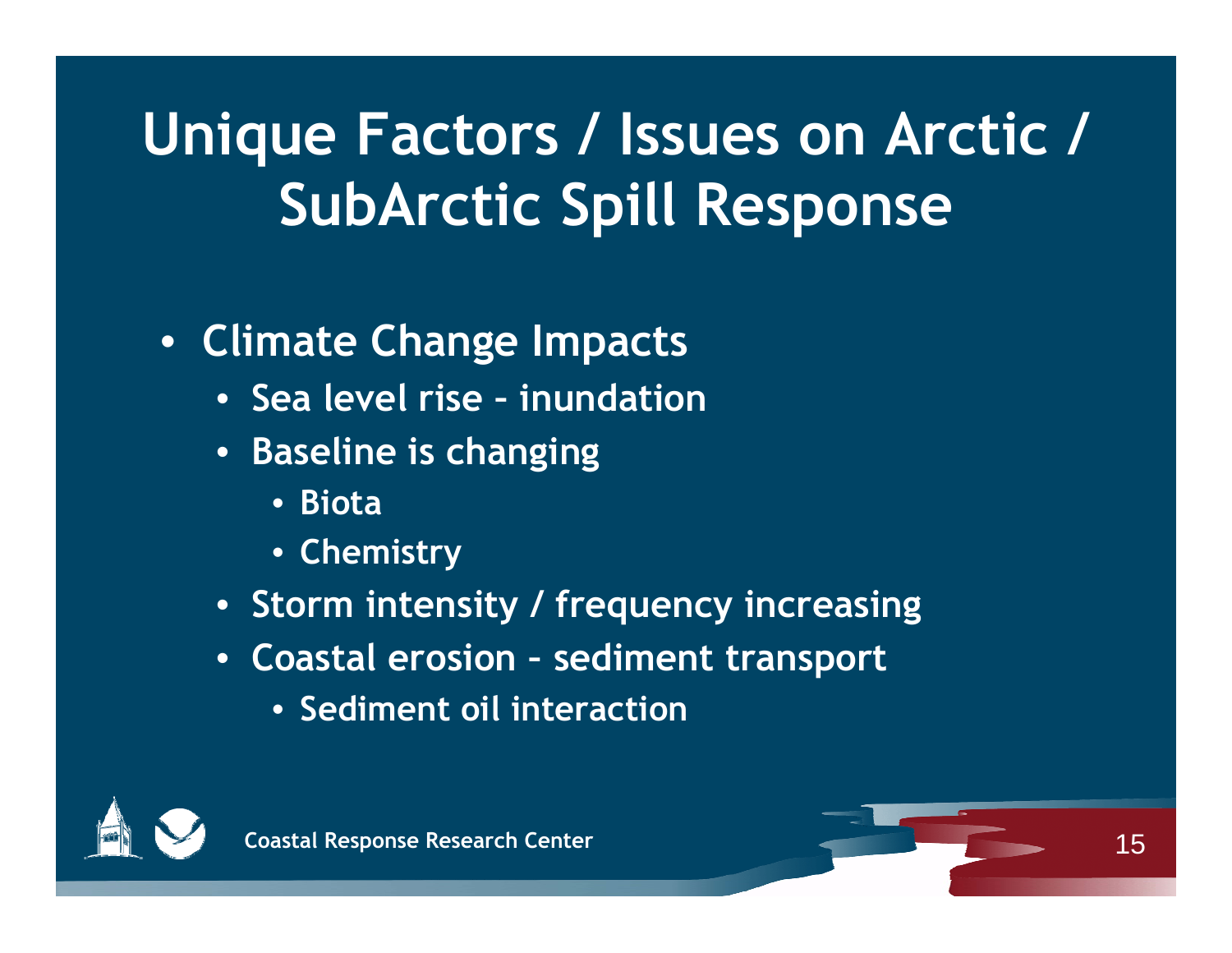- **Ice Extent , Thickness**
- **First Year vs. Multi-Year Ice**
- **NOAA, NSIDC, NIC**



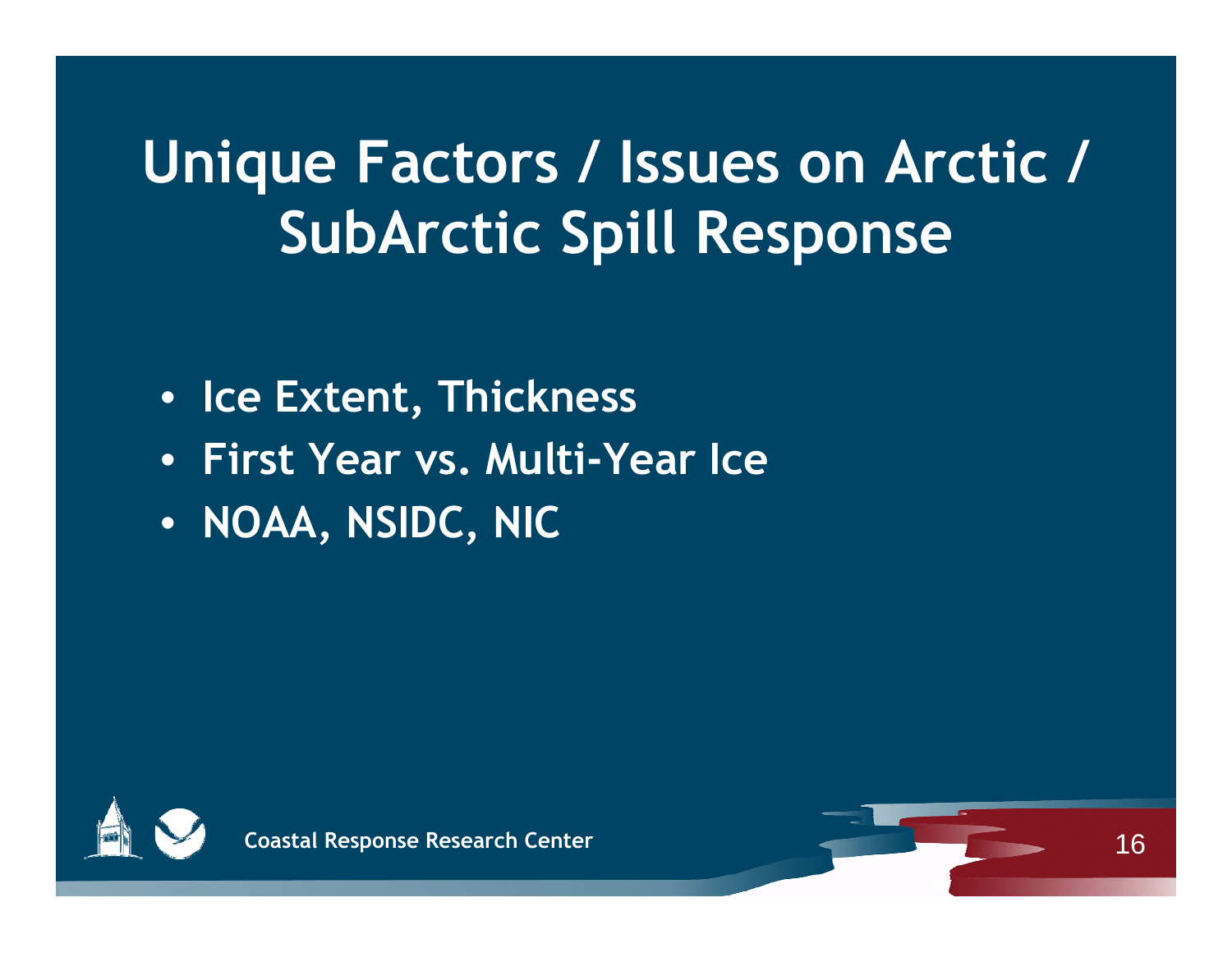- **Ice Melting – Macro Scale**
	- **Leads**
	- **Broken ice**
- **Ice Formation – Oil Encapsulated in Ice**
- **Ice Microscale**
	- **Flow in brine channels**
- **Oil Under Ice**
	- •**Non-li f near sur faces**
	- **Pooling**
	- **Adhesion**



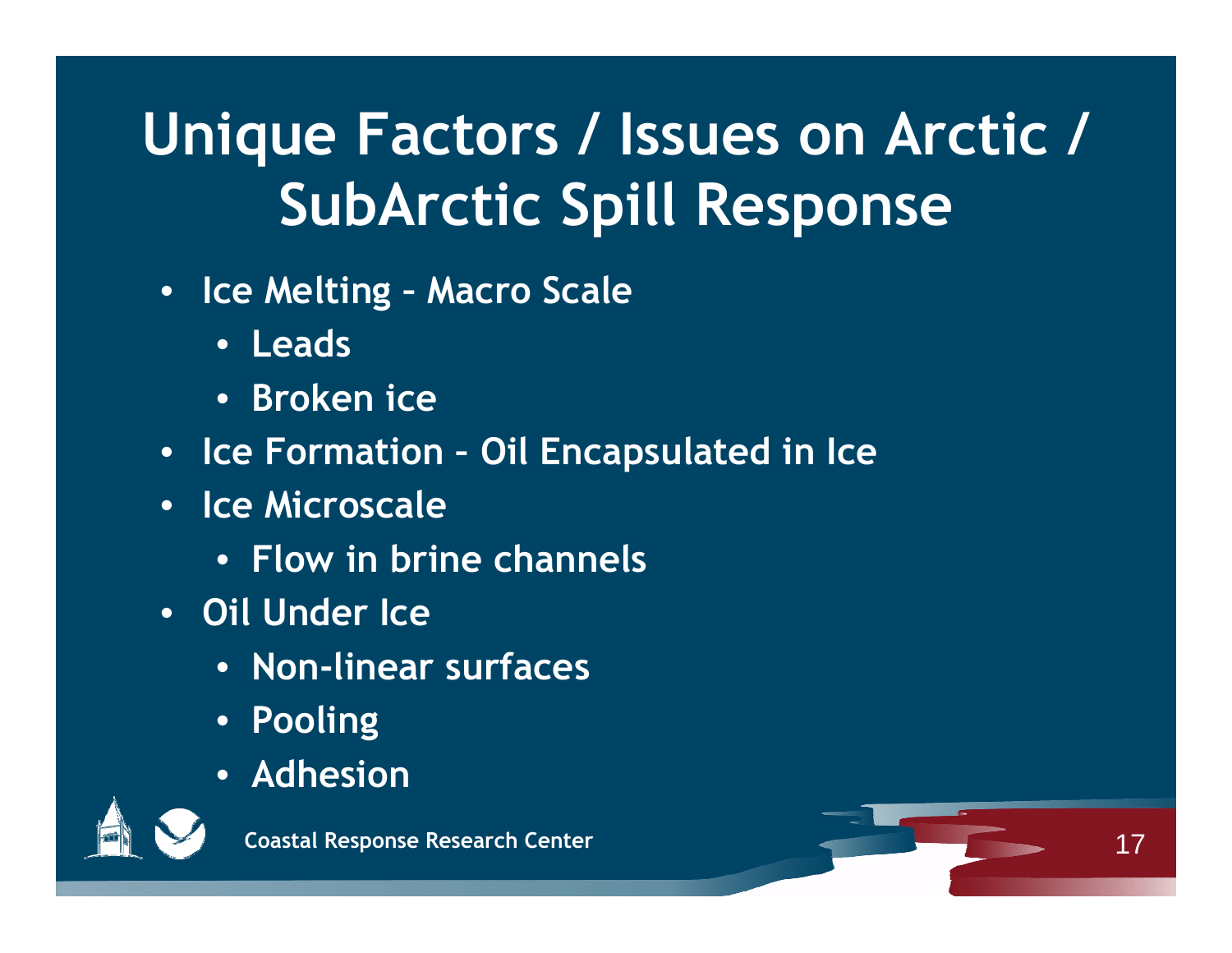- **Coastal Erosion:**
	- **Issue for Beaufort, Chukchi and Bering Seas and Cook Inlet**
	- **Sediment + Oil = Submerged Oil**
	- **Associated Problems**
		- **Risk to infrastructure**
		- **Sedimentation in channels/waterways**



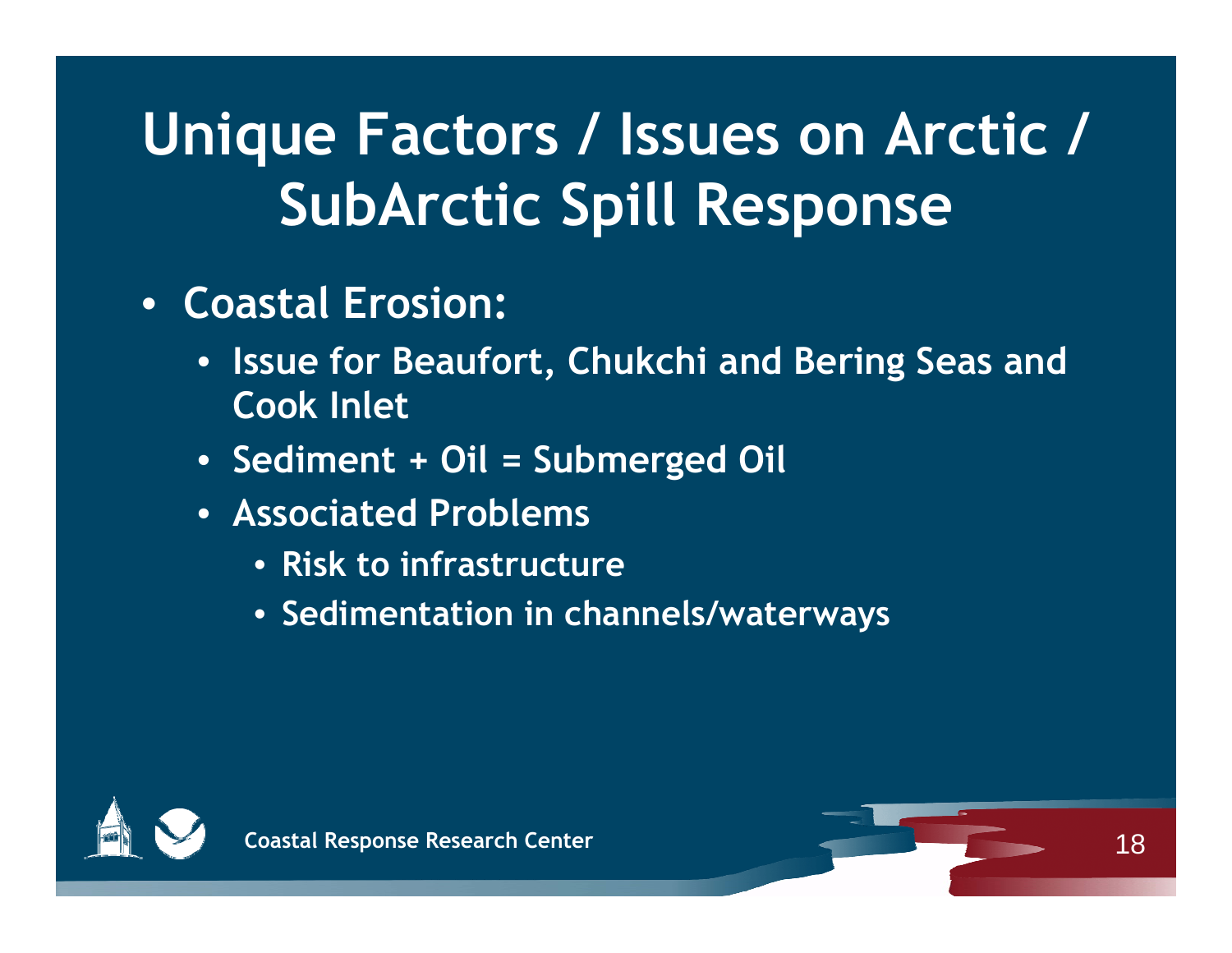#### **Coastal Erosion**

- $\bullet$  **Lack of Data Limits Quantitative Model Development**
	- **Cold, harsh, remote location, so few comprehensive nearshore observational programs**
- $\bullet$ **Need Dynamic 3D Models of Coastal Behavior**
- $\bullet$  **Need Permanent Circumpolar Arctic-Layer Monitoring (CALM) Sites & Alaskan Ocean Observing System (AOOS) Buoys**
	- **On beach and close to bluff edge**
	- **Issue i h i i with uncertain erosion rates**
- • **Need Studies to Predict Coastal Profile Evaluation for Forecasted Climate Change Scenarios**
- $\bullet$  **Need Understanding of Coupling Between Thermal Properties & Temperature of Beaches, Bluffs & Coastlines and Wave & Current Driven Sediment Transport**

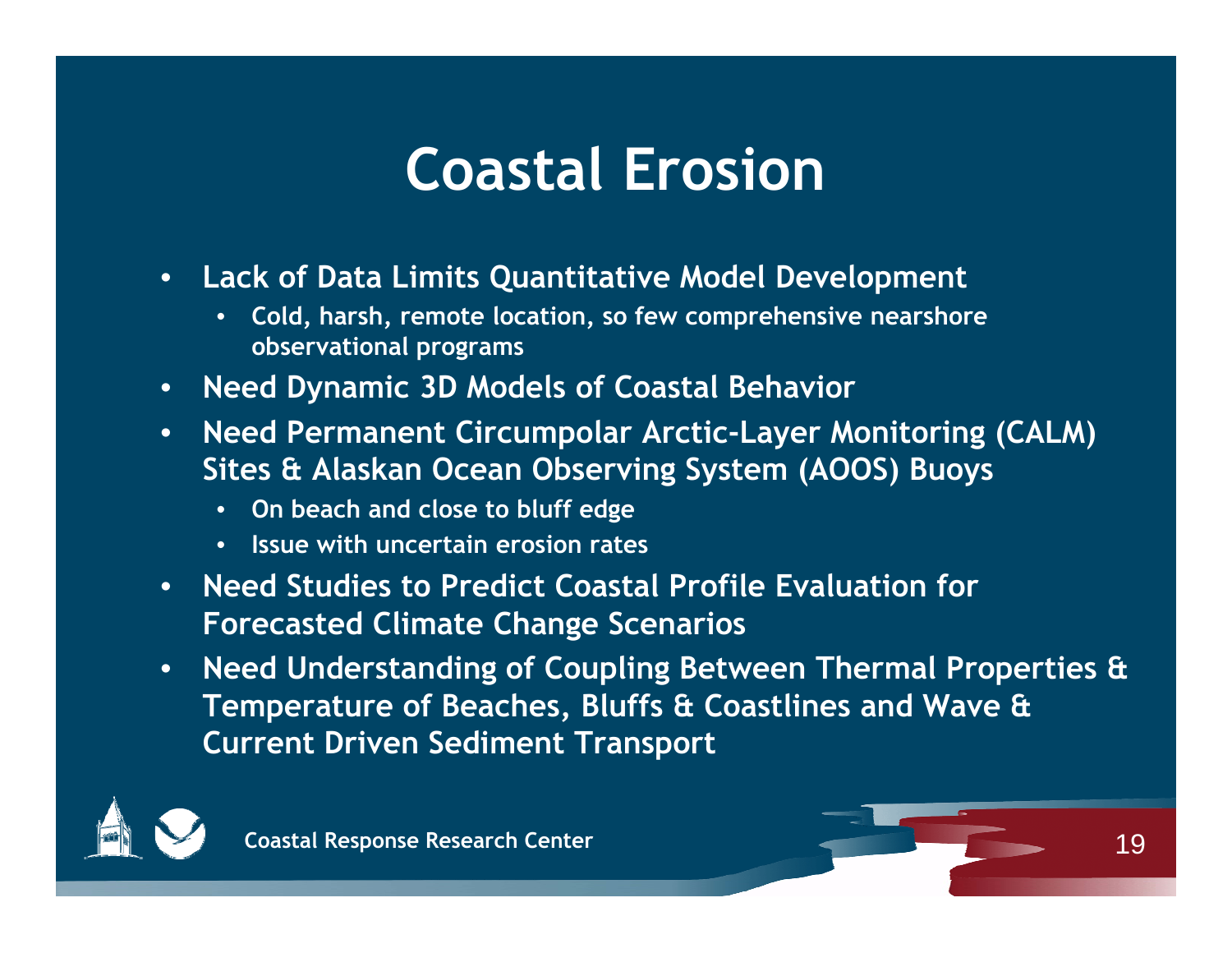#### **Fate & Behavior of Oil Spills**

#### • **Weathering Processes**

- **Evaporation rates in low temperatures = slower**
- **Emulsification – f ( gy) wave energy)**
- **Sinking due to sedimentation + oil mixtures**
- Density differences (ρ)<sub>oil</sub> vs. (ρ)<sub>water</sub>
	- **f (salinity, temperature)**



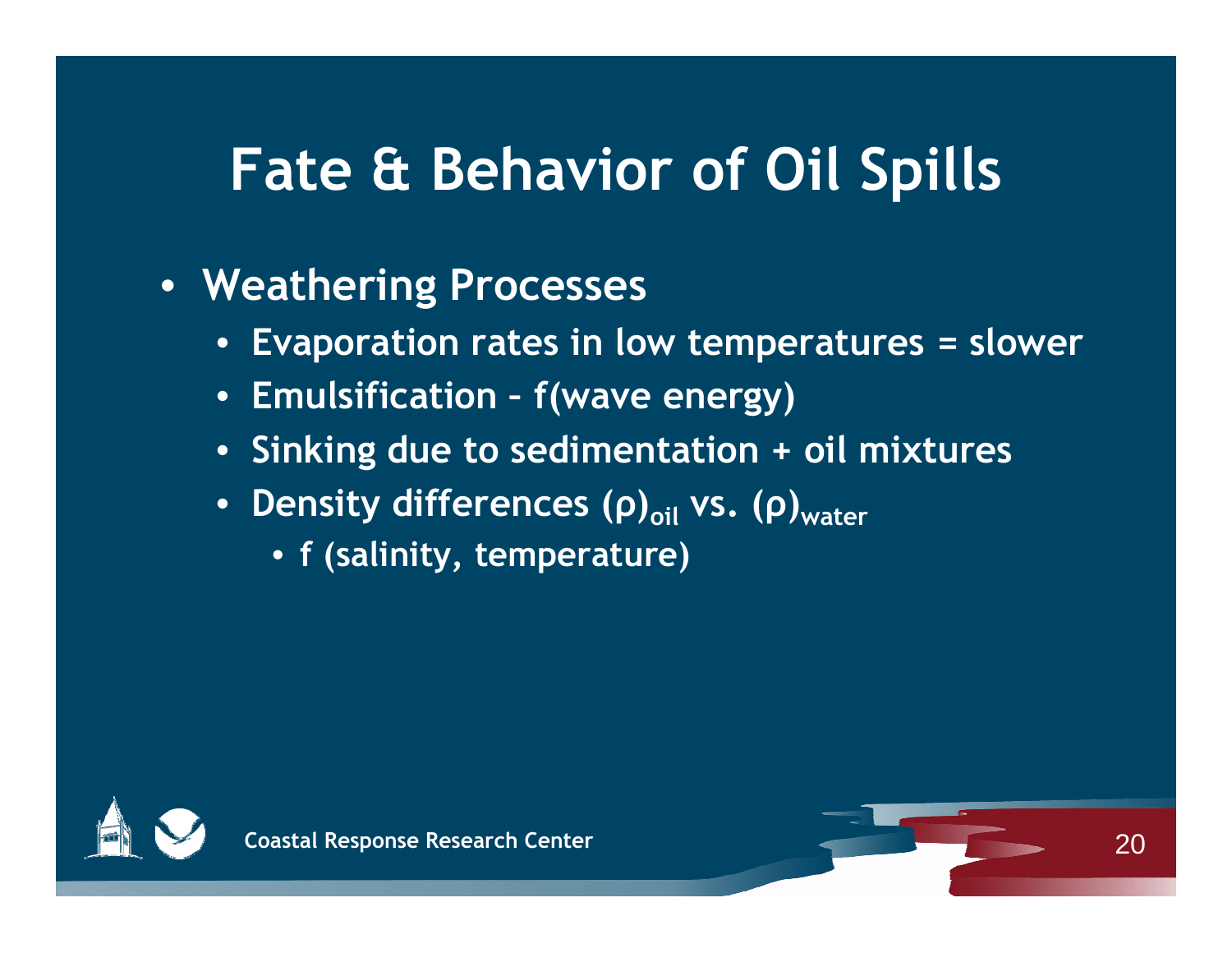#### **Fate & Behavior of Oil Spills**

- **Dissolution (dissolved into water)**
- **Solubility Naphthalene in Water**

**Temp (Freshwater) Salinity (Temp Salinity (Temp 1 <sup>=</sup> ˚C)**

**1 ˚C = 2.7 mg/L 1 ppt = 2.5mg/L**

**25 ˚C = 31.7 mg/L 35 ppt = 2 mg/L**

- **Biodegradation**
- Adsorption / Absorption / Ingestion / **Inhalation**
- **Stranded on Shorelines (Fate on Sandy vs. Rocky Beaches)**



**Coastal Response Research Center**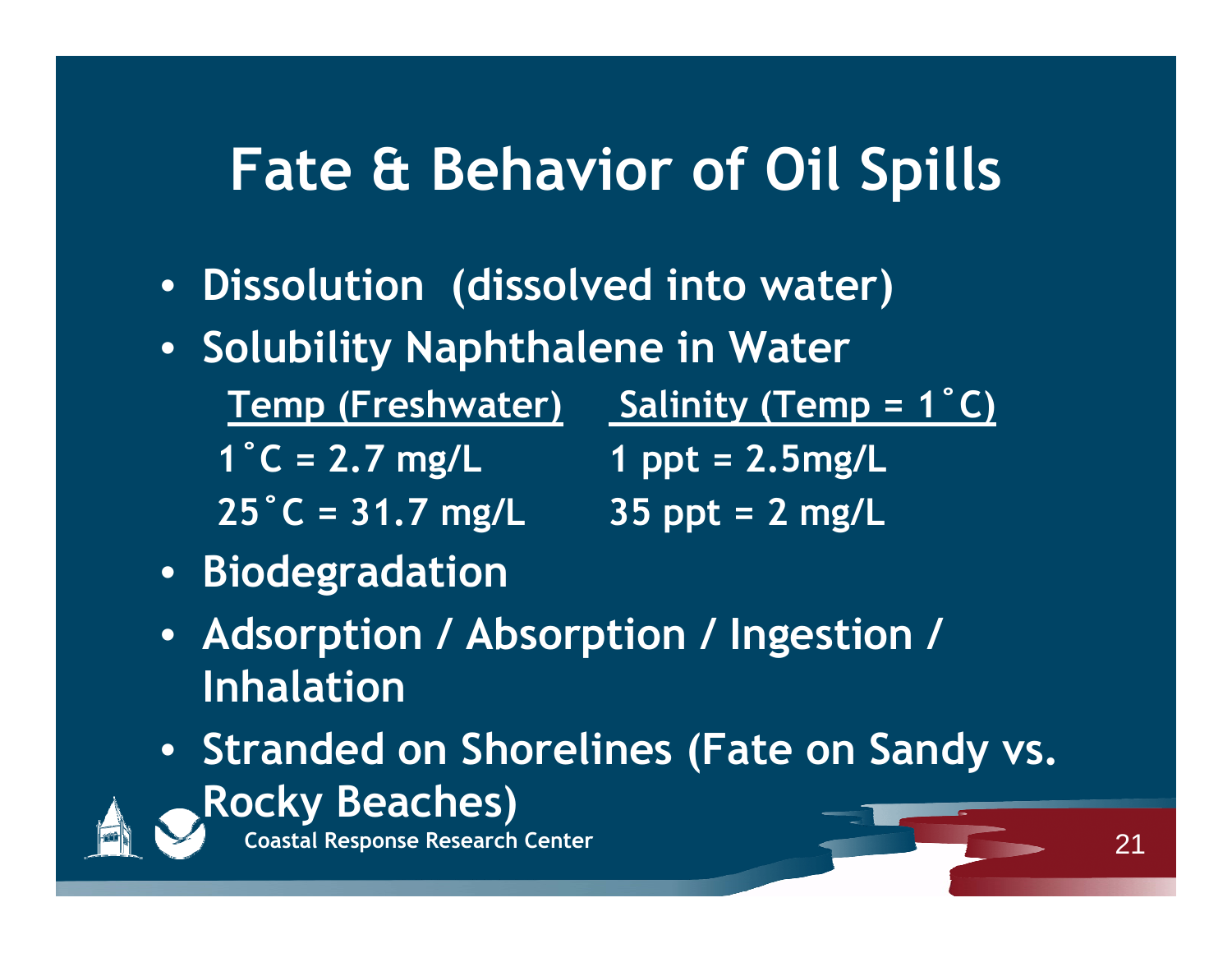#### **Weathering Rates**

- **Governed in Part by Rate Constants**
	- **f(Temp air, Temp water, Turbulence, Suspended Sediment Load)**
- **Oil Mixture of 100's MAHs and PAHs**
- **All with Unique Rate Constants (e.g., biodegradation, dissolution, evaporation)**
- **Affected by Mixture (Co-Solvent Effect)**



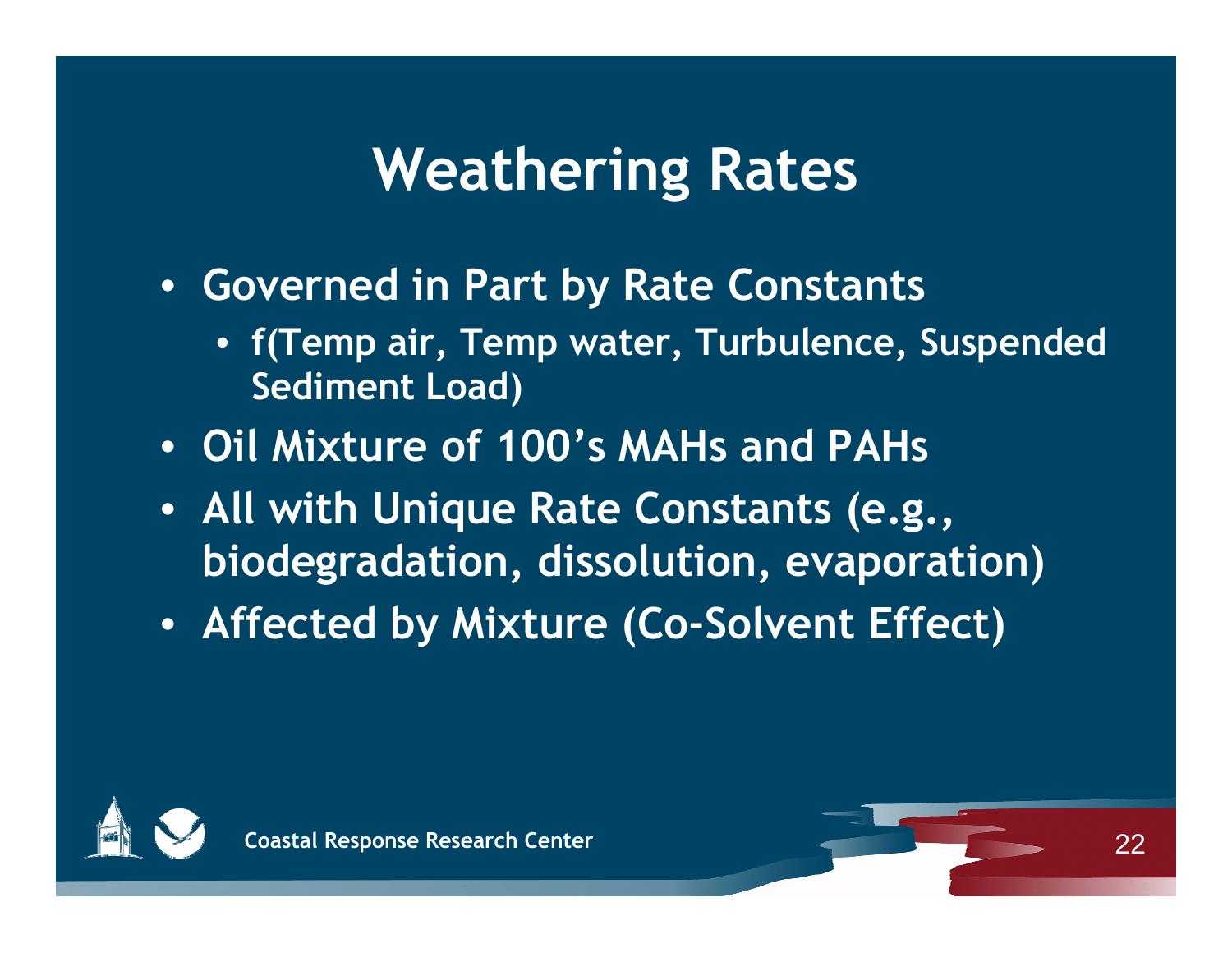# **DETECTION TECHNIQUES IN and UNDER ICE SOMEWHAT SUCCESSFUL, STILL NEEDS WORK**

# **(USCG, MMS)**



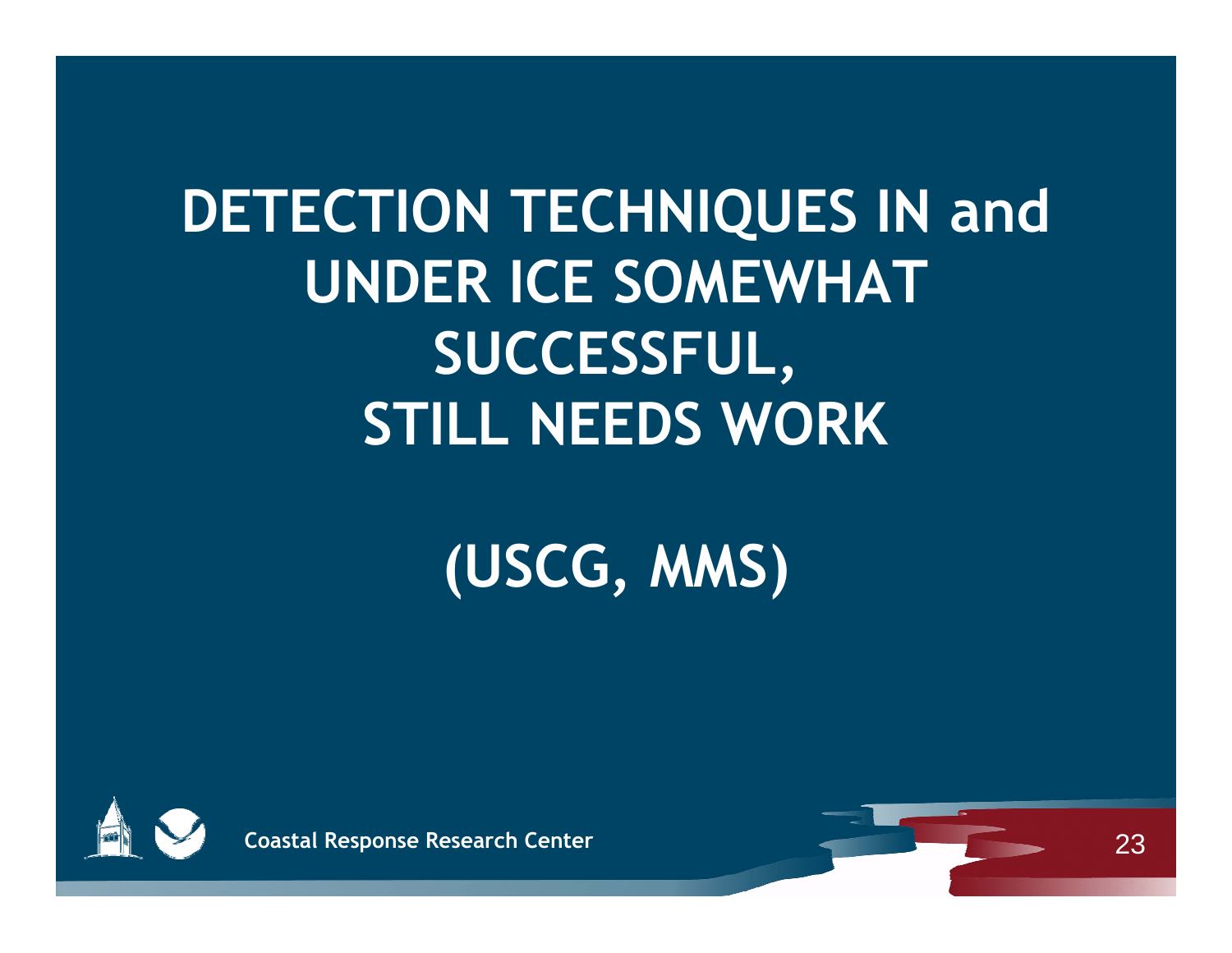#### **Response Measurements**

- **This Is Area Where Much of Research Has Been Conducted**
	- **Detection in and under ice needs more work** 
		- **In, under ice**
		- **In water / on bottom**
		- **I l d b k i In leads or broken ice**
		- **USCG & MMS R&D emphasis**
			- **SINTEF**
			- **Industry**



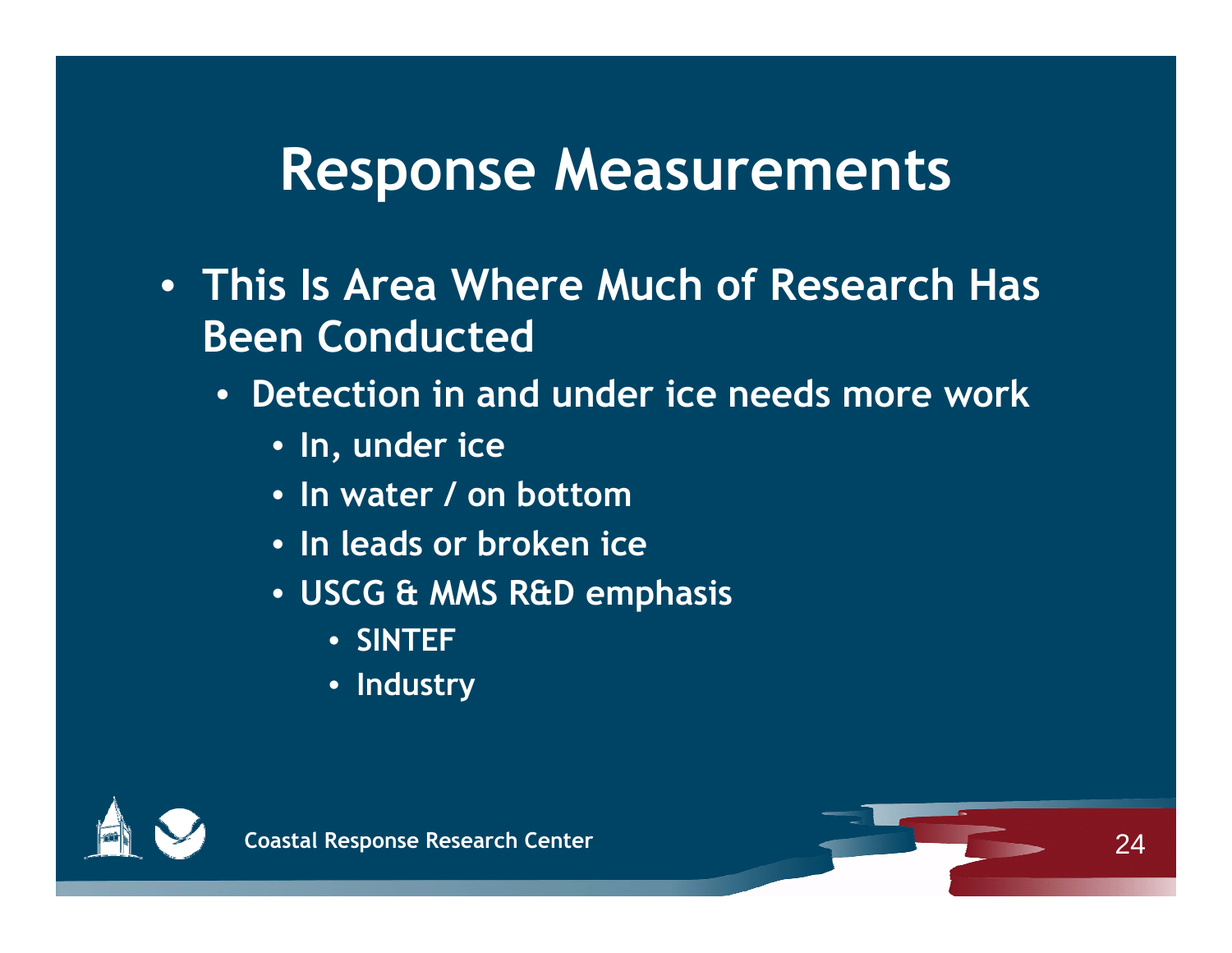#### **Response Measurements**

- • **Herders – collect oil to facilitate collection or treatment**
	- **Efficacy / toxicity**
- **Mechanical Devices**
	- **Skimmers and booms with ice present**
- • **Dispersants**
	- **•** Cold temperatures
	- **Mixing energy – prop wash**
	- **Toxicity**
- • **In Situ Burning**
	- **Ignition**
	- **Efficiency of burn**
	- **Smoke impacts – toxicity**
	- **Residue Impacts – toxicity**



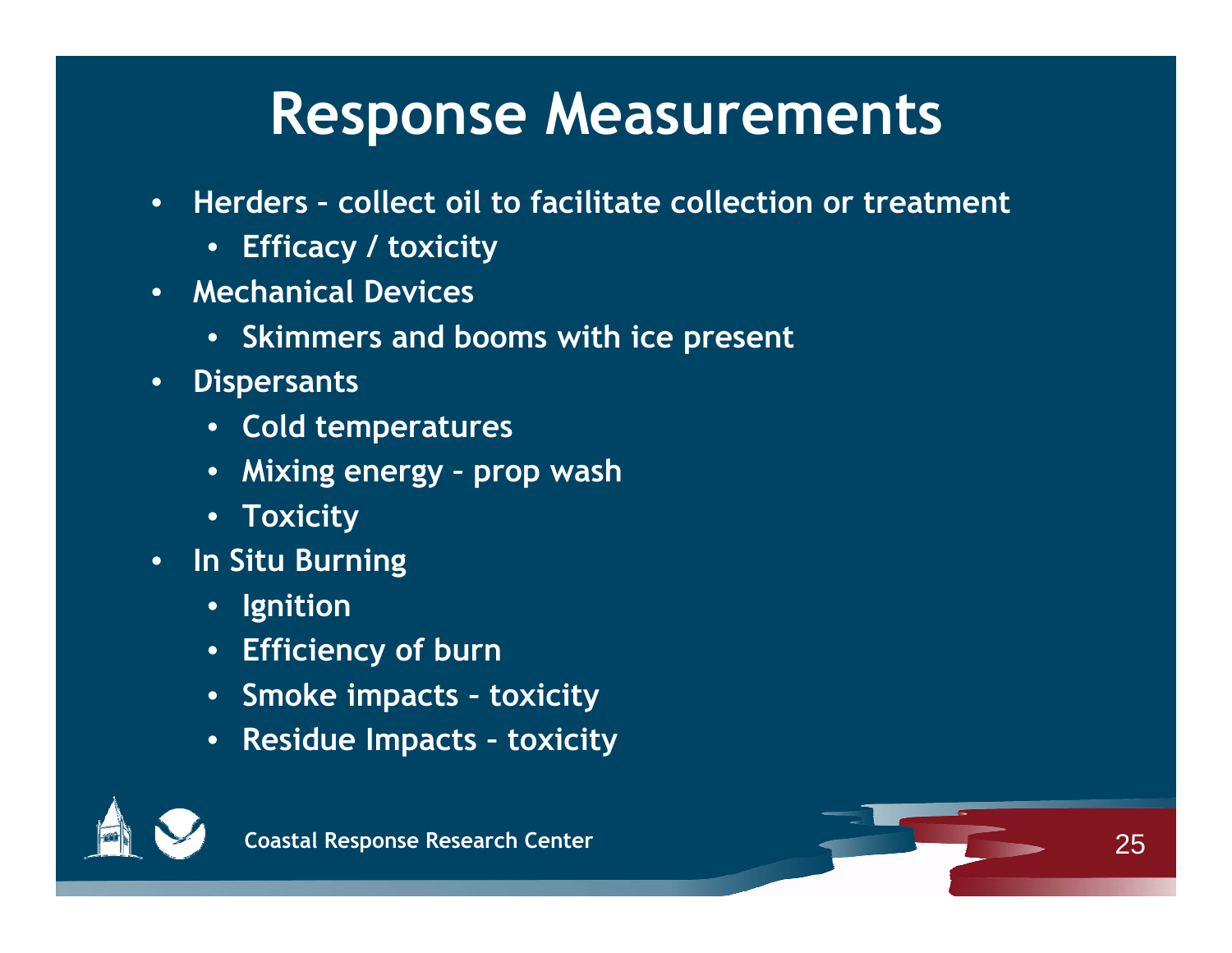# **Response Technologies Efficacy Research**

- $\bullet$  R&D = MMS, EPA, Industry and SINTEF
- **Herders, Solidifiers, Dispersants (Chemicals, OMA) Skimmers Booms , , Booms**
- **Tank Tests**
	- **OHMSETT tank**
	- **DFO Canada / USEPA tank**
	- **S.L. Ross**
	- **SINTEF**
- **At Sea Tests**
	- **DFO Canada / SINTEF / U S Proposal (USARC white paper) U.S. paper)**

26



**Coastal Response Research Center**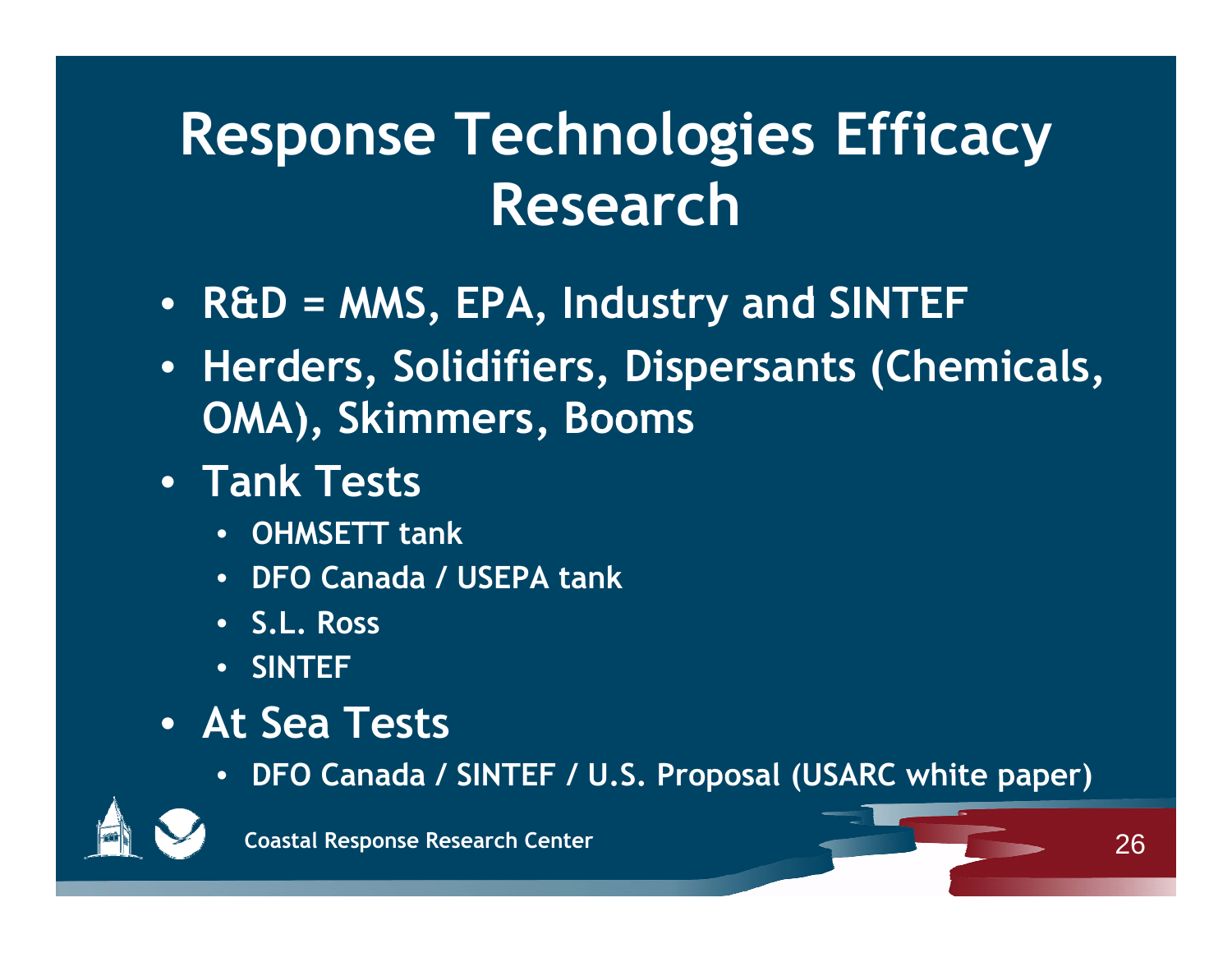## **RESPONSE TECHNOLOGIES = SUCCESS STORY**

**Research Still Needed But Well Along Since USARC, 2004** 

**Biodegradation and Natural Attenuation R&D Still Controversial and Unresolved**



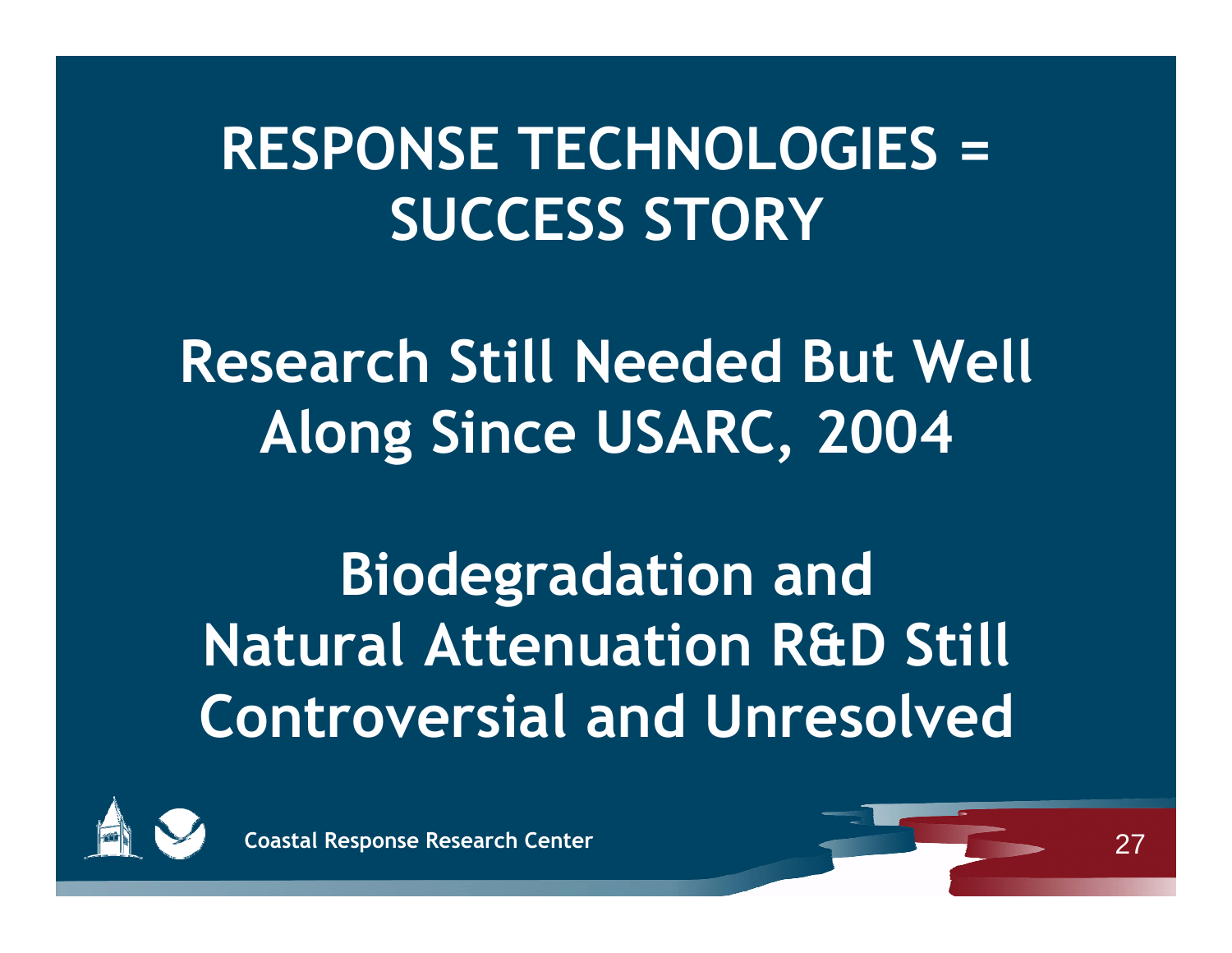#### **Current Spill Response**

- **Limited Equipment & Facilities Available in Alaska Arctic**
	- **Oil Spill Response Organizations (OSROs) hired by industry**
		- **Example: Alaska Clean Seas (ACS)**
- **Evaluating Environmental Tradeoffs**



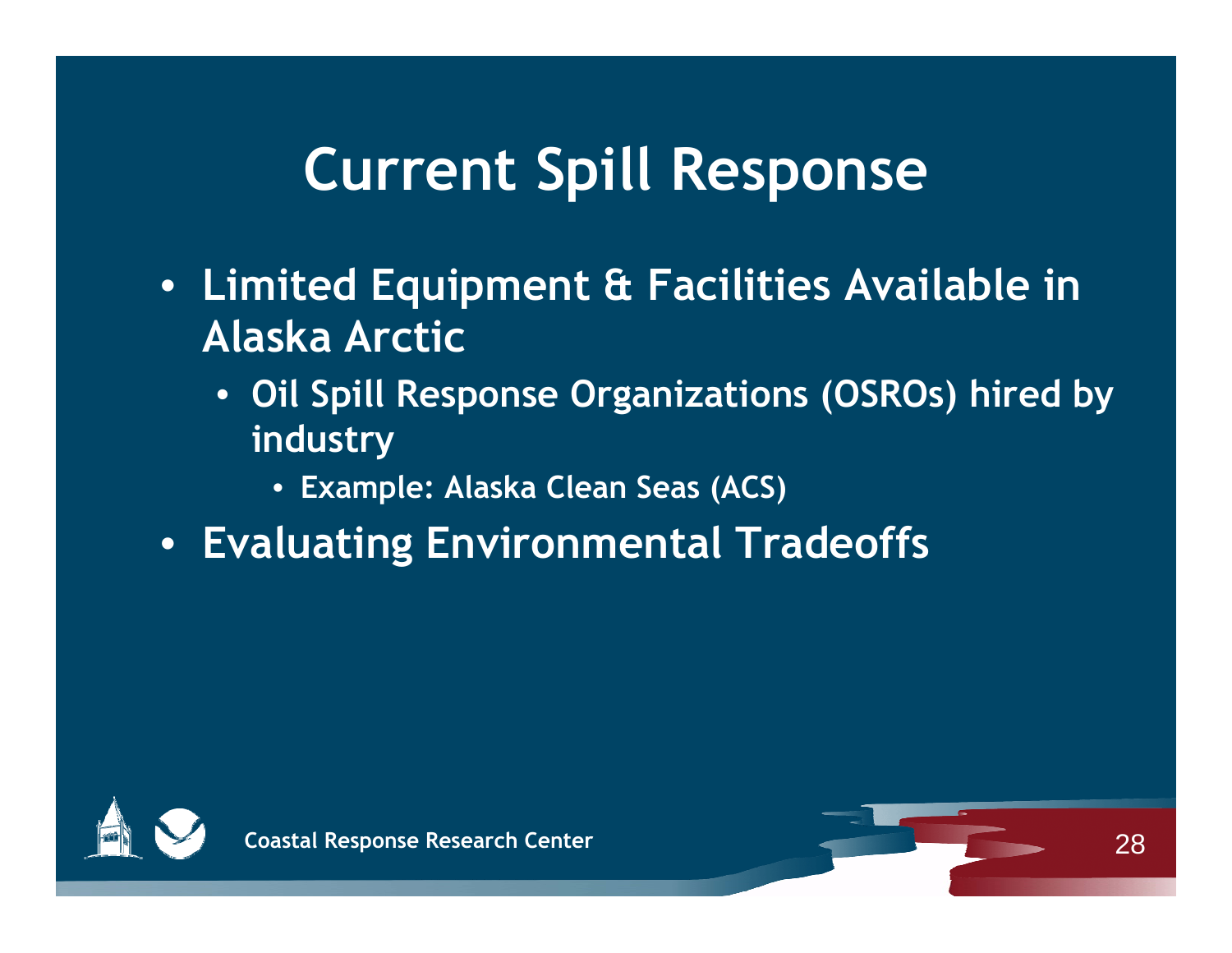# **Current Spill Response: Information Management**

- **Key is Rapid Informed Decisions is ,** 
	- •**Protect human health/safety**
	- **Consider human dimension issues (e.g., socioeconomic cultural considerations socioeconomic, considerations, subsistence)**
- **Incident Command Needs Relevant I f ti i E il In formation n Easil y Understandable Format**
- **Environmental Response Management Application (ERMA®)**
	- **Dr. Amy Merten, NOAA ORR, CRRC NOAA Co-Director**





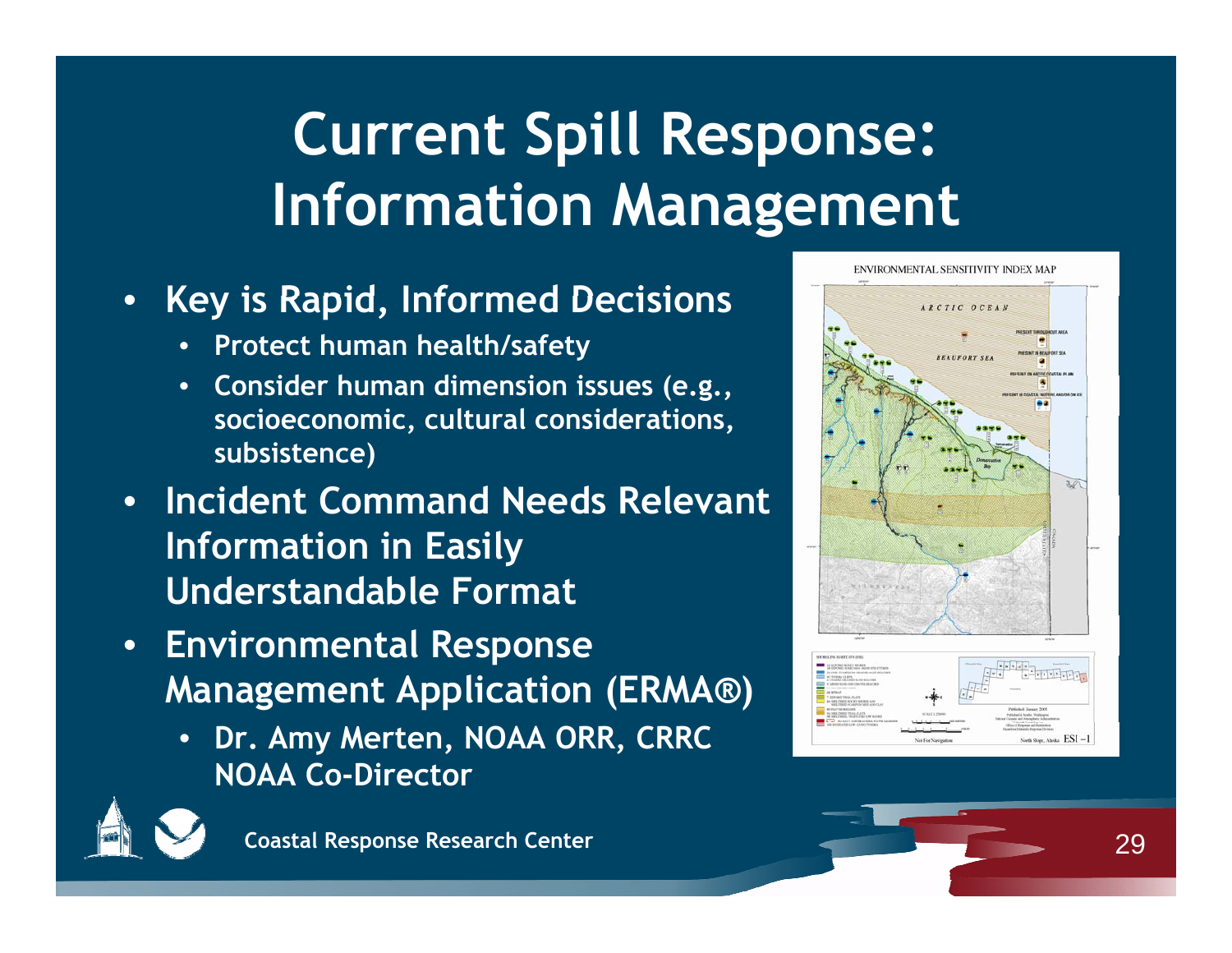#### **ERMA**

- • **NOAA/CRRC GIS-Based Platform with Layered Data**
	- • **Real-Time Information & Prediction** 
		- **e.g., Weather, IOOS, Tides**
	- **Area Databases**
		- **Species Sensitivity, Sensitive Infrastructure**
- •**Spill Trajectory Models**
- • **Responders' Field Observations**



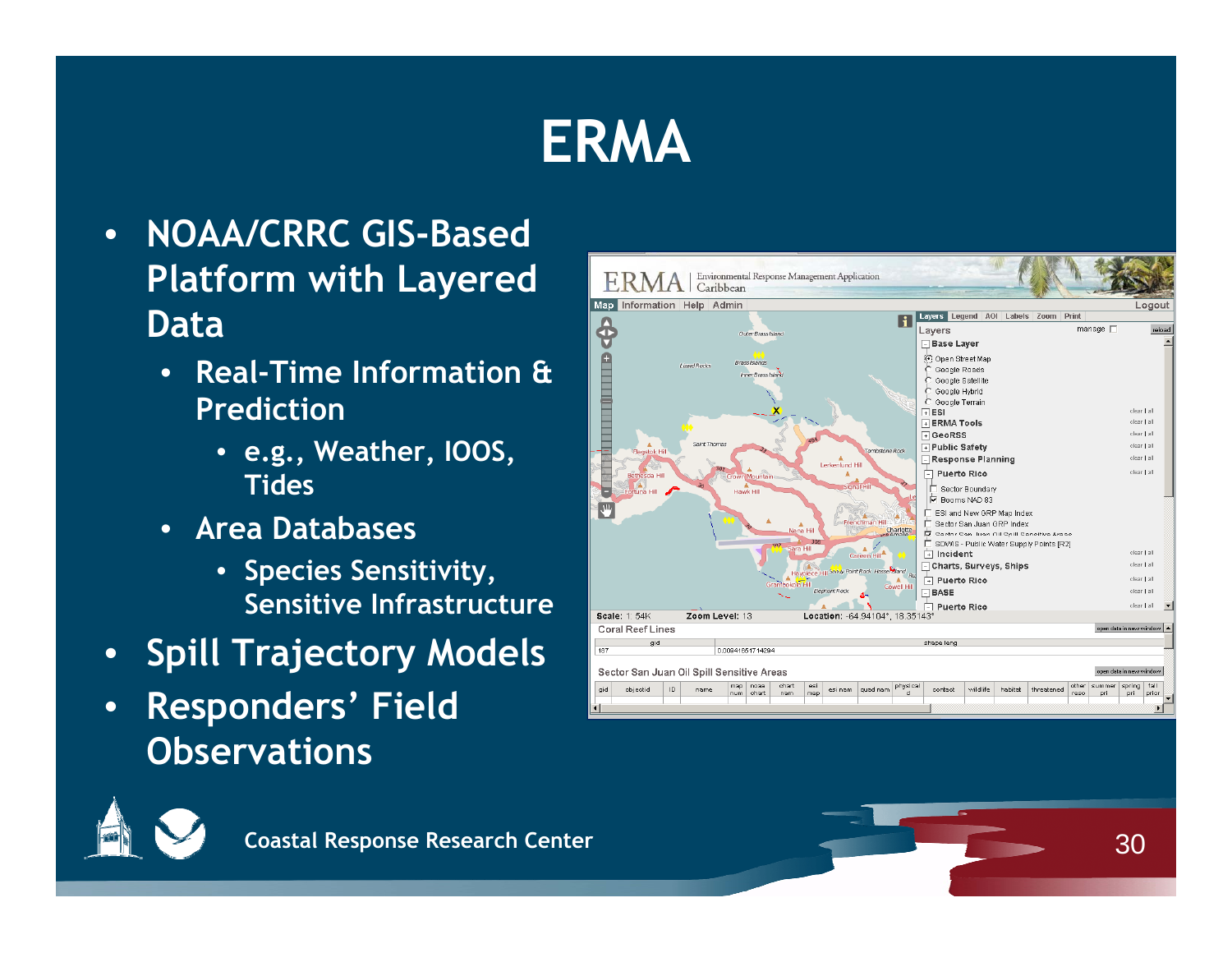# **Current Spill Response: Fate & Behavior of Oil - Modeling**

- **Models of Oil in Cold and Ice-Infested Waters, In Ice and Under Ice are Rudimentary**
- $\bullet$  **Hampered by Lack of Peer-Reviewed Cold Water and Ice/Oil Behavior Studies**
- Need to Link Current 2D Spill Models to Brine **Channel Models in Ice, 3D Mixed Layer**
- **Mass Transfer Models of Dissolution , Food Web Models for Fate**



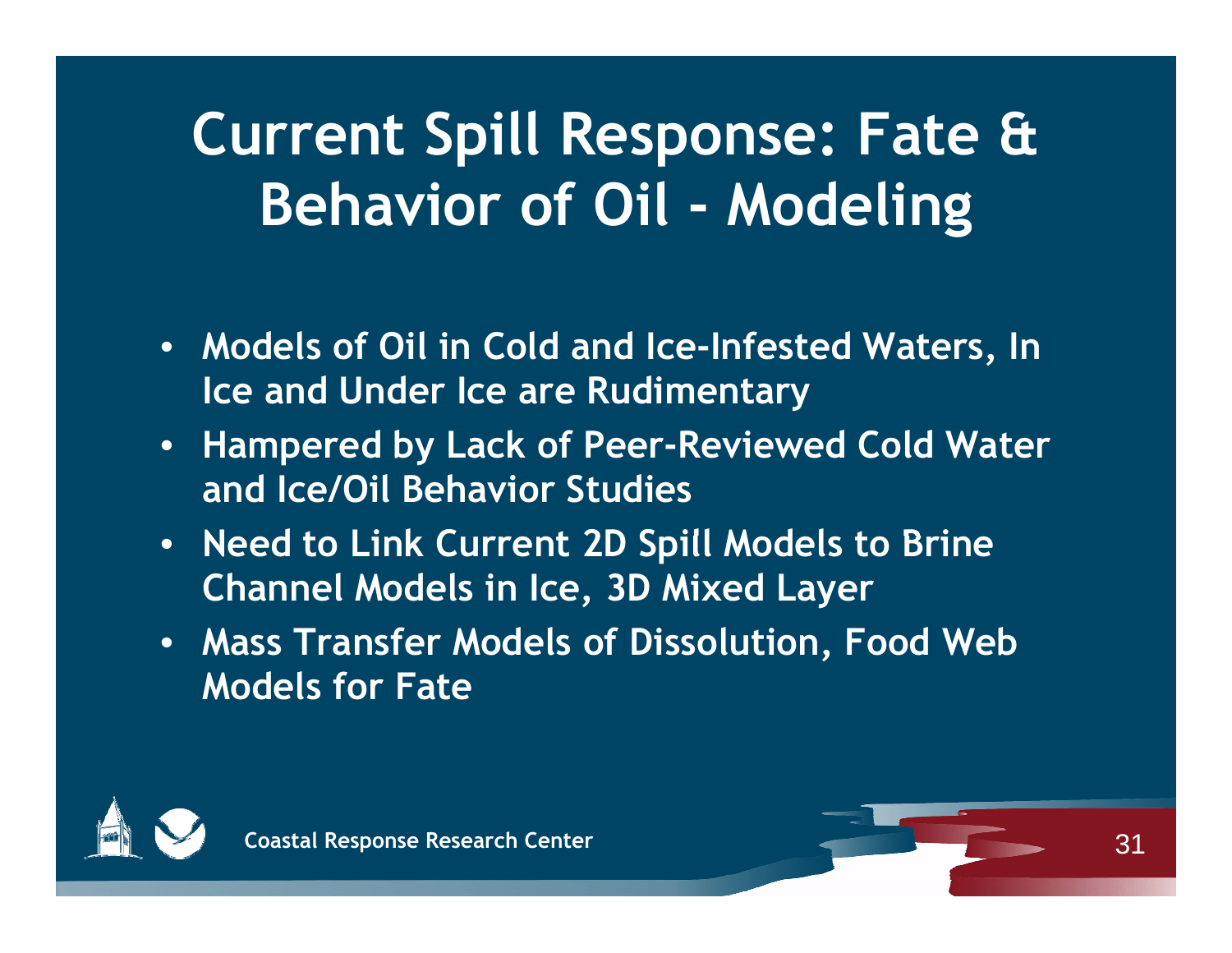## **Toxicity Rates**

- **Adsorption / Absorption / Ingestion / Inhalation**
- **Lethal / Sublethal Effects**
- **Compound Specific**
	- **Mixtures complicate actions**
- **Species Specific**
- **CRRC/NOAA PAH Toxicity (Lethal) Field Guide**



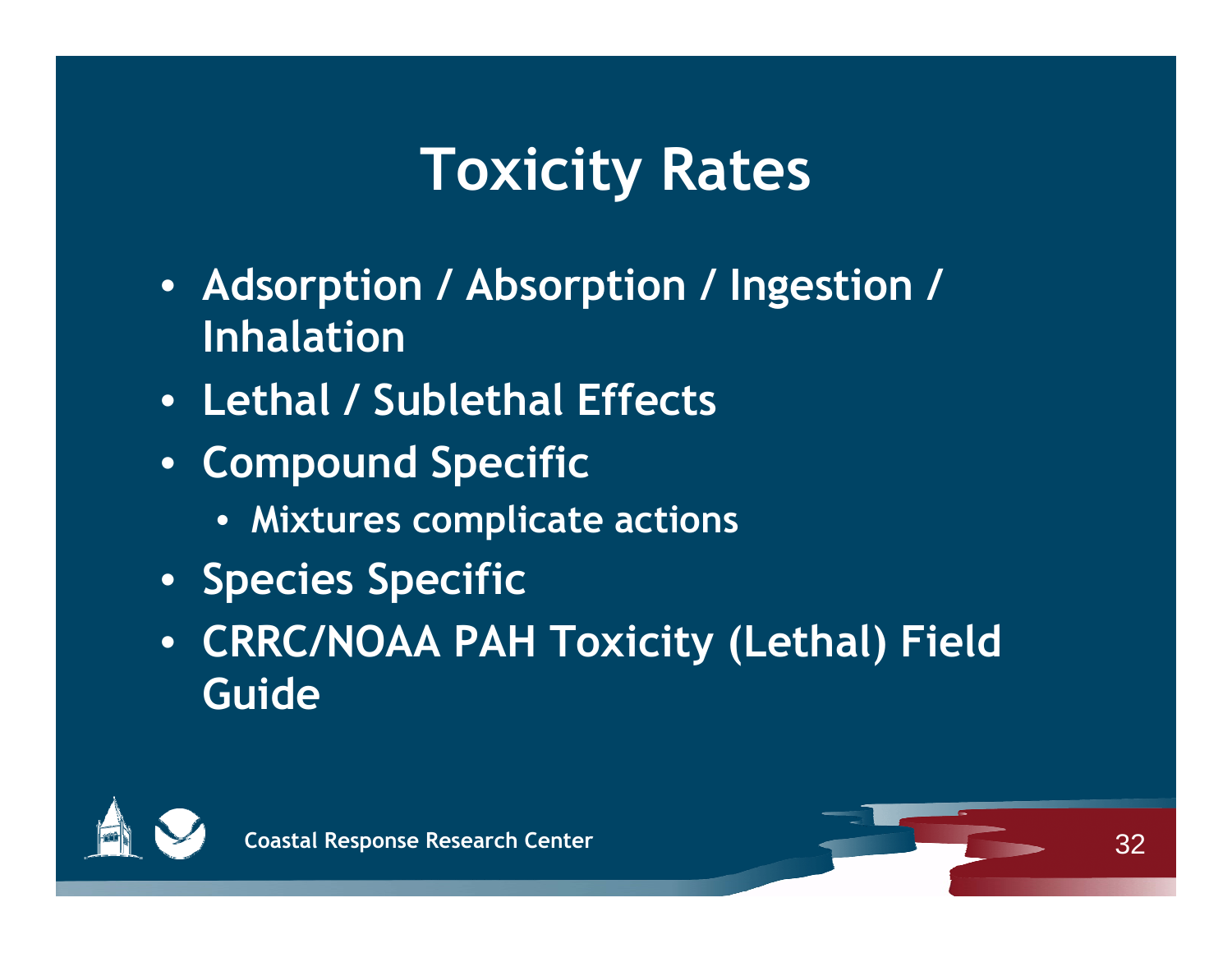#### **Toxicity Rates**

- **Few Arctic / SubArctic Studies**
	- **Nominal concentrations issues**
	- **Com p yp licated b y dis persant issues**
	- **Current Alaskan JIP study**
		- **Barrow Lab Perkins et al.**



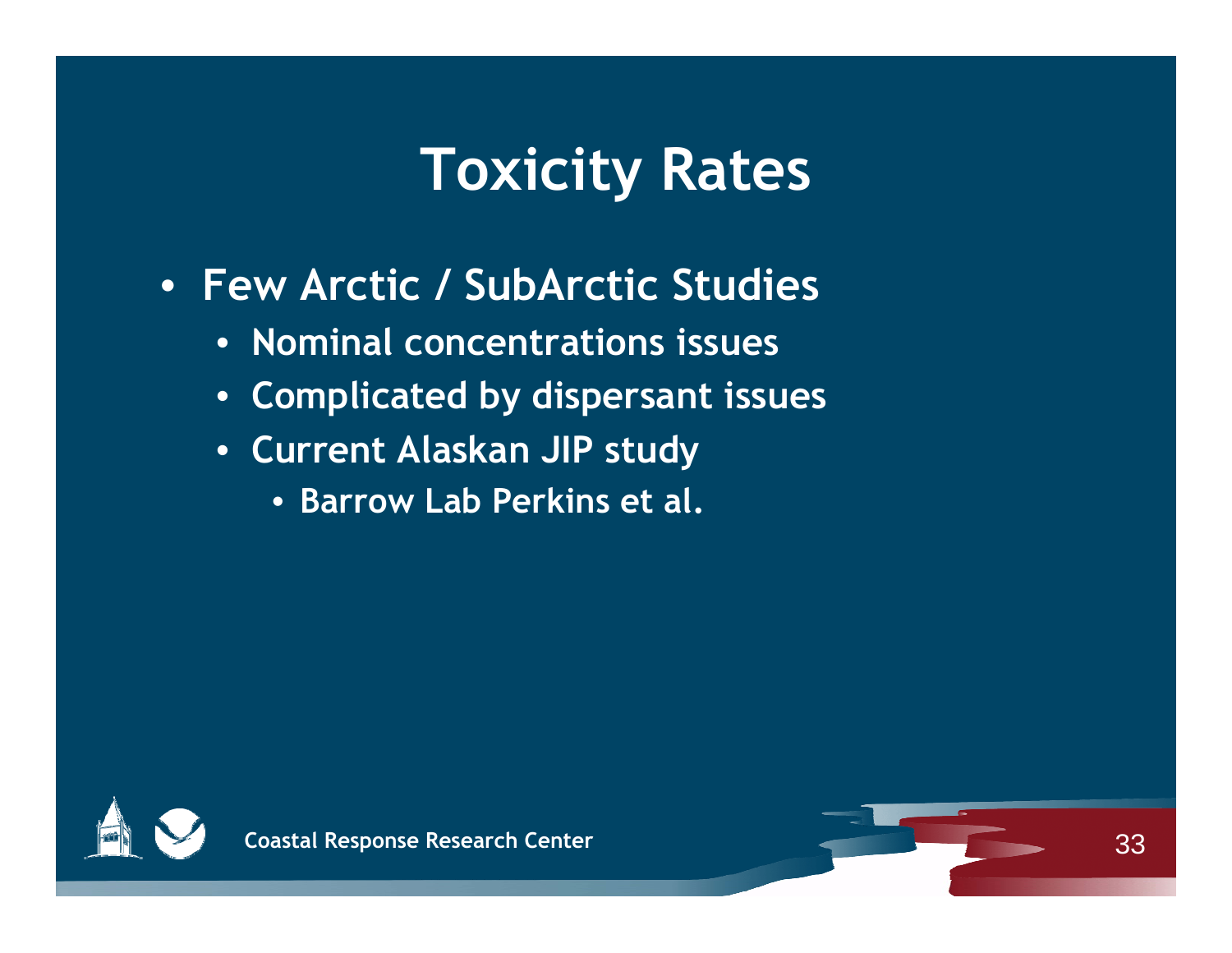## **Importance of Species**

- • **Key Natural Resources**
	- **Role in food web**
	- **Threatened and endan g p ered s pecies**
	- **Economic importance**
	- **Cultural importance**
- $\bullet$ • Arctic Species Are "Living on the Edge" and Changes Are **Happening Quickly**
	- **Confounded by protracted exposure to oil**
- •• Much of This Information is Poorly Known or Controversial for **Arctic/SubArctic**
	- **Lethal / sublethal / food web role (in, on, under ice, water col di t h li ) lumn, sedimen ts, s horeline**
	- **Assigning \$ values**
	- **Addressing cultural values**



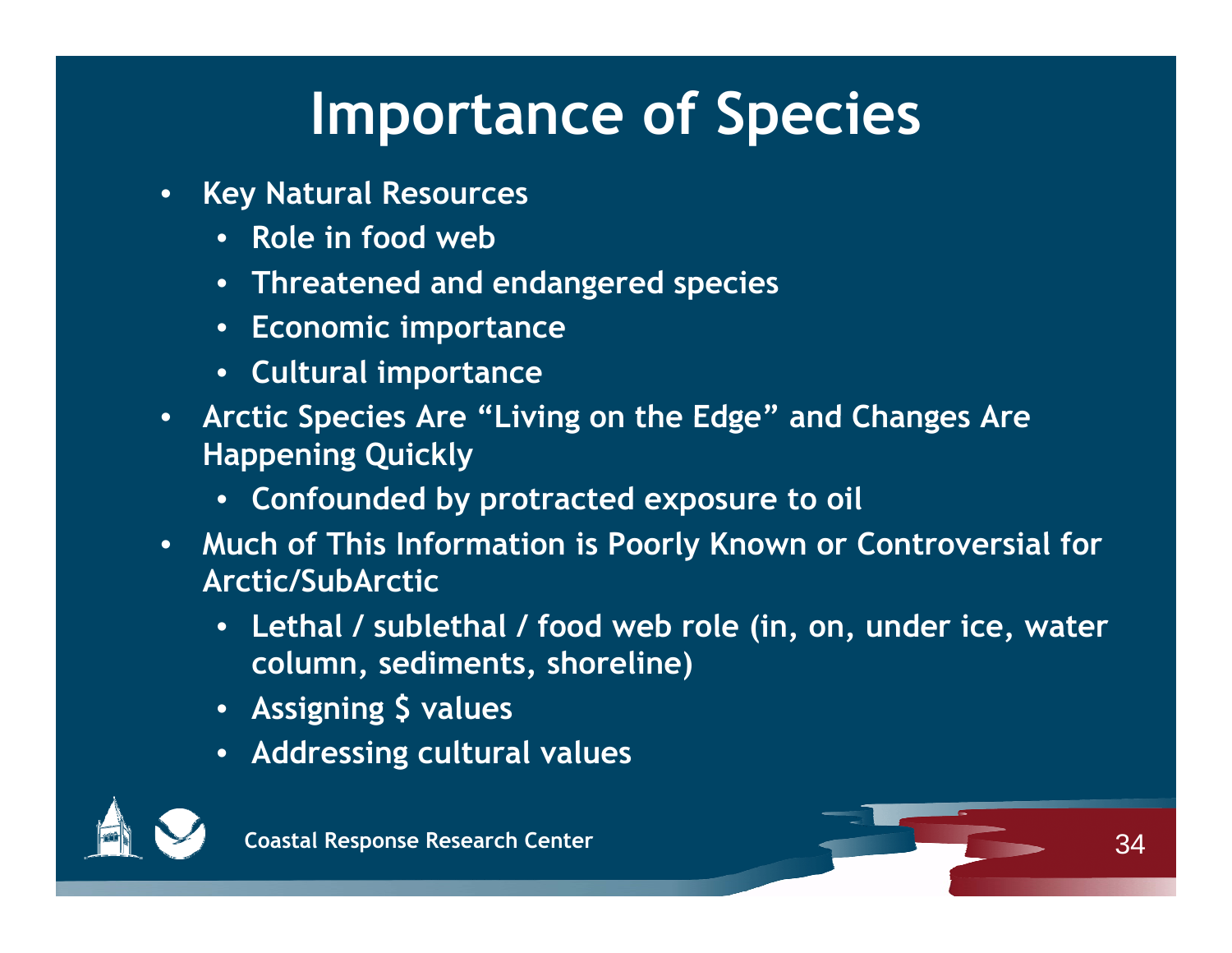#### **Assessment and Restoration**

- •• Reality #1 = When (NOT IF) Oil Spill Occurs in **Arctic**
- **Reality #2 = Substantial Amount of Oil Will Remain i E i t Aft R n Env ironment After Response**
	- **In spite of technological/equipment advances in**   $r$ **esponse**
- **Reality #3 = Natural Resource Damage Assessment (NRDA) Will Be Initiated as a Result of Spill**



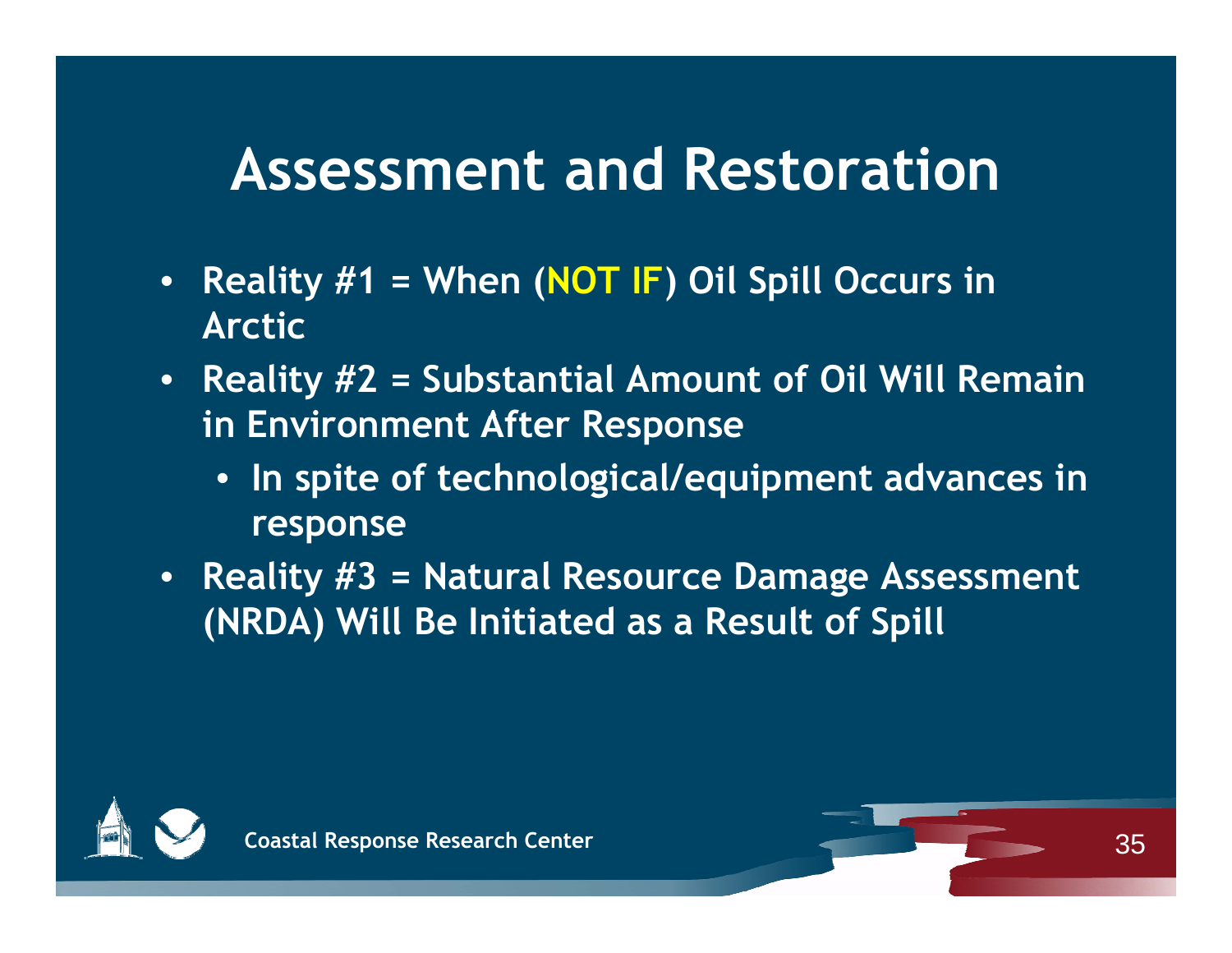# **NRDA**

- **Assess Types and Magnitudes of Injuries to Natural Resources or Services Provided by Resources**
- **Identify Appropriate Restoration to Fully Compensate Public for Resource Injuries**



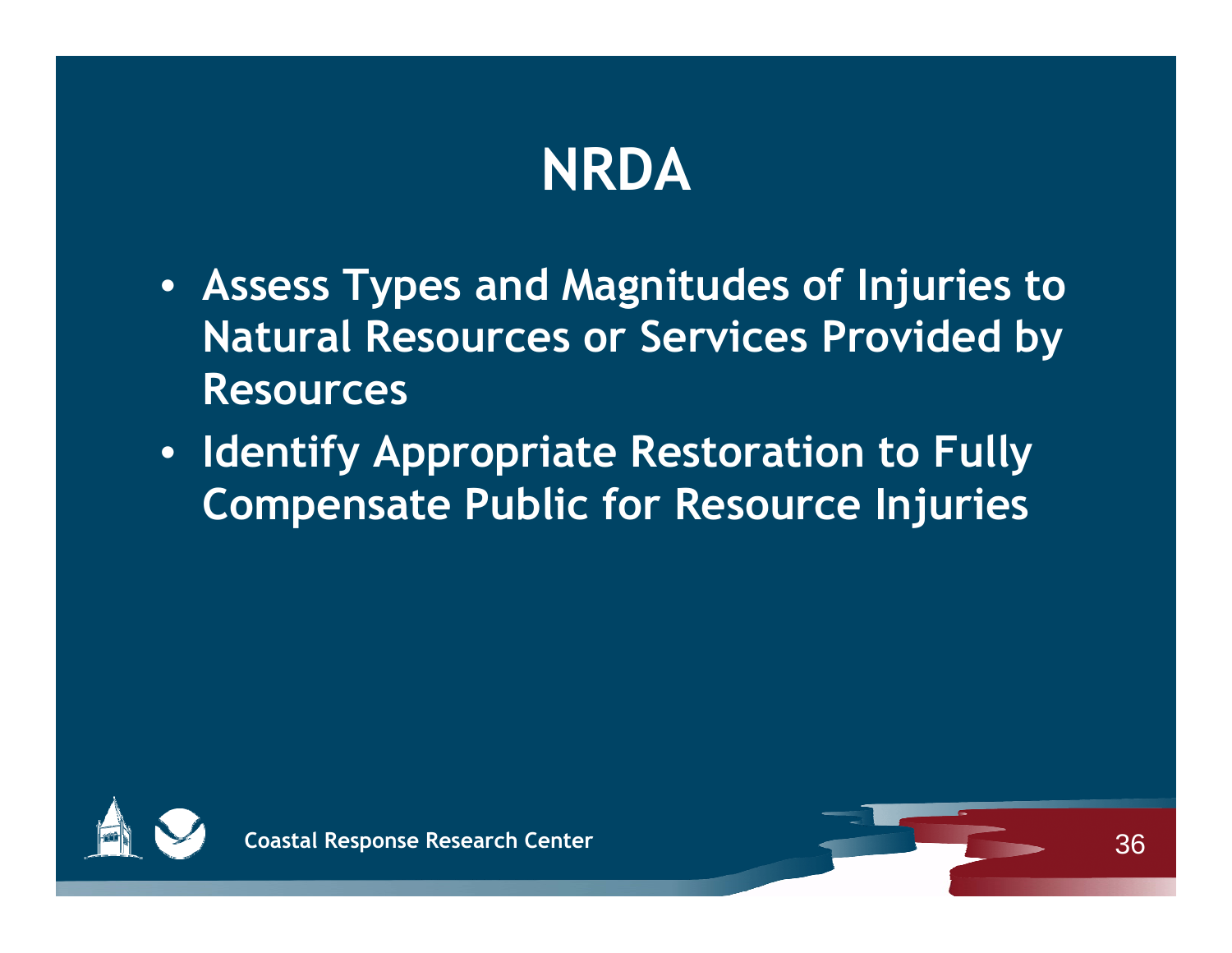#### **Assessment and Restoration**

- **Reality #4 = NRDA Requires Much Better/ More Complete Knowledge of Arctic Marine Ecosystem Than We Have**
- **Reality #5 = Must Be Quick Injury Assessment and Rapid Implementation of Restoration in Arctic** 
	- **Little room for delay because Arctic is ecosystem on the edge**
- • **Reality #6 = Baseline Is Rapidly Shifting in Arctic Due to Climate Change**
	- **What is baseline?**

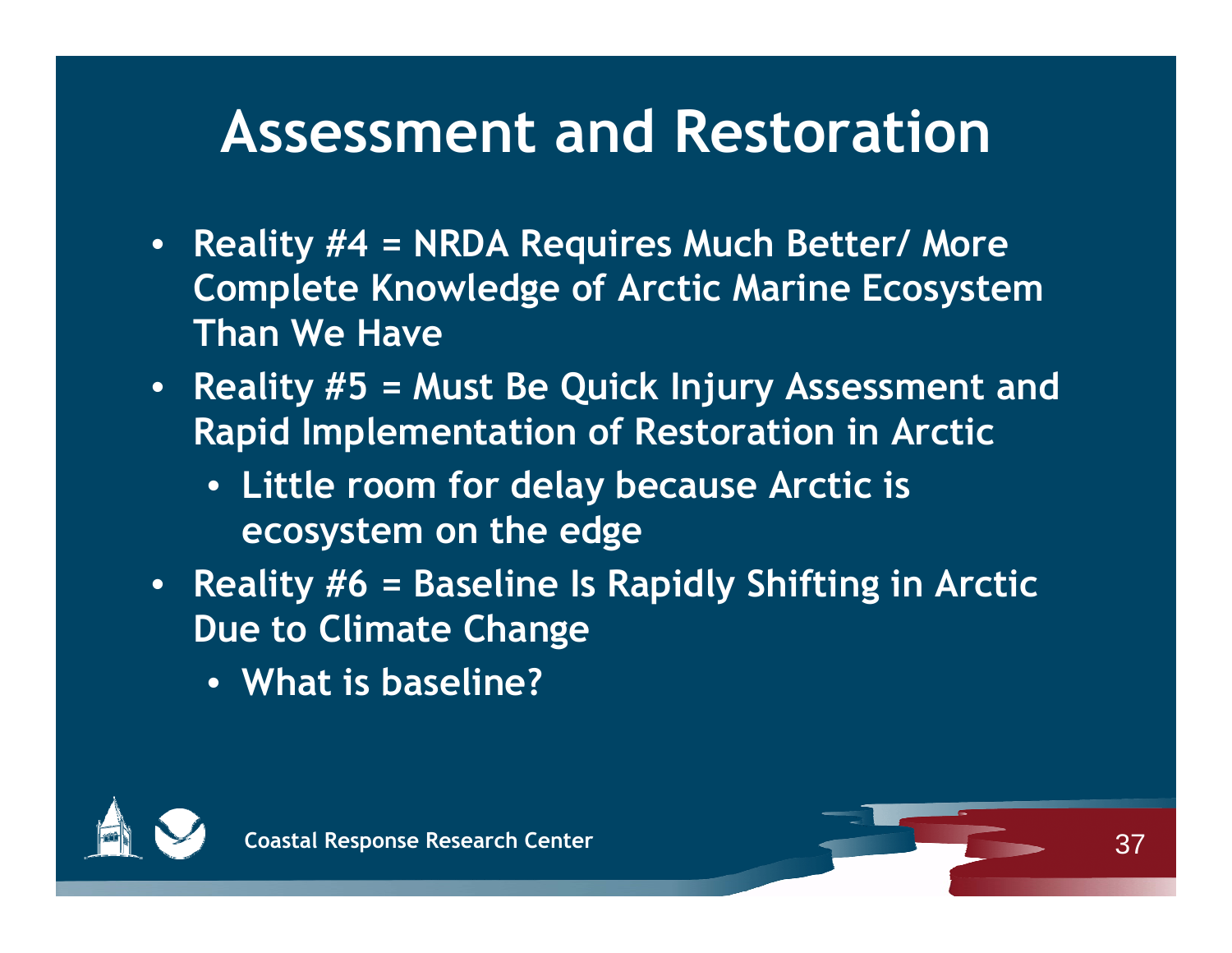#### **Goal of Arctic NRDA Workshop**

- **NOAA ORR ARD Wants to Be Proactive**
- **Initiate the Dialogue on Arctic NRDA**
	- **Among NRDA practitioners / Arctic scientists**
- **Identify Data Gaps in Understanding of Resources/Ecology p at Risk from S pills**
	- **Temporal and spatial**
- **Develop Rapport Among Stakeholders** 
	- **Bring everyone to the table**
	- **Better to initiate dialogue BEFORE spills occur**

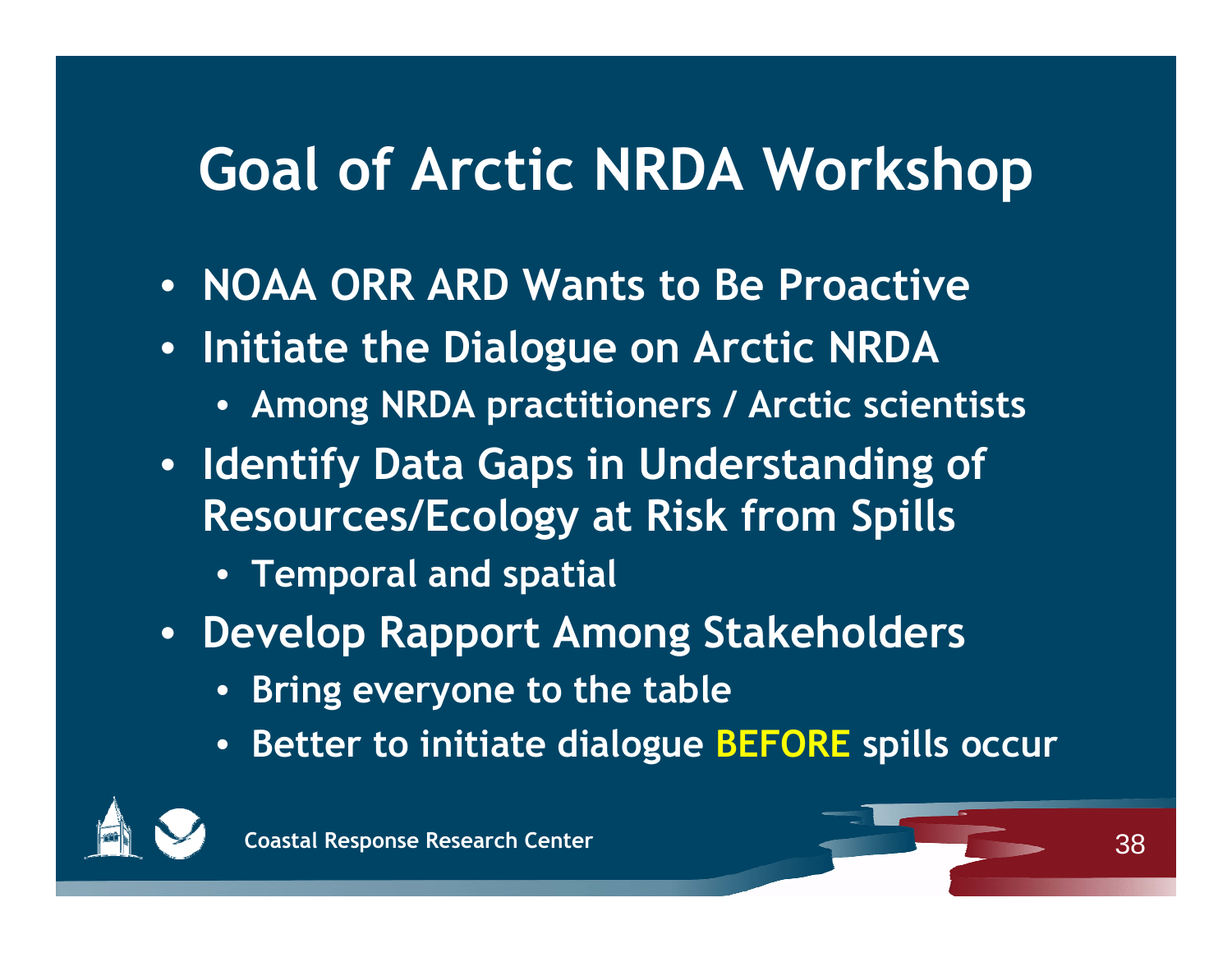# **Workshop Logistics**

- **CRRC Partnering with OSRI to Host Workshop**
- **Organizing Committee (OC) = Technical and Scientific Personnel Representing Diverse Stakeholders**
	- **Cheryl Rosa – USARC**
	- e.g., NOAA, DOI, ADEC, NGOs, Industry, Alaska **Natives**
- **April 20-22, 2010 in Anchorage**
- •**Format = Plenary Sessions and Breakout Groups**



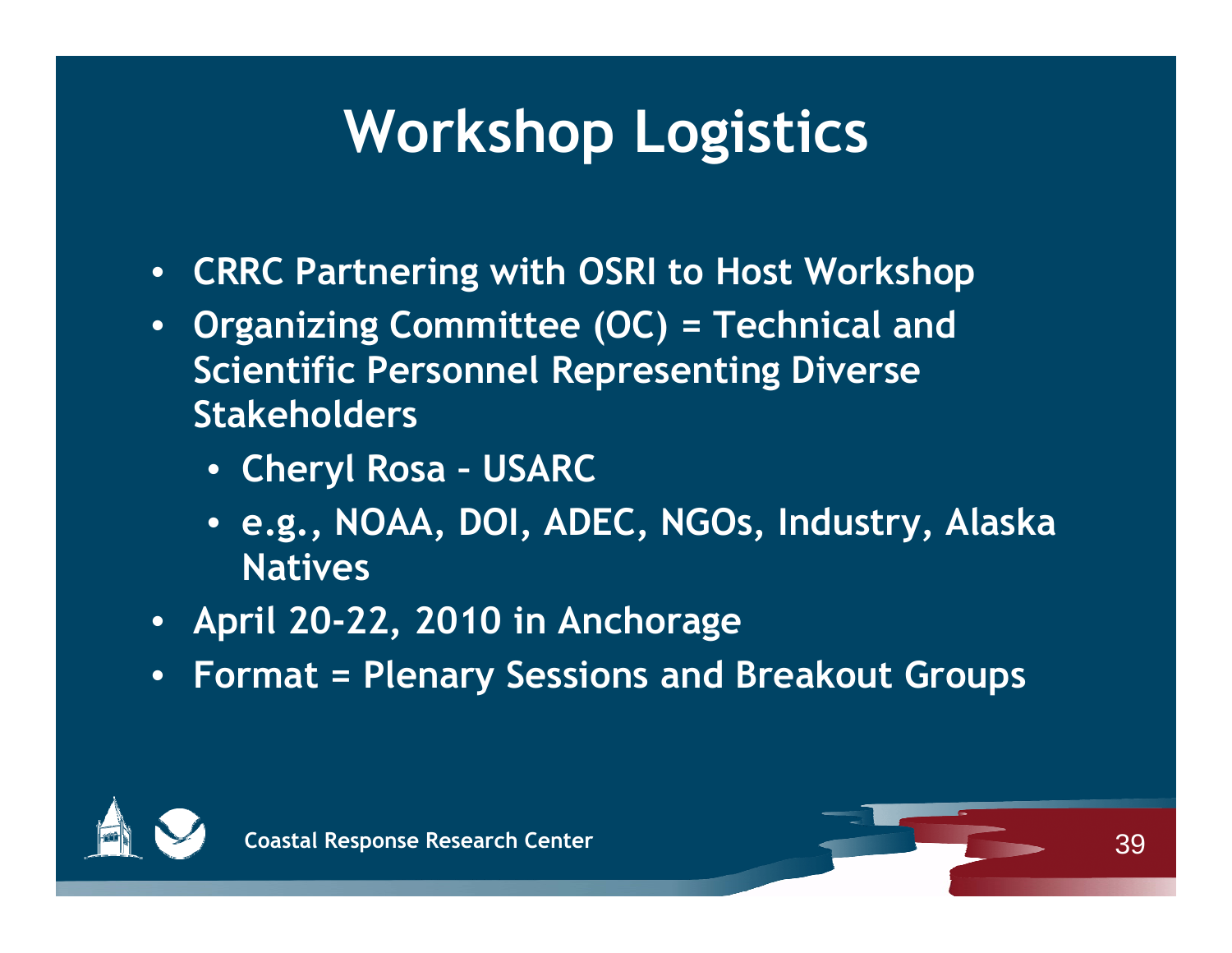#### **Breakout Groups**

- **Birds**
- **Marine Mammals**
- **Fish and Invertebrates**
- **Habitat: Ice and Under Ice**
- **Habitat: Lagoon/Nearshore Shallow**
- **Habitat: Freshwater/Coastal Tundra**



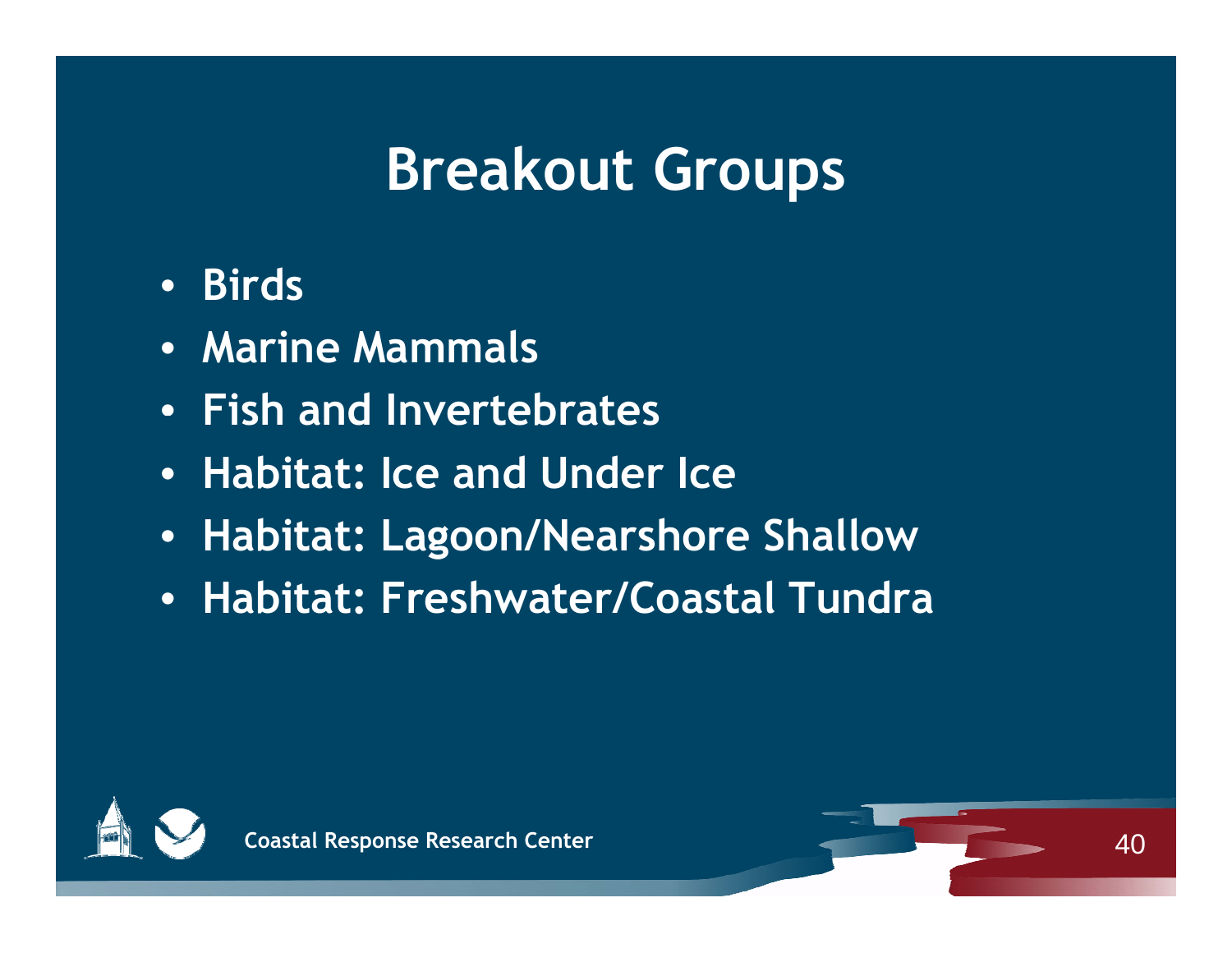#### **Workshop Questions**

- **What is the list of key species, ecological services and h i t d ith d d t d human uses associated with or dependent upon the habitat that may be most affected by an oil spill?**
- **How might the key species, ecological services, and human uses of this habitat be affected by an oil spill?**
- **What are characteristics of key food webs in these habitats? What are key components of the food webs? How might food webs in this habitat be affected by an oil spill?**

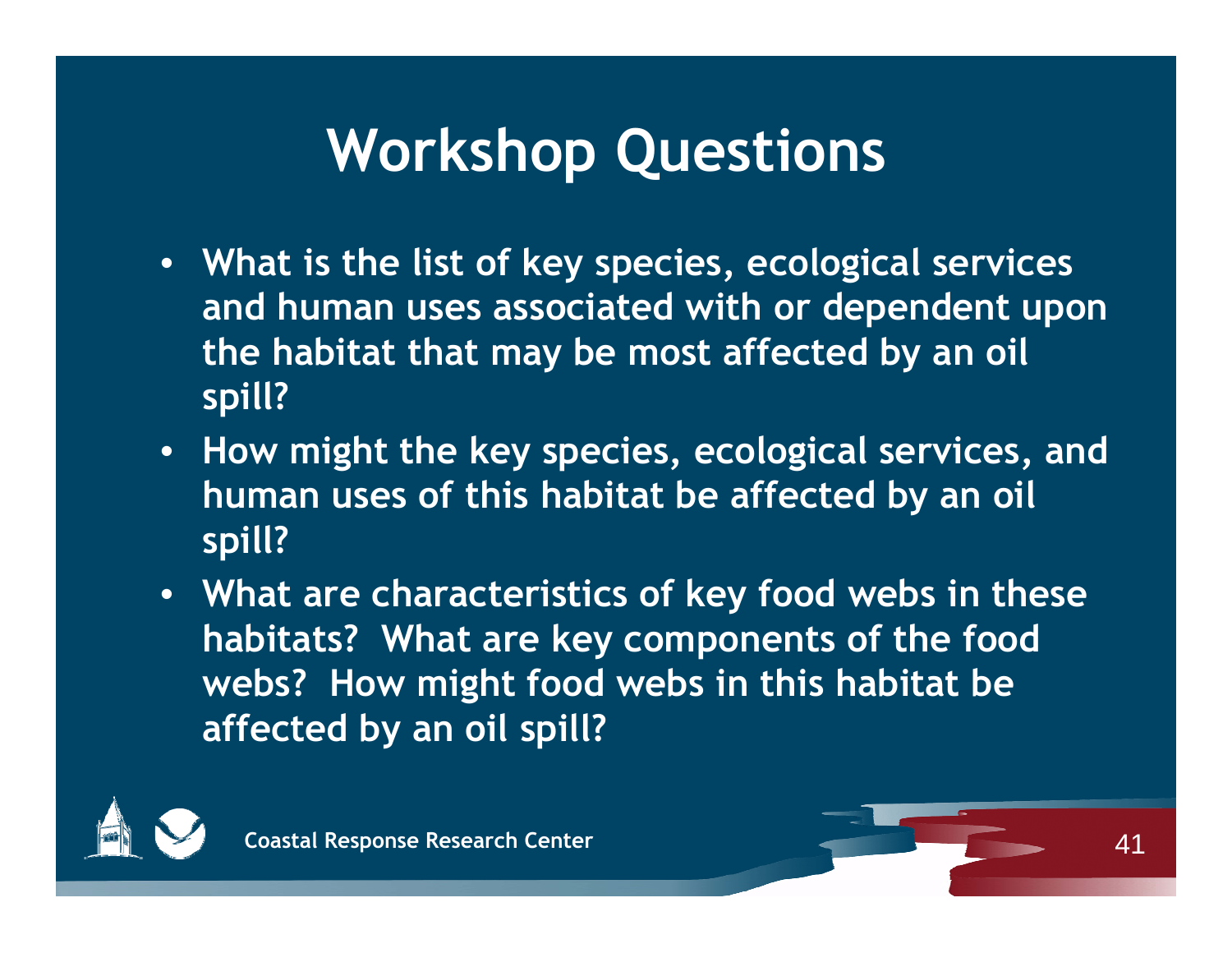## **Workshop Questions**



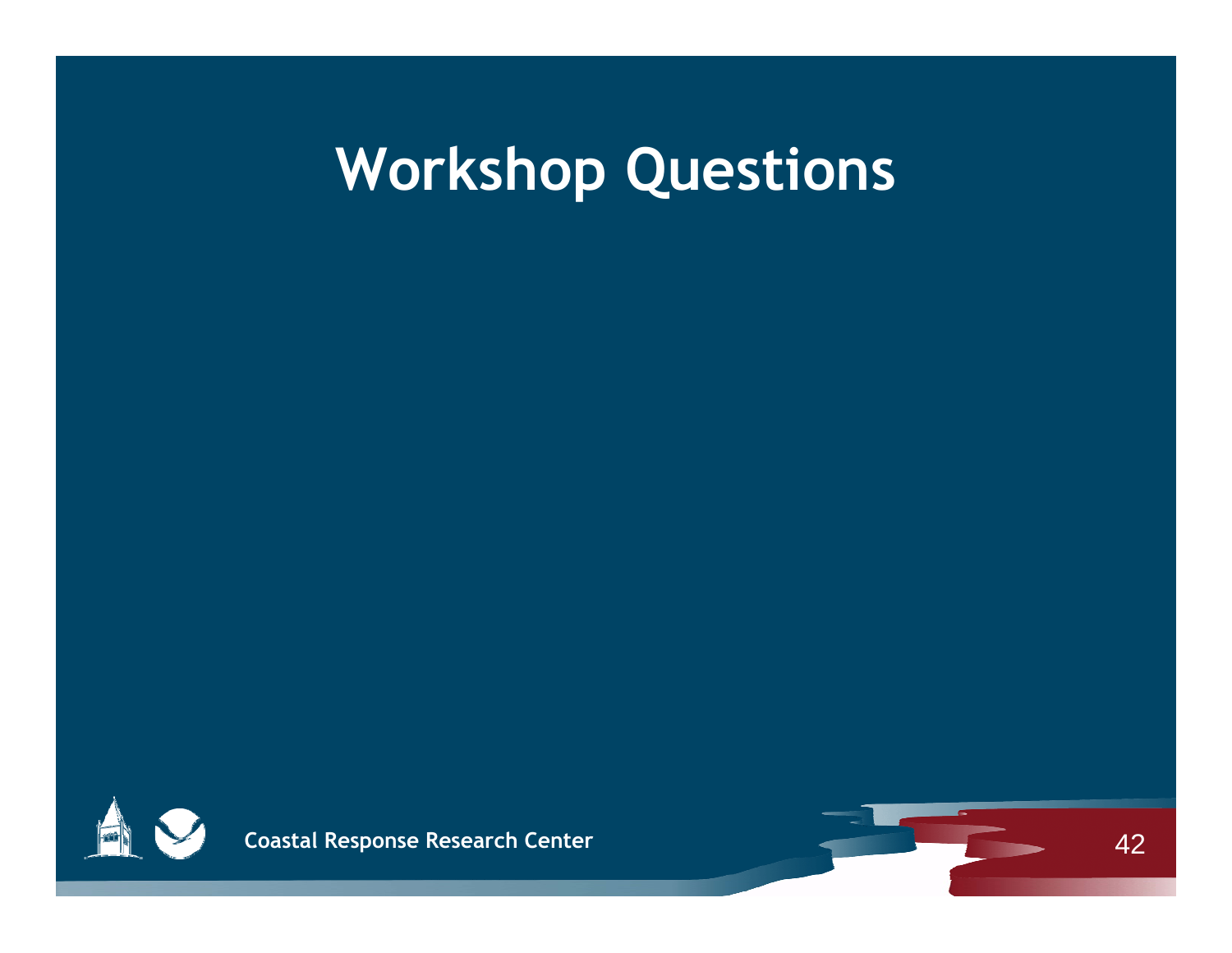#### **Workshop Outcomes**

- **Report on Workshop Including Recommendations on R&D and Way Forward**
- **Workin g p Grou p = Arctic Assessment** 
	- **Continues dialogue**
	- **Coordinates efforts**
- **Likely to Be First in Series of Workshops**
	- **Restoration will be discussed in subsequent workshop**



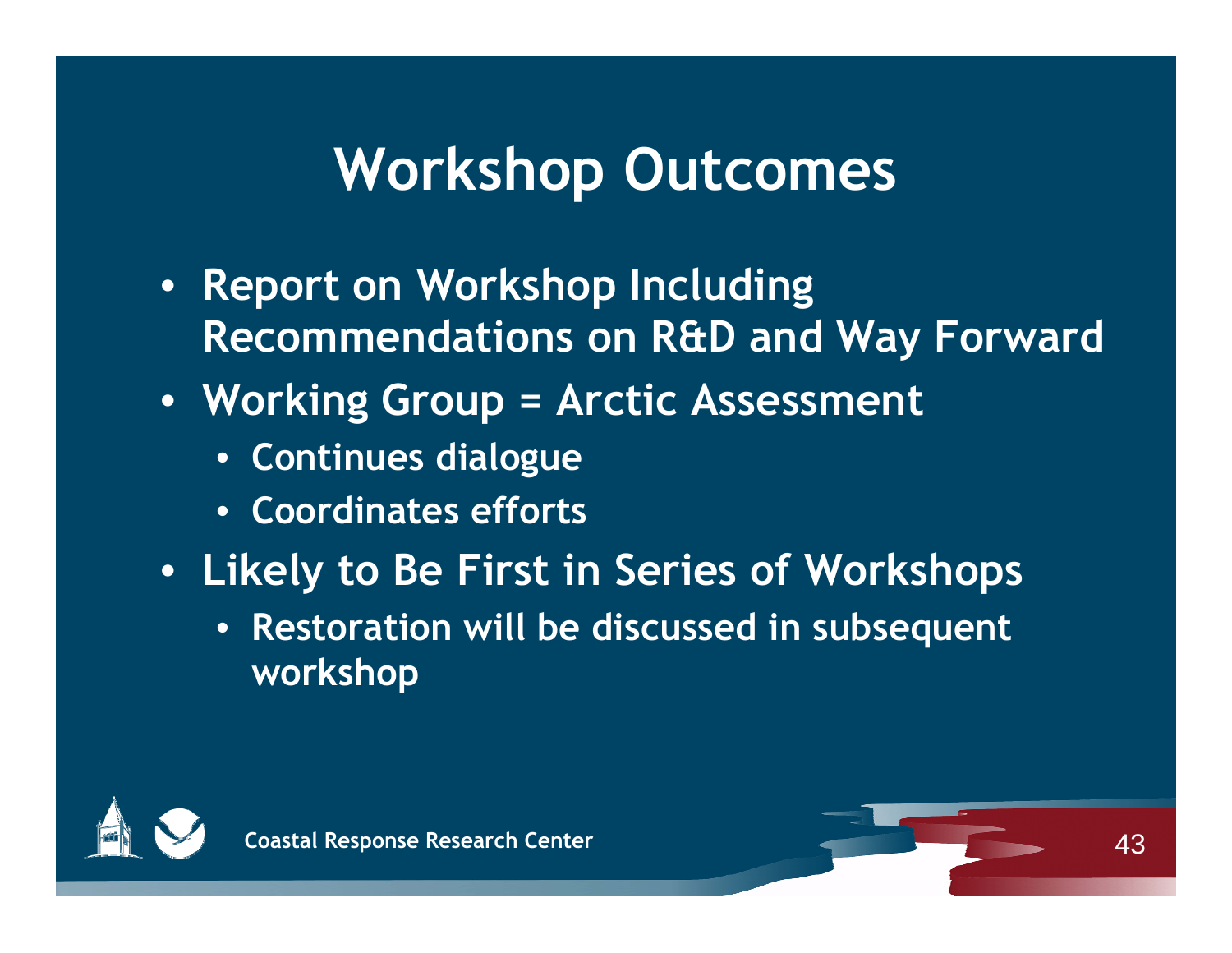#### **Human Dimensions of Spills**

• **Selendang Ayu – Subsistence and Cultural Issues Major Driver in Response, Seafood contamination, Risk Communication, and Damage Assessment**

 $\Delta\Delta$ 

- **Human Dimension Issues**
	- **Communication**
	- **Valuing natural resources**
	- **Social impacts**
	- **Subsistence**
	- **Environmental ethics**
	- **Organizational (institutional) behavior** •



**Coastal Response Research Center**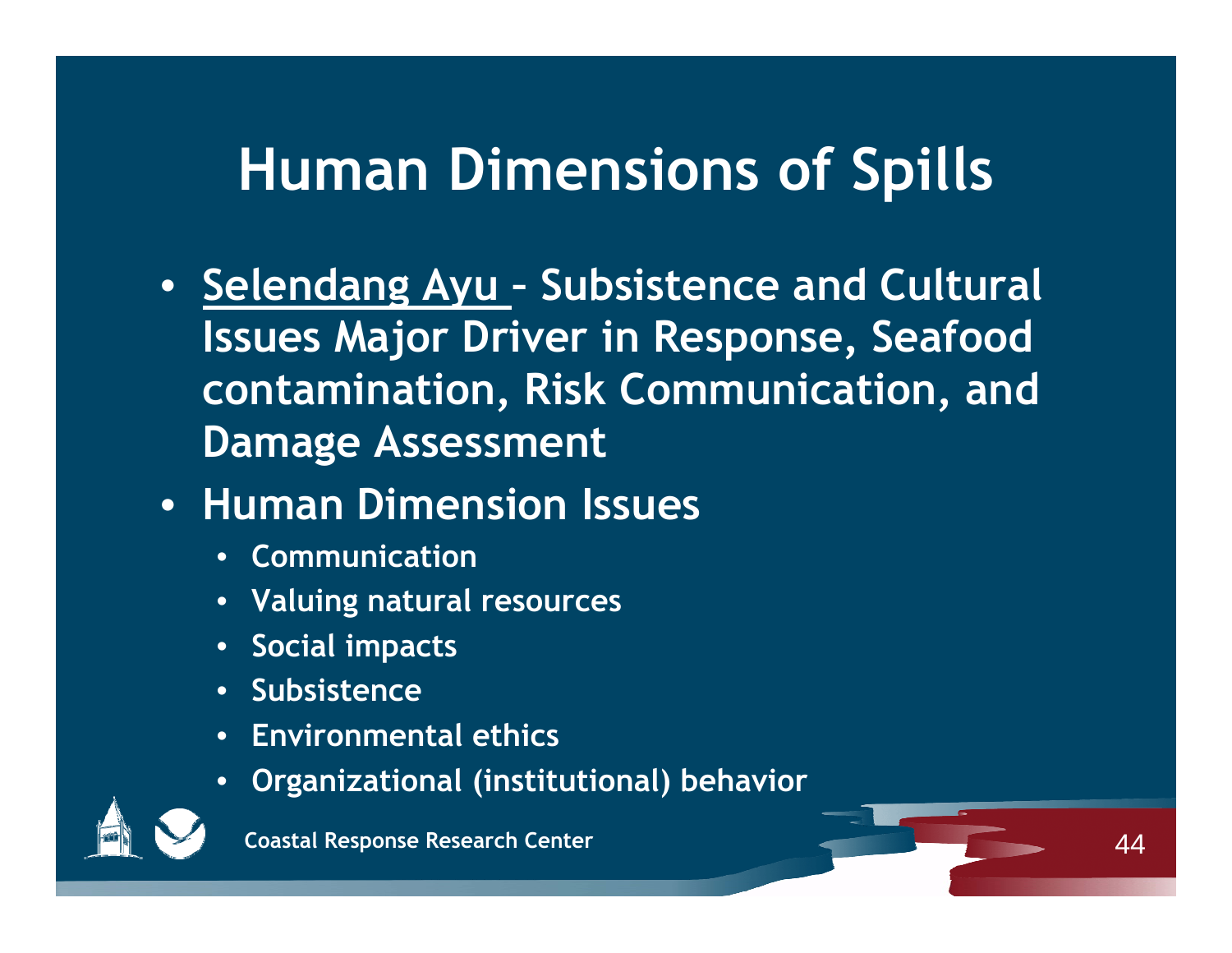# **Current Spill Response: Human Dimension**

- **Indigenous Communities Have Strong Cultural Ties to Subsistence Fishing and Hunting**
	- **e.g., whales, seals, polar bears, pelagic fish**
- **Spiritual Oneness with Natural World**
- Wealth of Local Knowledge about Coastal **Environment**
- **•** Some Human Dimensions Research, Especially on **Exxon Valdez, But More Needed**
	- **Tools**

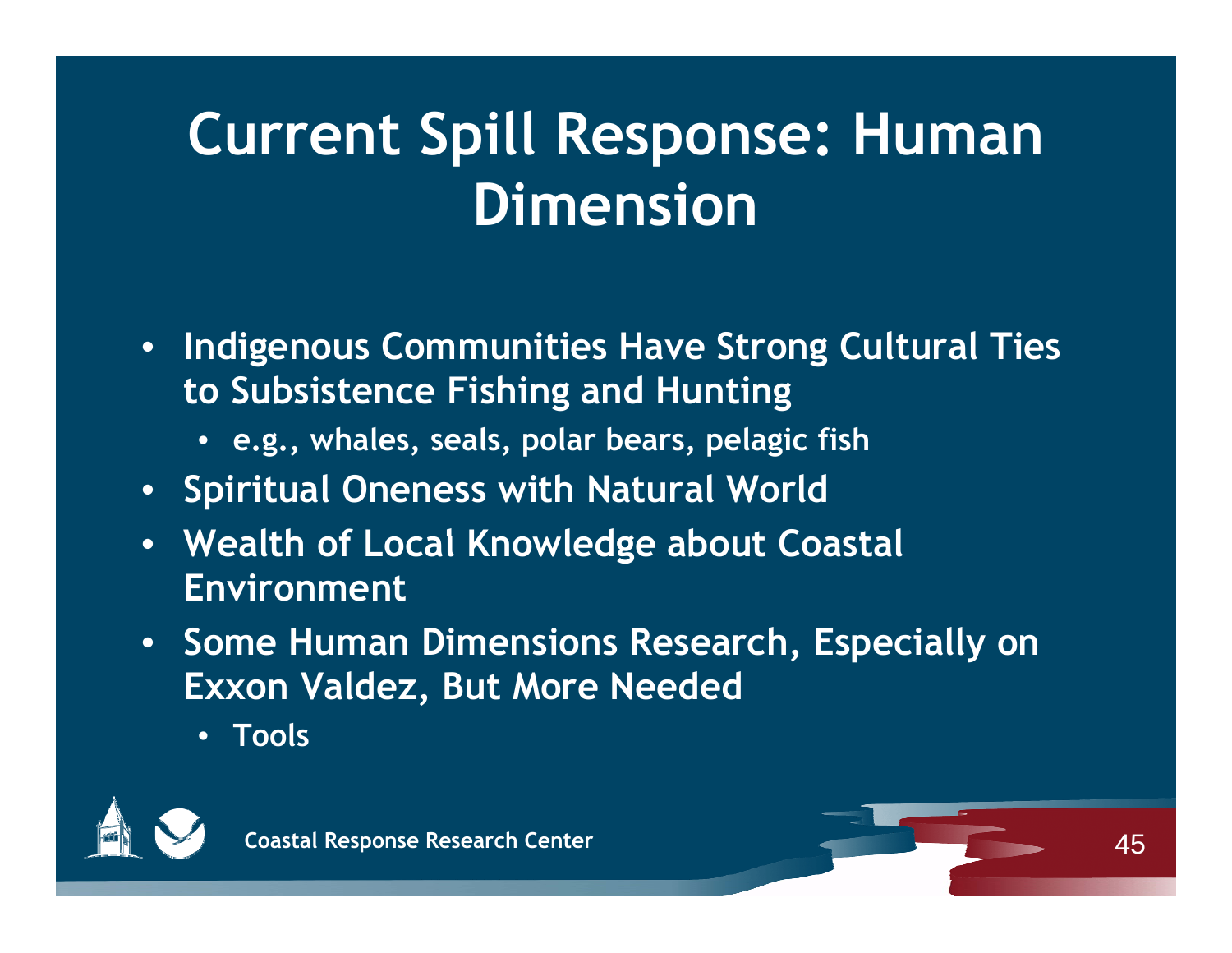# **Guiding Concepts I = Complexity**

- • **Arctic Coastal Ecosystem = Complex & Dynamic**
	- •**Action/reaction links**
	- • **Interacting components = Water, Ice, Sediment, Shore , , Air , Biota**



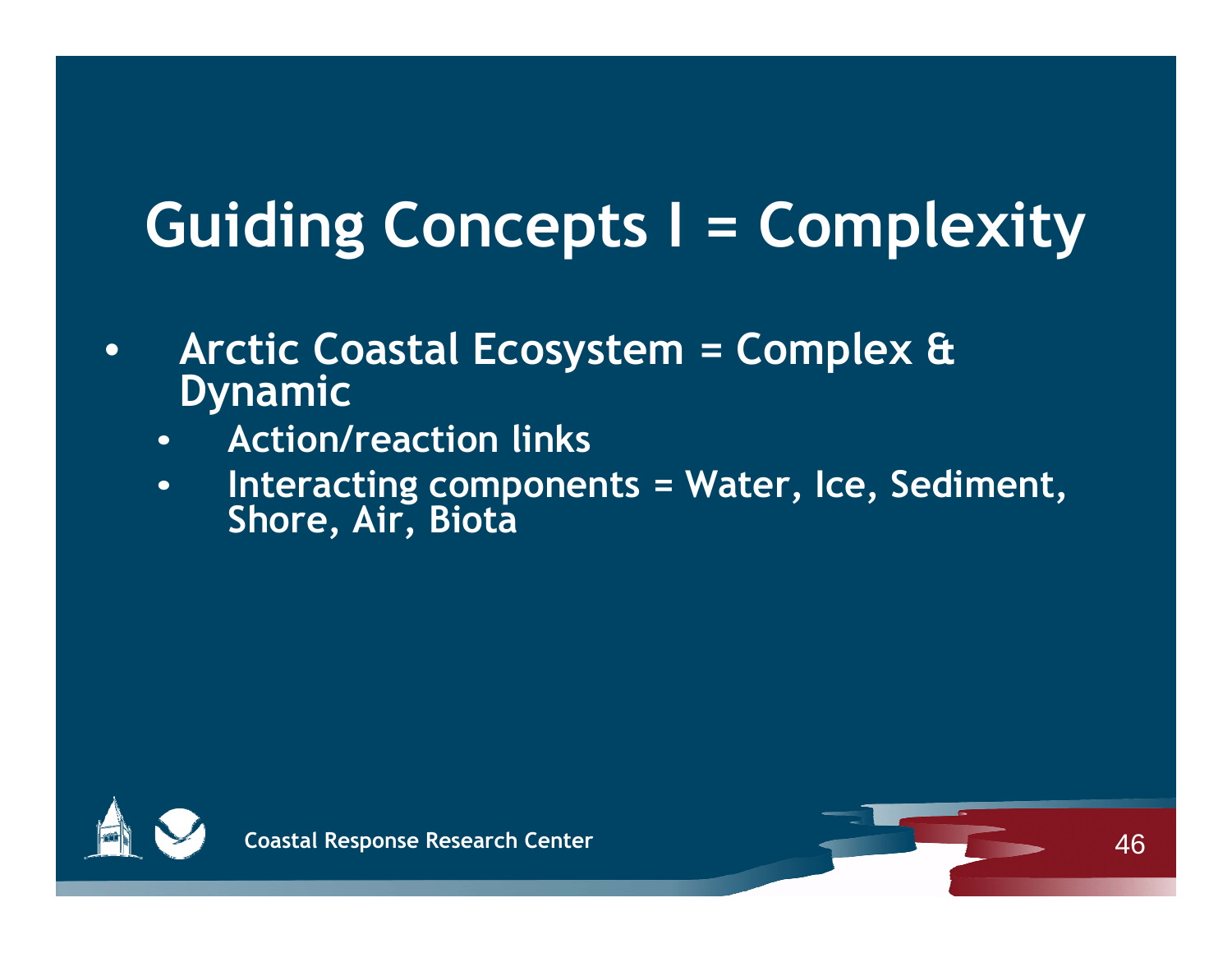# **Guiding Concept II = Great Variability**

- **Sea Ice Retreat/Absence = High Temporal & Spatial Variability in Coastal Processes & Human Activities**
	- **Daily, Monthly, Annually**
- **Variabilit y ,, , in Tides , Wind , Weather , Anthropogenic Activity**

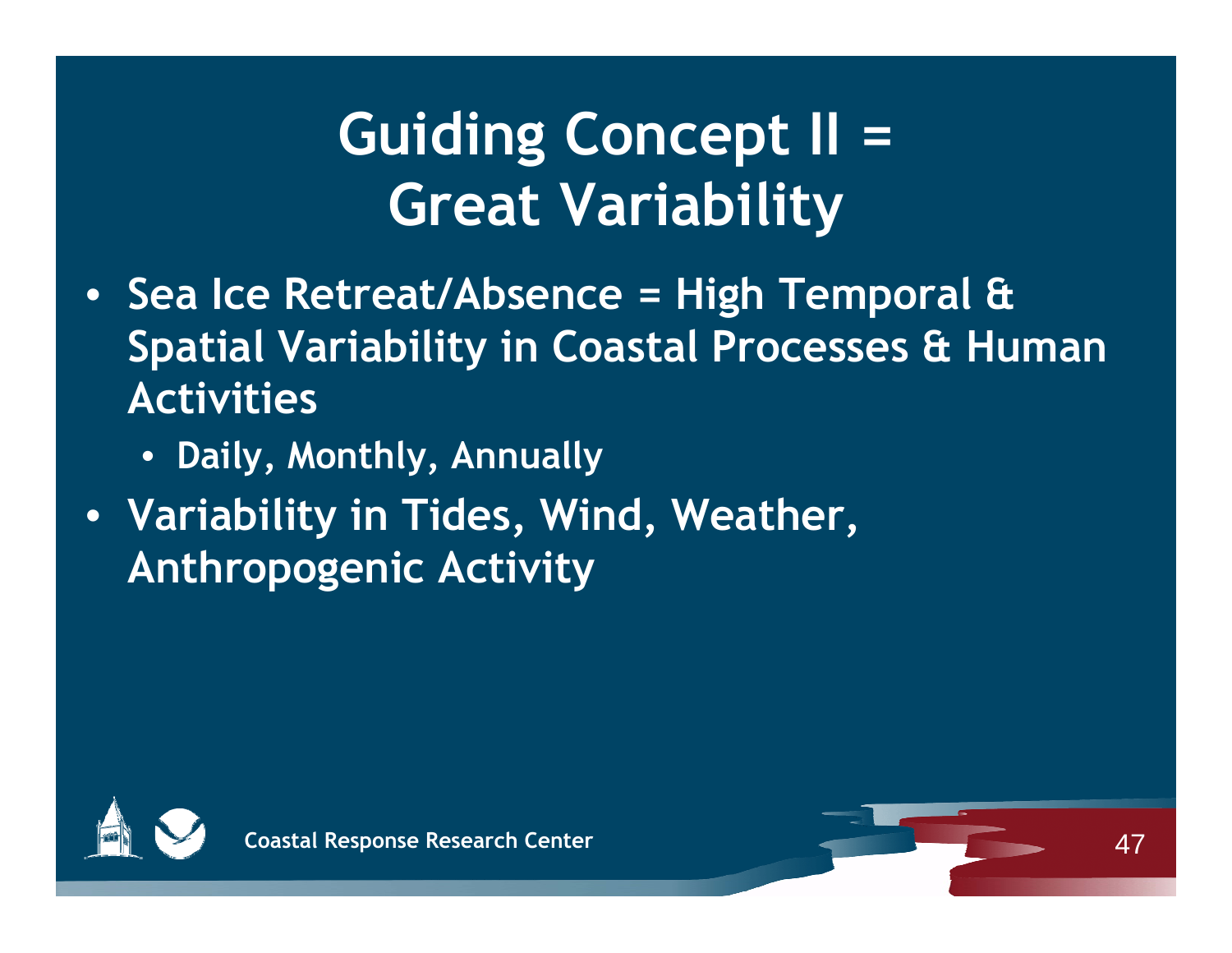# **Guiding Concept III = Great Uncertainty**

- **Poor Baseline Understanding of Arctic Coastal Processes**
- **Lack of Data with QC**
- **Exacerbated by Uncertainty about Rate/Scope of Climate Change**



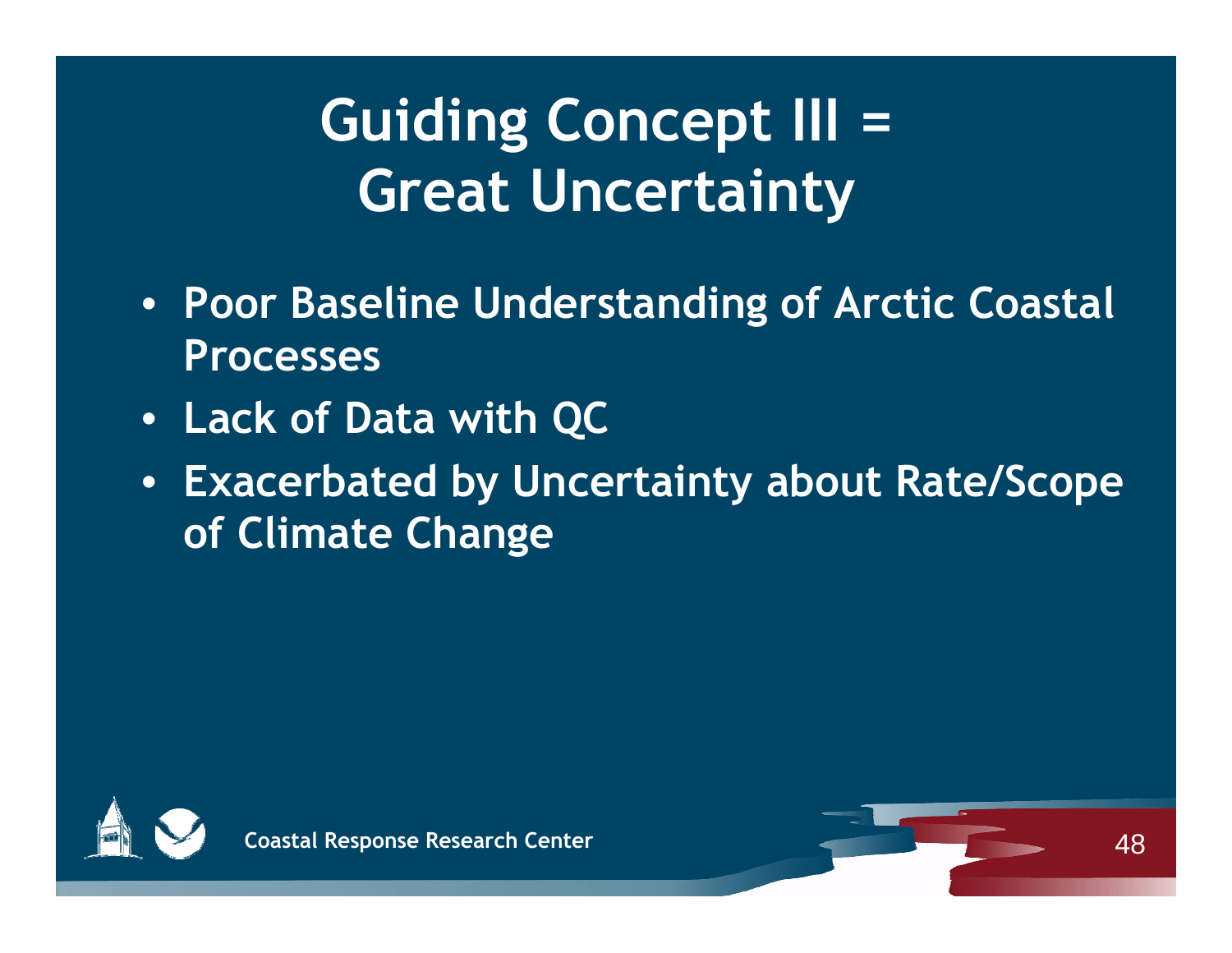### **Temporal/Spatial**

#### **Complexity + Variability + Uncertainty = Resilient Response Assessment , and Restoration**



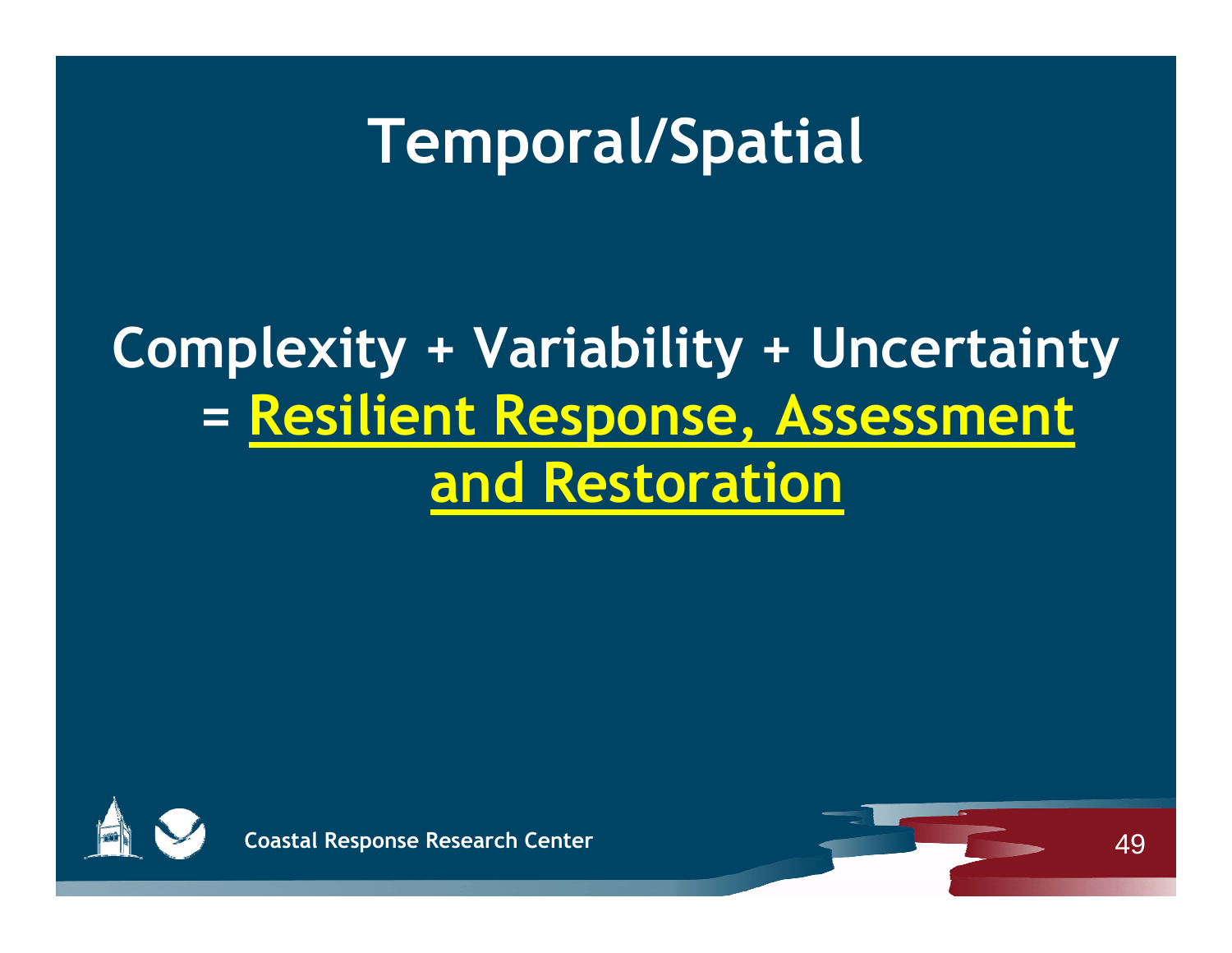# **Moving Forward: Arctic / SubArctic R&D**

- **Step 1: Identify Needs**
- **Step 2: Secure funding**
- **Step 3: Fund Research Through Traditional Peer Review RFP Process**
	- **Without p g eer review frau ght with issues**
		- **Lack of trust**
		- **Controversy about experimental design and methods results and conclusions methods, and**
- **Step 4: Monitor Research Once Team Selected**



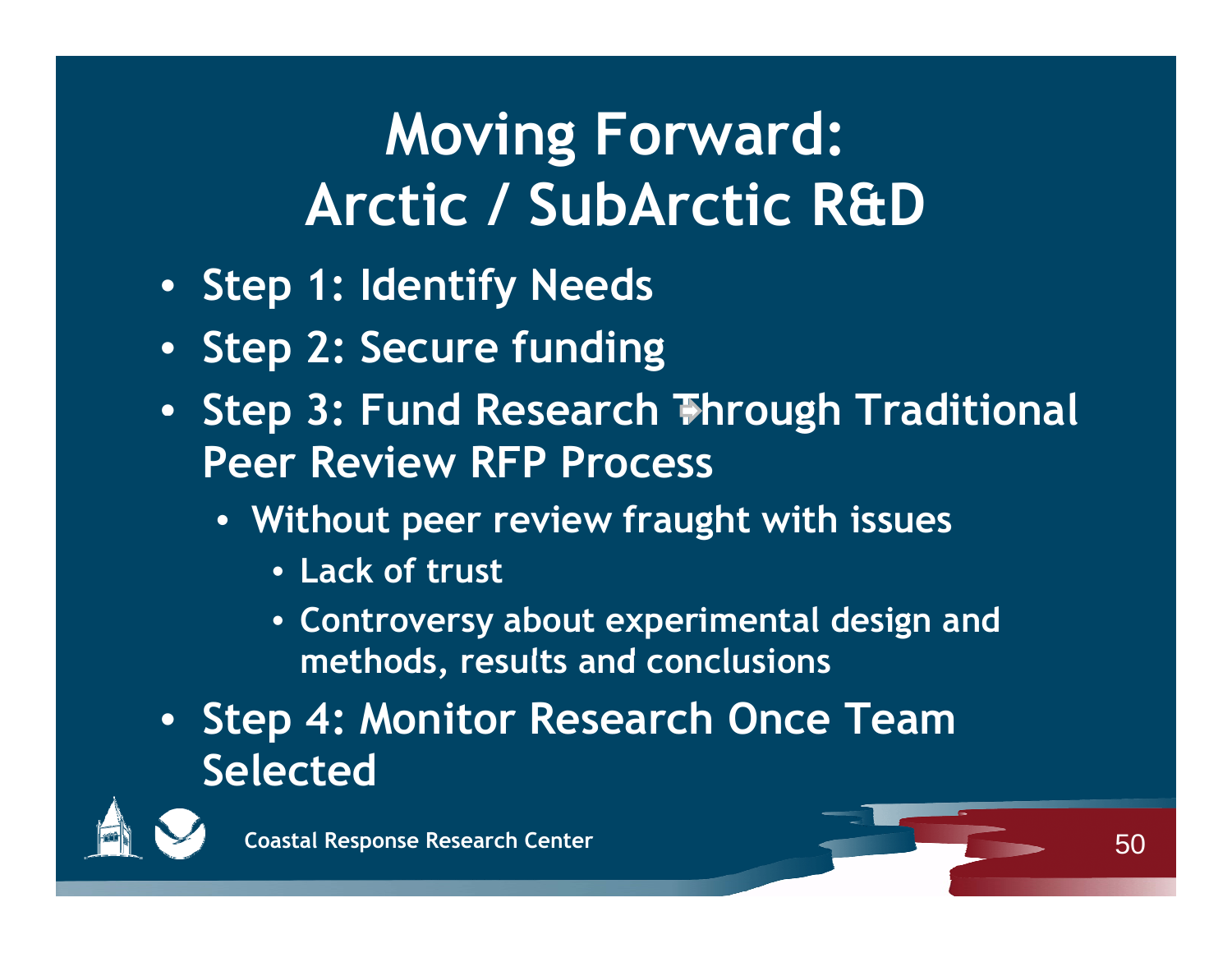#### **Arctic / Subarctic R&D**

- **Step 5: Liaisons Practitioners Working with Researchers**
	- **Goal: Results into practice**
- **Step 6: Open Data, Peer Reviewed Reports / Publications**
	- **Be sure results are reported to ALL stakeholders in clear, understandable terms**



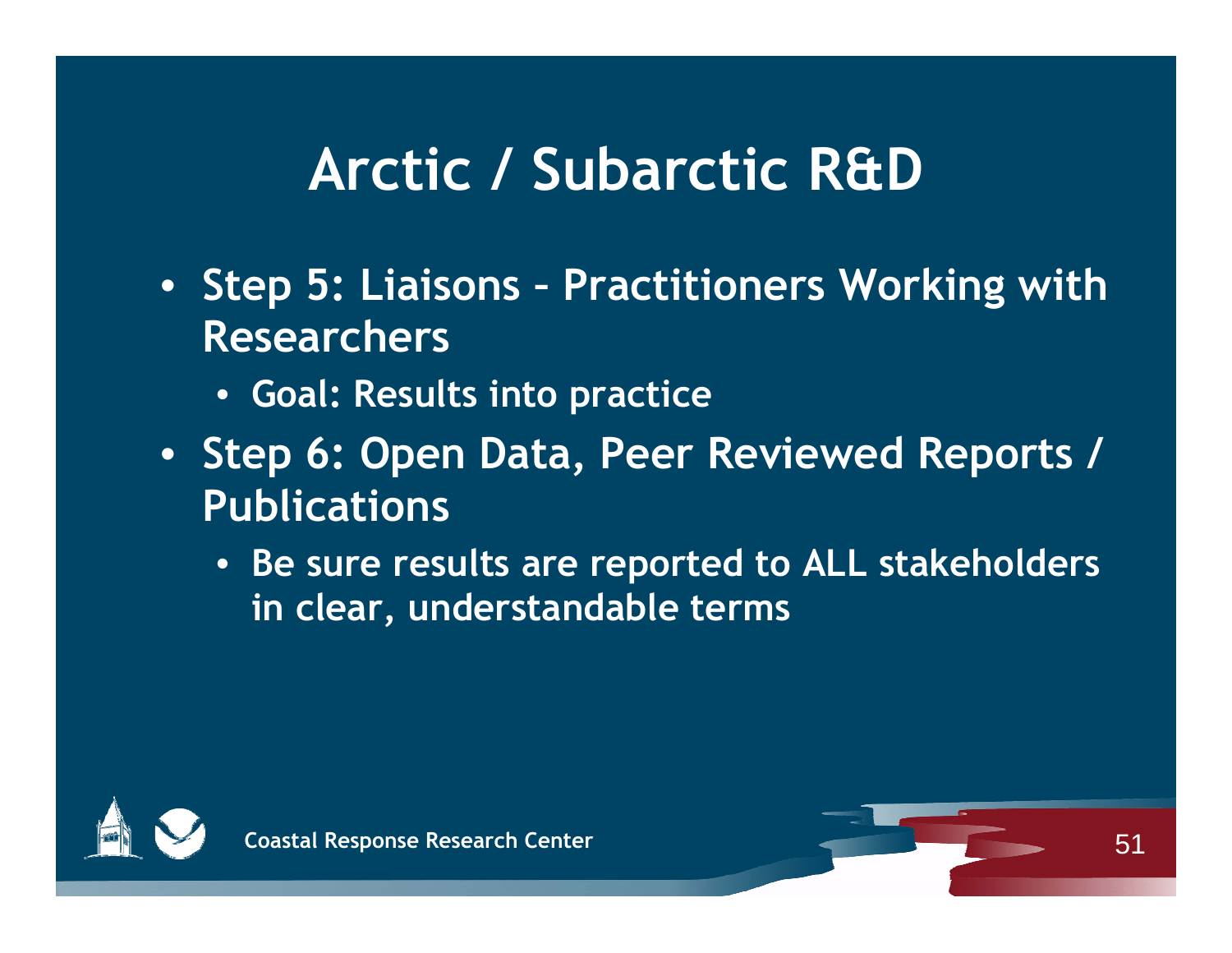**R&D Needs Peer Reviewed RFP: Traditional Unrestricted Solicitation vs. Highly Directed**  Stakeholder Solicitation (e.g., **AWWA, WEF Model)**



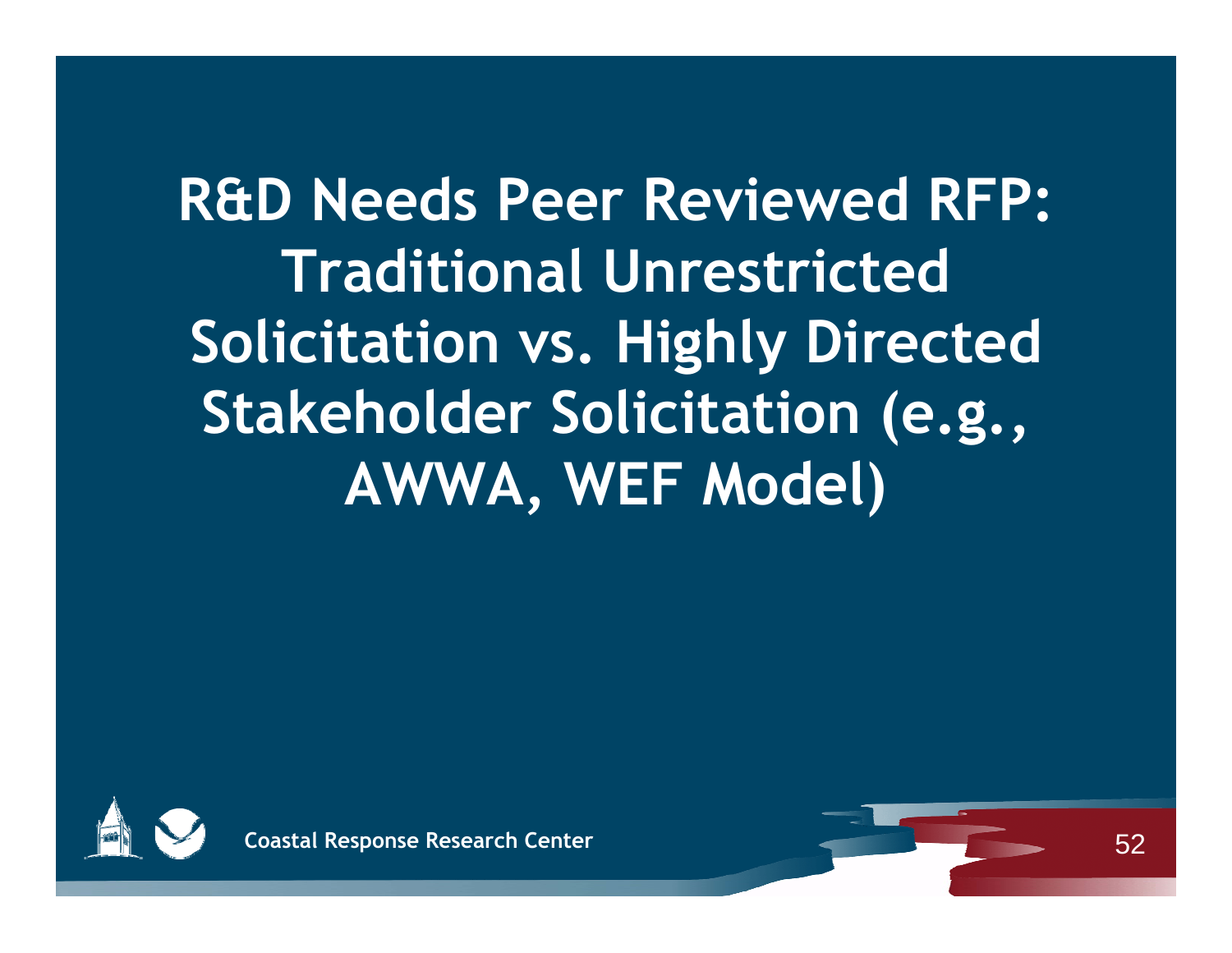#### **Directed Stakeholder R&D**

- **Step 1: Stakeholders 1: Stakeholders Identity Problem \***
- **Step 2: Experimental Design Prepared by Stakeholder Technical Team**
	- **Discussion mediated by facilitator**
	- **Becomes part of RFP**
- **Step 3: Proposals Submitted in Response to Directed RFP Are Peer-Reviewed**
- **Steps 4, 5 and 6: Same as Traditional RFP**

**\*Stakeholders = Representation of All Parties (e.g., Government, Industry NGOs Indigenous Academia) Industry, NGOs, Indigenous,** 



**Coastal Response Research Center**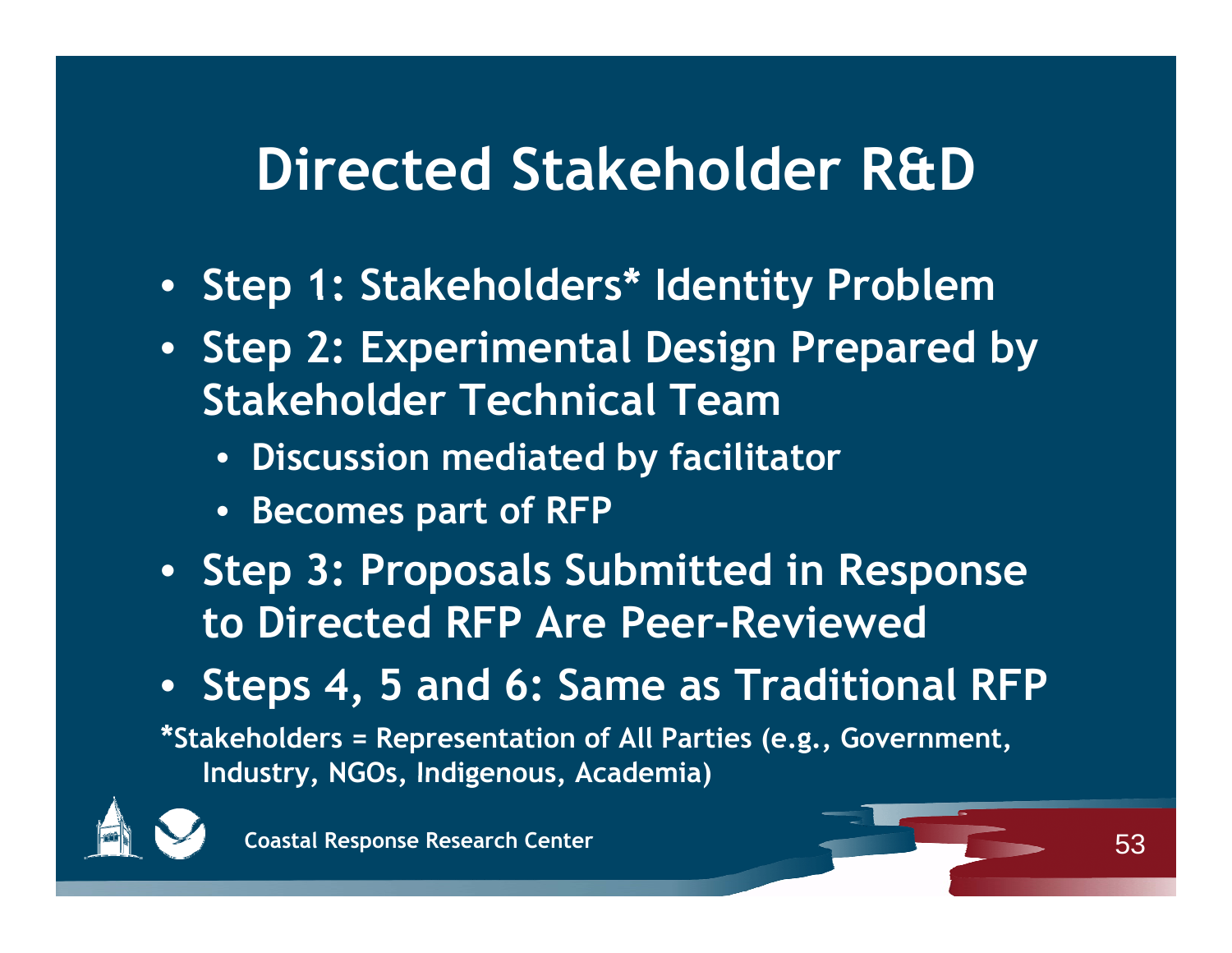#### **Generating RFP Topics**

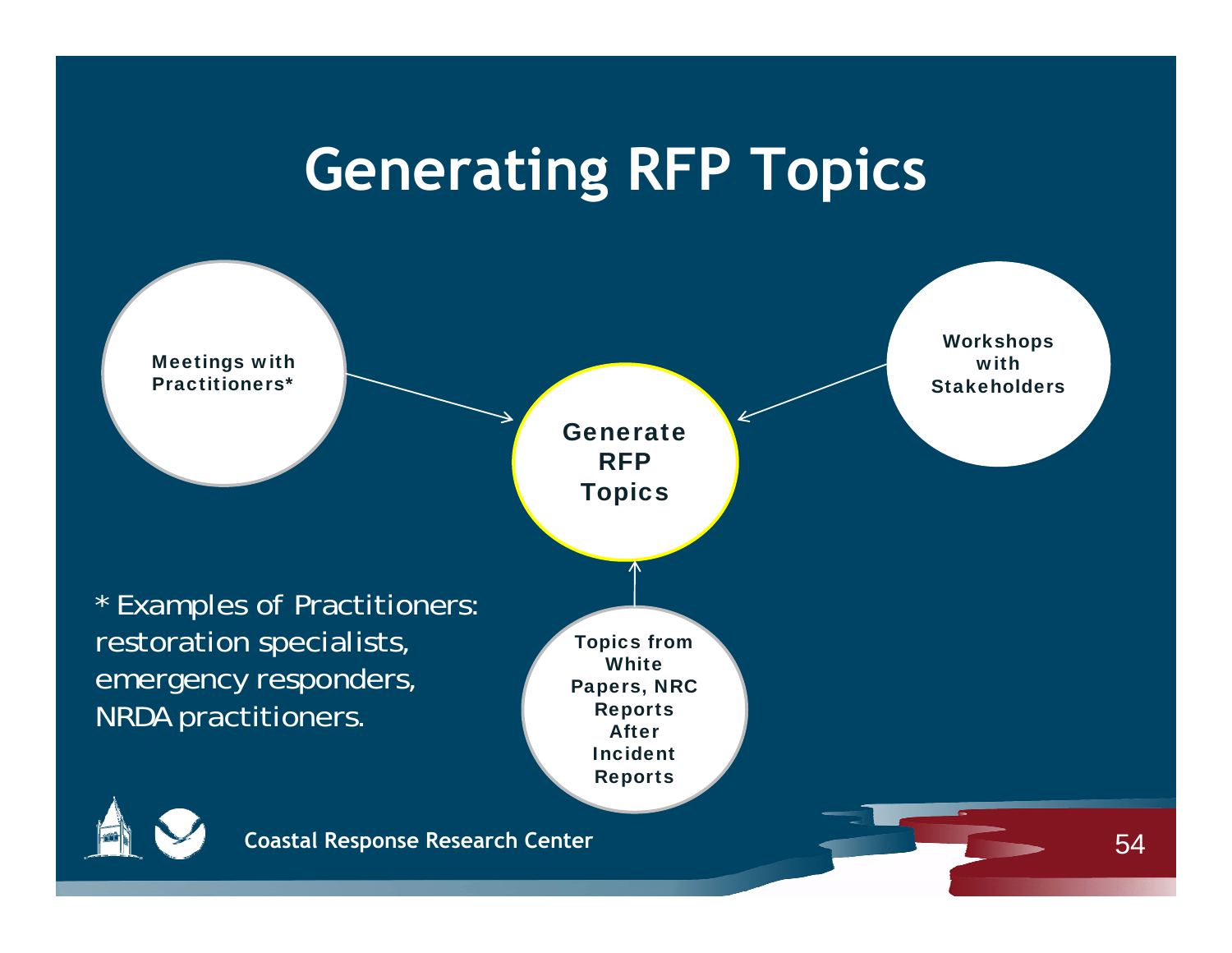# **Typical Information Supplied with RFP Topics\***

- **Objectives of Research**
- $\bullet$ **Guidelines for Conducting Research on Topic**
- $\bullet$  **Issues/Problems Potentially Associated with this Type of Research**
- $\bullet$ **Application of Research to Practice**

**\*Gathered from meetings with practitioners and workshops with stakeholders**



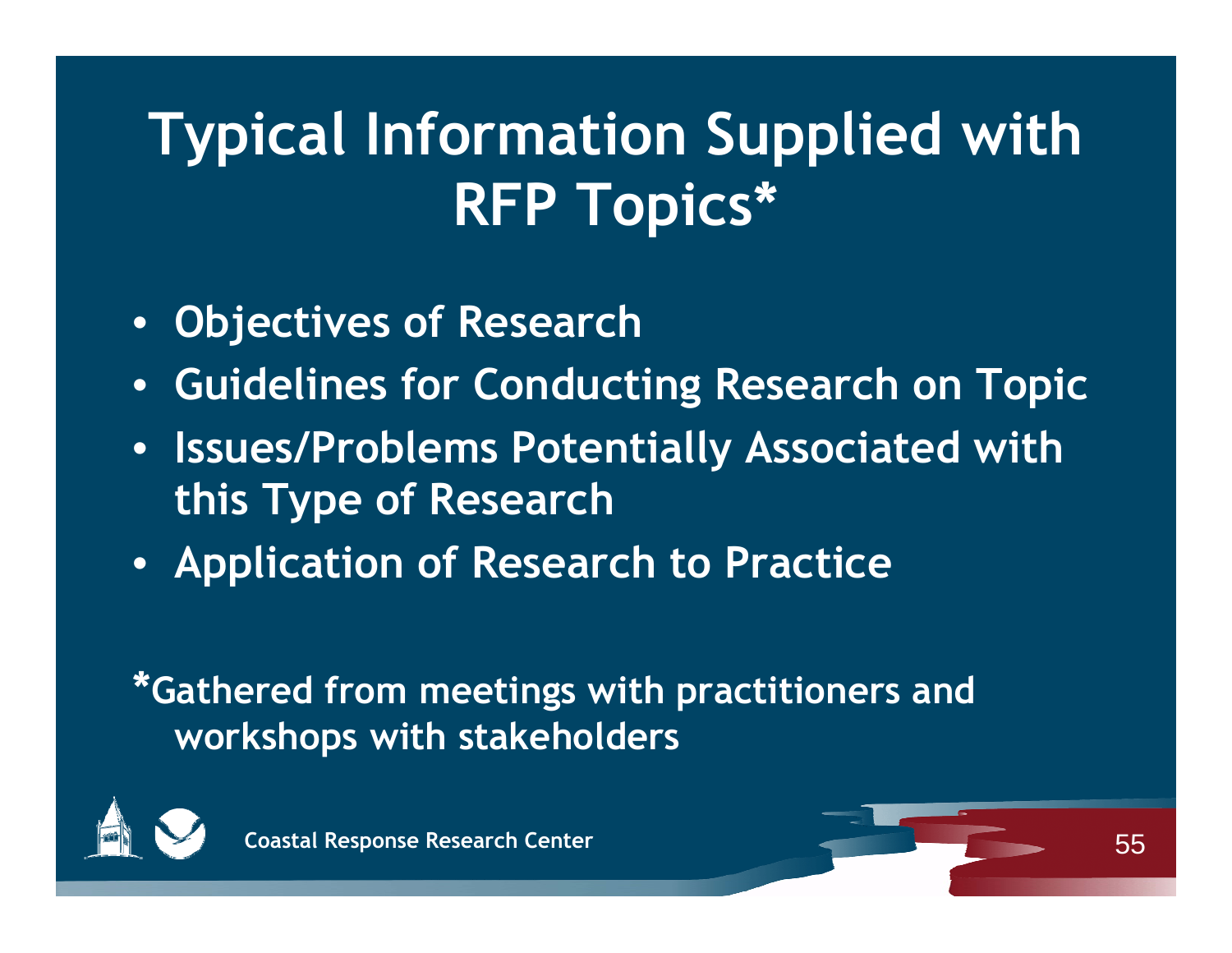# **Overall Conclusion: Enormity of Nescience\***

**Most Knowledge**

- $\bullet$  **Response Methods and Situational Awareness**
- $\bullet$  **Biological Effects, Modeling, Human Dimensions**
- $\bullet$ **NRDA**
- $\bullet$ **Restoration**
- **Less Knowledge**

**\*Lack of Knowledge, Ignorance**